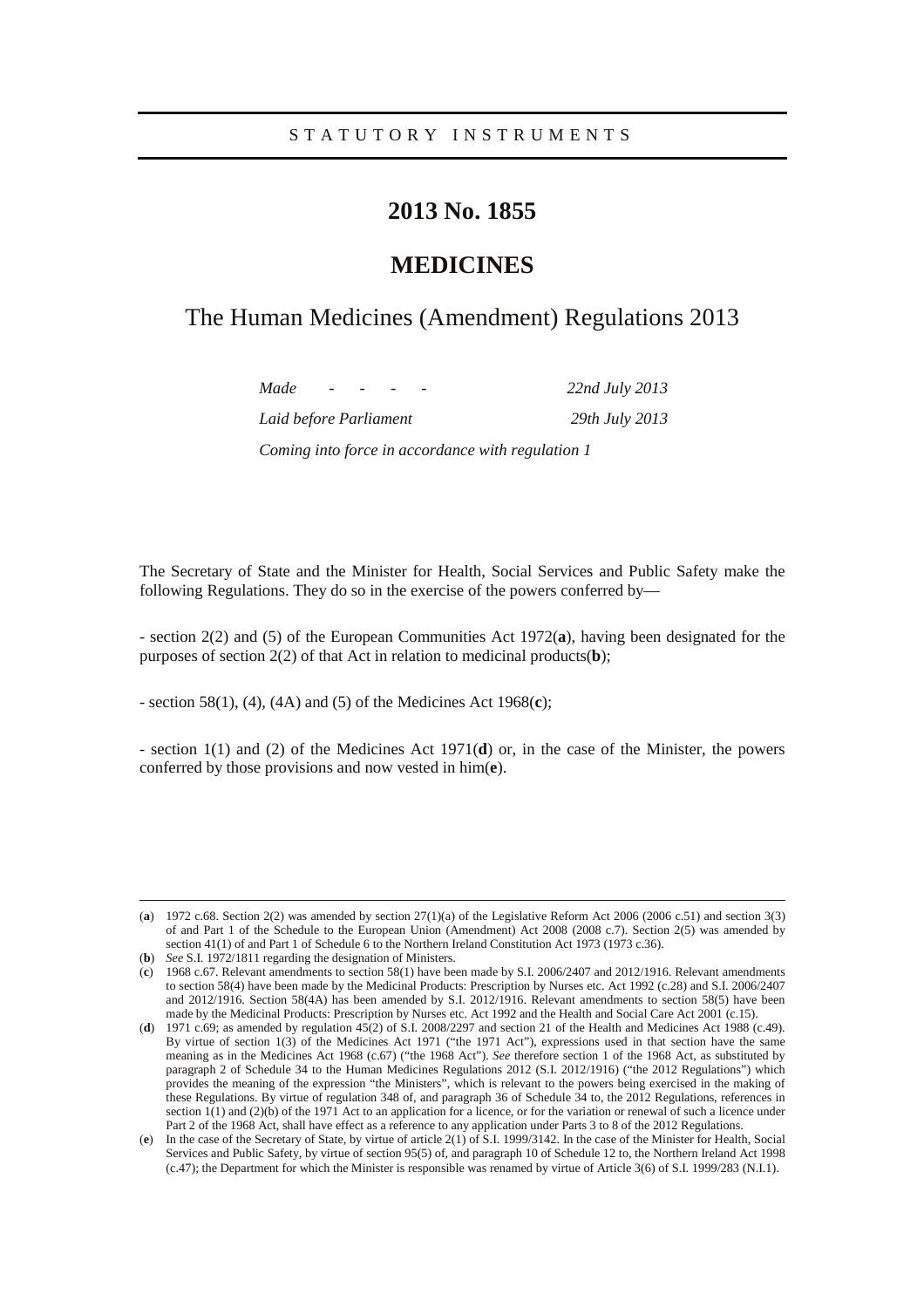## PART 1

### Introduction

### **Citation, commencement and interpretation**

**1.**—(1) These Regulations may be cited as the Human Medicines (Amendment) Regulations 2013 and subject to paragraph (2) shall come into force on 20th August 2013.

(2) Regulation 28 shall come into force one year after the date of publication in the Official Journal of the European Union of the implementing acts referred to in Article 85c(3) (provisions as to the sale at a distance of medicinal products) of Directive 2001/83/EC of the European Parliament and of the Council on the Community code relating to medicinal products for human use(**a**).

(3) Regulation 31 shall come into force immediately after regulations 32 to 35.

# PART 2

## Amendment of the Human Medicines Regulations 2012

### **Part 2: General**

**2.** The Human Medicines Regulations 2012(**b**) are amended in accordance with this Part.

### **Amendment of regulation 8**

**3.** In regulation 8 (general interpretation)—

- (a) in paragraph  $(1)$ 
	- (i) after the definition of "the 2001 Directive" insert—

""active substance" means any substance or mixture of substances intended to be used in the manufacture of a medicinal product and that, when used in its production, becomes an active ingredient of that product intended to exert a pharmacological, immunological or metabolic action with a view to restoring, correcting or modifying physiological functions or to make a medical diagnosis;";

(ii) for the definition of "assemble" substitute—

""assemble", in relation to a medicinal product or an active substance, includes the various processes of dividing up, packaging and presentation of the product or substance, and "assembly" has a corresponding meaning;";

(iii) after the definition of "the British Pharmacopoeia" insert—

""brokering" means all activities in relation to the sale or purchase of medicinal products, except for wholesale distribution, that do not include physical handling and that consist of negotiating independently and on behalf of another legal or natural person;";

(iv) after the definition of "the European Pharmacopoeia" insert—

""excipient" means any constituent of a medicinal product other than the active substance and the packaging material;";

(v) for the definition of "export" substitute—

""export" means export, or attempt to export, from the United Kingdom, whether by land, sea or air;":

<sup>(</sup>**a**) OJ No L 311, 28.11.2001, p67. Article 85c was inserted into Directive 2001/83/EC by Article 1(2) of Directive 2011/62/EU of the European Parliament and of the Council (OJ No L 174, 1.7.2011, p74).

<sup>(</sup>**b**) S.I. 2012/1916.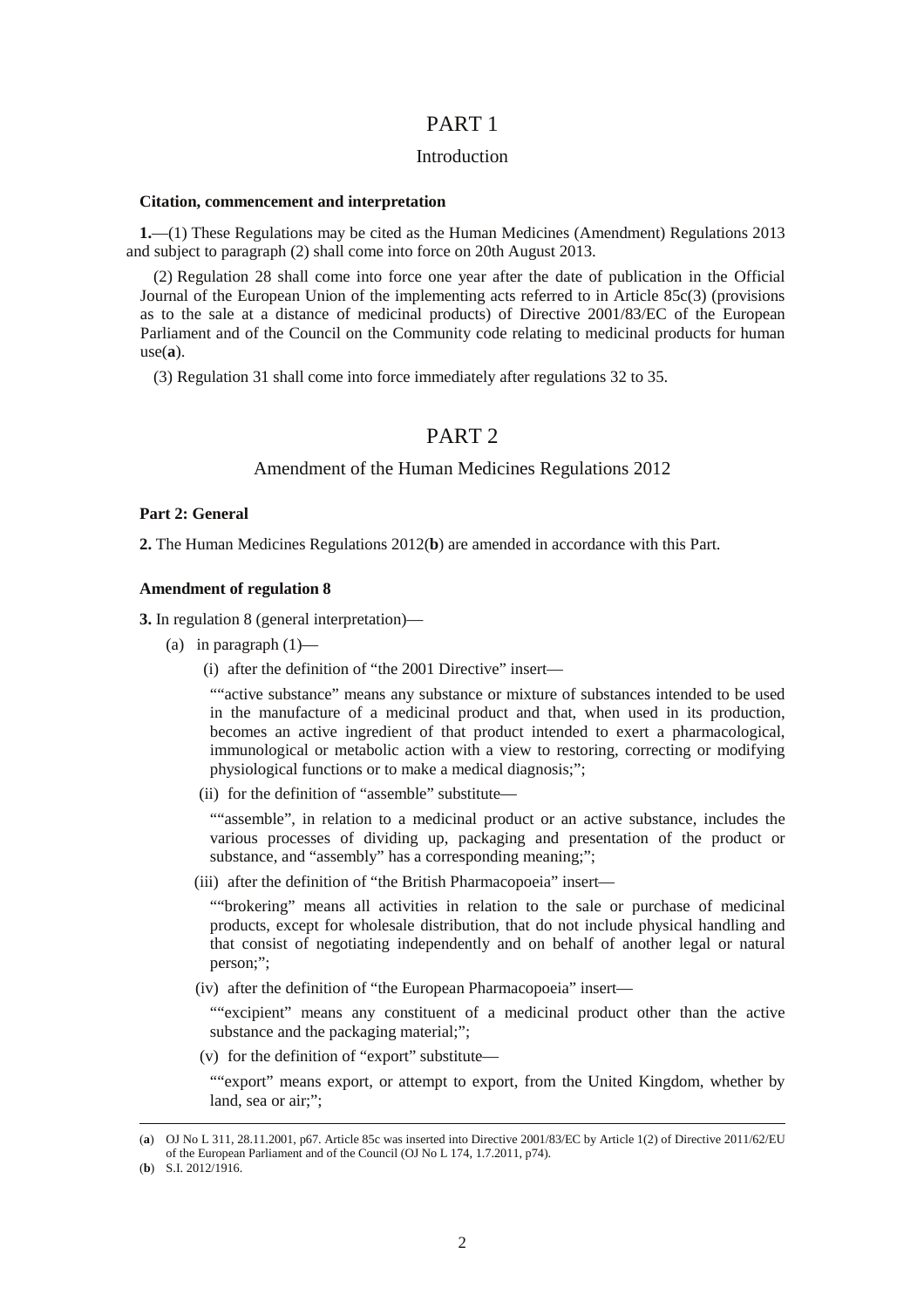(vi) before the definition of "the Good Manufacturing Practice Directive" insert—

""falsified medicinal product" means any medicinal product with a false representation of—

- (a) its identity, including its packaging and labelling, its name or its composition (other than any unintentional quality defect) as regards any of its ingredients including excipients and the strength of those ingredients;
- (b) its source, including its manufacturer, its country of manufacturing, its country of origin or its marketing authorisation holder; or
- (c) its history, including the records and documents relating to the distribution channels used;

"Fees Regulations" means the Medicines (Products for Human Use) (Fees) Regulations 2013(**a**);";

(vii) after the definition of "immediate packaging" insert—

""import" means import, or attempt to import, into the United Kingdom, whether by land, sea or air;":

(viii) after the definition of "pharmacy medicine", insert—

""physiotherapist independent prescriber" means a person—

- (a) who is a registered physiotherapist; and
- (b) against whose name is recorded in the relevant register an annotation signifying that the person is qualified to order drugs, medicines and appliances as a physiotherapist independent prescriber;

"podiatrist independent prescriber" means a person—

- (a) who is a registered podiatrist; and
- (b) against whose name is recorded in the relevant register an annotation signifying that the person is qualified to order drugs, medicines and appliances as a podiatrist independent prescriber;";
- (b) after paragraph (7), insert—

"(8) References in these Regulations to—

- (a) good manufacturing practice for active substances relate to the principles and guidelines for good manufacturing practice adopted by the European Commission under the third paragraph of Article 47(**b**) of the 2001 Directive;
- (b) good distribution practice for active substances relate to the guidelines on good distribution practices for active substances adopted by the European Commission under the fourth paragraph of Article 47 of the 2001 Directive."

### **Insertion of regulation A17**

**4.** In Part 3, before the heading "Manufacturing and wholesale dealing" there is inserted—

<sup>(</sup>**a**) S.I. 2013/532.

<sup>(</sup>**b**) Paragraphs 3 and 4 of Article 47 were substituted by Directive 2011/62/EU of the European Parliament and of the Council (OJ No L 174, 1.7.2011, p74).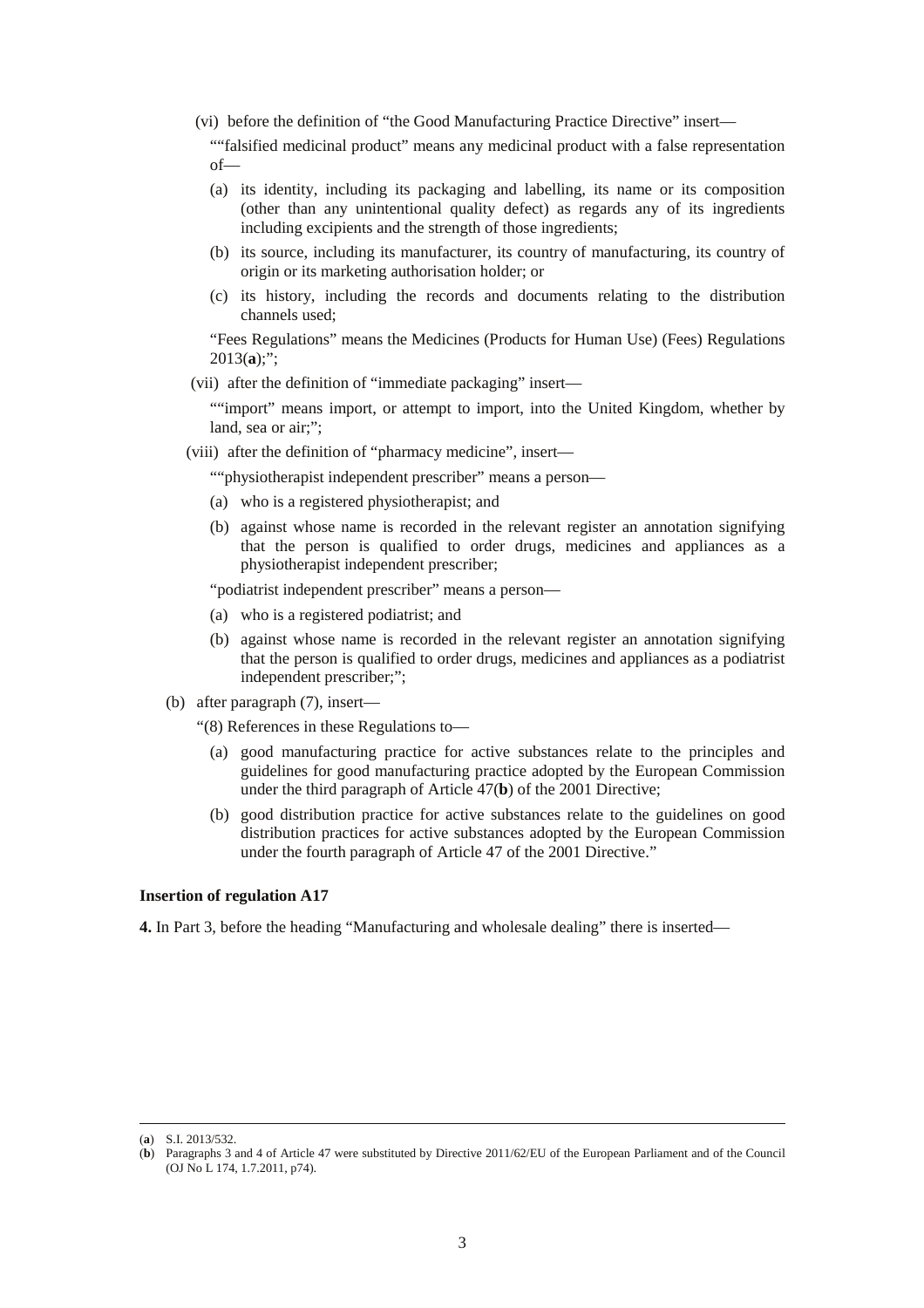"Manufacture and distribution of medicinal products and active substances

#### CHAPTER 1

### Interpretation

#### **Interpretation**

**A17.** In this Part "manufacture", in relation to an active substance, includes any process carried out in the course of making the substance and the various processes of dividing up, packaging, and presentation of the active substance.

### CHAPTER 2".

#### **Substitution of regulation 18**

**5.** For regulation 18 (wholesale dealing in medicinal products) substitute—

### "**Wholesale dealing in medicinal products**

**18.**—(1) A person may not except in accordance with a licence (a "wholesale dealer's licence")—

- (a) distribute a medicinal product by way of wholesale dealing; or
- (b) possess a medicinal product for the purpose of such distribution.
- $(2)$  Paragraph  $(1)$ 
	- (a) does not apply—
		- (i) to anything done in relation to a medicinal product by the holder of a manufacturer's licence in respect of that product,
		- (ii) where the product concerned is an investigational medicinal product, or
		- (iii) if the product is a radiopharmaceutical in which the radionuclide is in the form of a sealed source; and
	- (b) is subject to regulation 19.

(3) Distribution of a medicinal product by way of wholesale dealing, or possession for the purpose of such distribution, is not to be taken to be in accordance with a wholesale dealer's licence unless the distribution is carried on, or as the case may be the product held, at premises located in the UK and specified in the licence.

(4) In these Regulations a reference to distributing a product by way of wholesale dealing is a reference to—

- (a) selling or supplying it; or
- (b) procuring or holding it or exporting it for the purposes of sale or supply,

to a person who receives it for a purpose within paragraph (5).

(5) Those purposes are—

- (a) selling or supplying the product; or
- (b) administering it or causing it to be administered to one or more human beings,

in the course of a business carried on by that person.

(6) A wholesale dealer's licence does not authorise the distribution of a medicinal product by way of wholesale dealing, or possession for the purpose of such distribution, unless a marketing authorisation, Article 126a authorisation, certificate of registration or traditional herbal registration is in force in respect of the product but this—

- (a) does not apply in relation to distribution by a person to a person in a third country; and
- (b) is subject to the exceptions in regulation 43(6).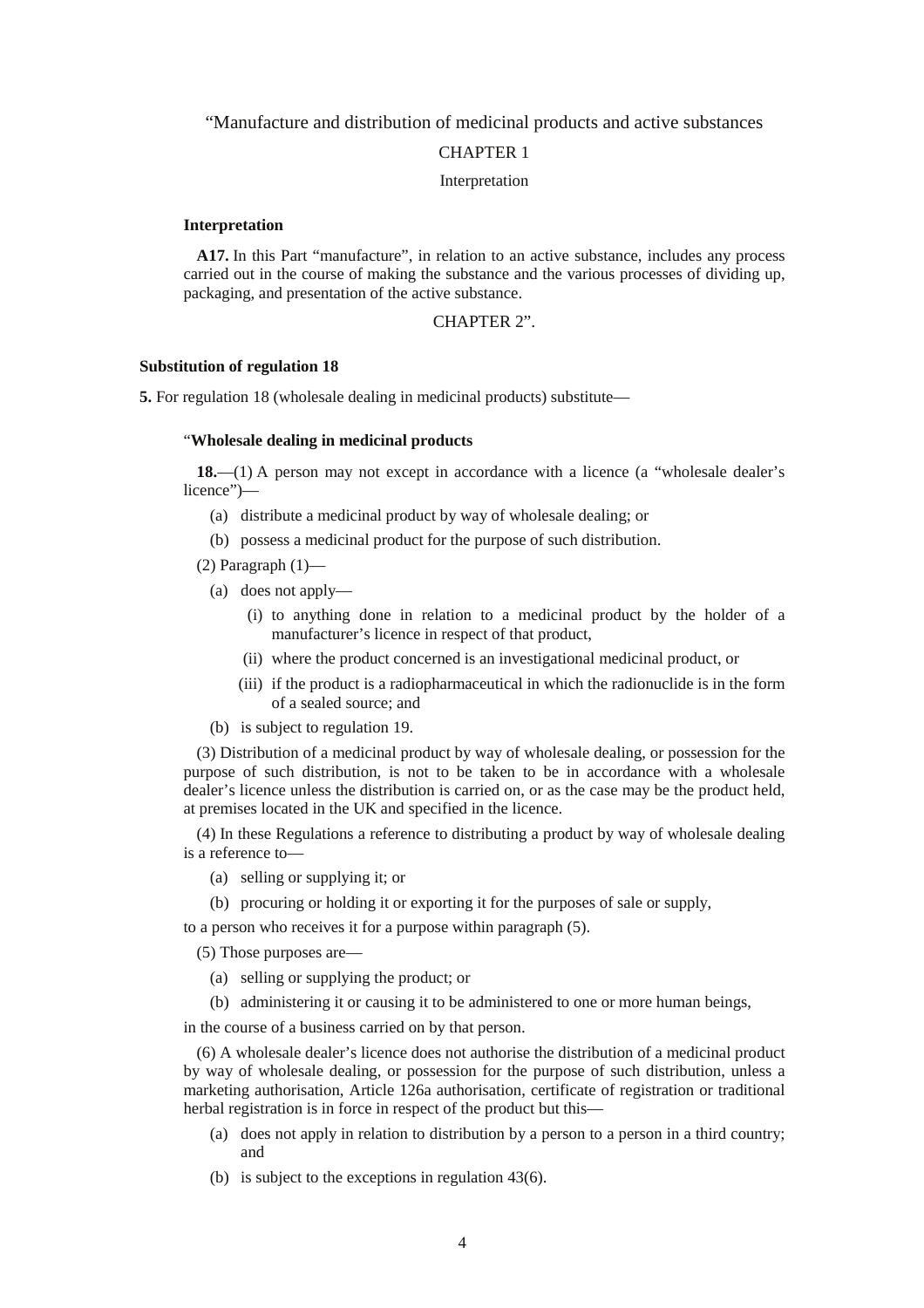(7) In paragraph (6), "marketing authorisation" means—

- (a) a marketing authorisation issued by a competent authority of a member State in accordance with the 2001 Directive; or
- (b) an EU marketing authorisation."

### **Amendment of regulation 19**

**6.** In regulation 19 (exemptions from requirement for wholesale dealers licence) omit paragraph (5).

### **Amendment of regulation 20**

**7.** In regulation 20(1) (mixing of medicines)—

- (a) after sub-paragraph (c) insert—
	- "(ca) physiotherapist independent prescriber;
	- (cb) podiatrist independent prescriber;";
- (b) in sub-paragraph (d)(iii) omit "or";
- (c) for sub-paragraph  $(d)(iv)$  substitute—
	- "(iv) pharmacist independent prescriber,
		- (v) physiotherapist independent prescriber, or
	- (vi) podiatrist independent prescriber; or".

### **Amendment of regulation 27**

**8.** In regulation 27 (procedure where licensing authority proposes to suspend, revoke or vary licence), for paragraph (5) substitute—

"(5) If the licence holder notifies the licensing authority that the holder wishes the licensing authority to submit the proposal to review upon oral representations in accordance with paragraph  $(3)(b)$ —

- (a) Schedule 5 has effect; and
- (b) the licence holder must pay a fee for a review upon oral representations in accordance with the Fees Regulations."

### **Amendment of regulation 34**

**9.** In regulation 34 (offences: breach of regulations and false information and defence concerning starting materials)—

- (a) in paragraph (1), for ",  $18(1)$  or  $32$ " substitute "or  $18(1)$ ";
- (b) in paragraphs (4) and (5), for "37(2)(b)" substitute "37(3)".

### **Amendment of regulation 36**

**10.** In regulation 36 (conditions for manufacturer's licence), in paragraph (2) for "37(2)(b)" substitute "37(3)".

### **Substitution of regulation 37**

**11.** For regulation 37 (manufacturing and assembly) substitute—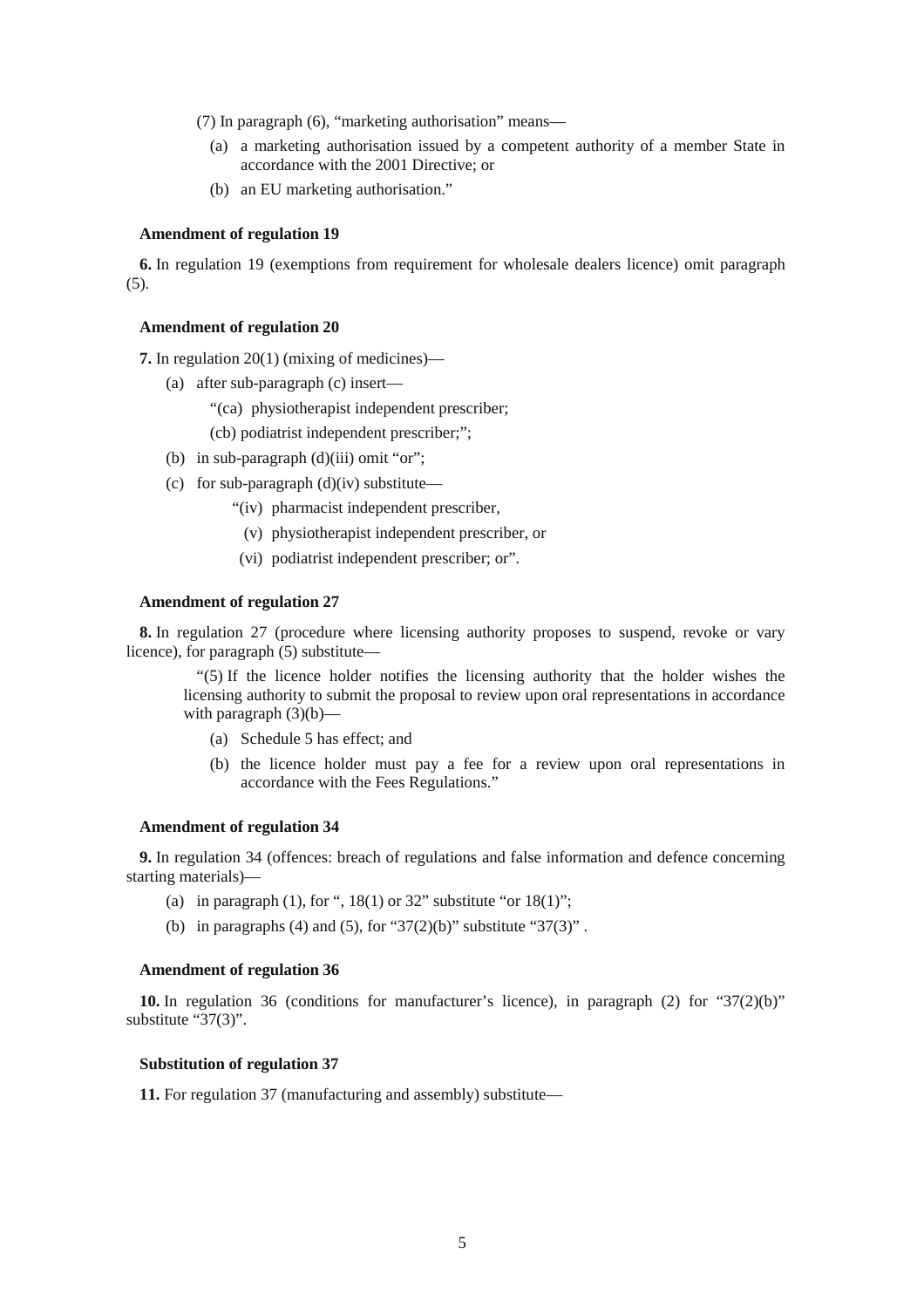#### "**Manufacturing and assembly**

**37.**—(1) This regulation applies in relation to a manufacturer's licence relating to the manufacture or assembly of medicinal products.

(2) The licence holder must comply with the principles and guidelines for good manufacturing practice set out in the Good Manufacturing Practice Directive.

(3) Unless paragraph (10) applies, the licence holder shall use active substances as starting materials only if—

- (a) those substances have been manufactured in accordance with good manufacturing practice for active substances; and
- (b) those substances have been distributed in accordance with the guidelines on good distribution practice for active substances.

(4) The licence holder shall verify—

- (a) that the manufacturer or distributor of an active substance used by the licence holder has complied with the requirements of good manufacturing practice and good distribution practice for active substances by means of audits performed—
	- (i) directly by the licence holder, or
	- (ii) by a person acting on behalf of the licence holder under a contract;
- (b) that unless the active substance is imported from a third country, any manufacturers, importers or distributors supplying active substances to the licence holder are registered with the competent authority of a member State in which they are established; and
- (c) the authenticity and quality of the active substance.

(5) The licence holder shall ensure that—

- (a) excipients are suitable for use in a medicinal product by—
	- (i) ascertaining what the appropriate good manufacturing practice is, and
	- (ii) ensuring that the ascertained good manufacturing practice is applied;
- (b) the suitability of the excipient is ascertained on the basis of a formalised risk assessment as described in paragraph 5 of Article 47(**a**) of the 2001 Directive;
- (c) the assessment under sub-paragraph (b) takes account of—
	- (i) the source,
	- (ii) requirements under other quality systems,
	- (iii) intended use of the excipients, and
	- (iv) previous instances of quality defects,
- (d) the authenticity and quality of any excipient used is verified; and
- (e) the measures taken under this paragraph are documented by the licence holder.

(6) The licence holder must maintain such staff, premises and equipment as are necessary for the stages of manufacture and assembly of medicinal products undertaken by the licence holder in accordance with—

(a) the manufacturer's licence; and

-

(b) the marketing authorisations, Article 126a authorisations, certificates of registration or traditional herbal registrations applying to the medicinal products.

(7) The licence holder must not manufacture or assemble medicinal products, or classes of medicinal products, other than those specified in the licence.

<sup>(</sup>**a**) Paragraph 5 of Article 47 was inserted by Directive 2011/62/EU of the European Parliament and of the Council (OJ No L 174, 1.7.2011, p74).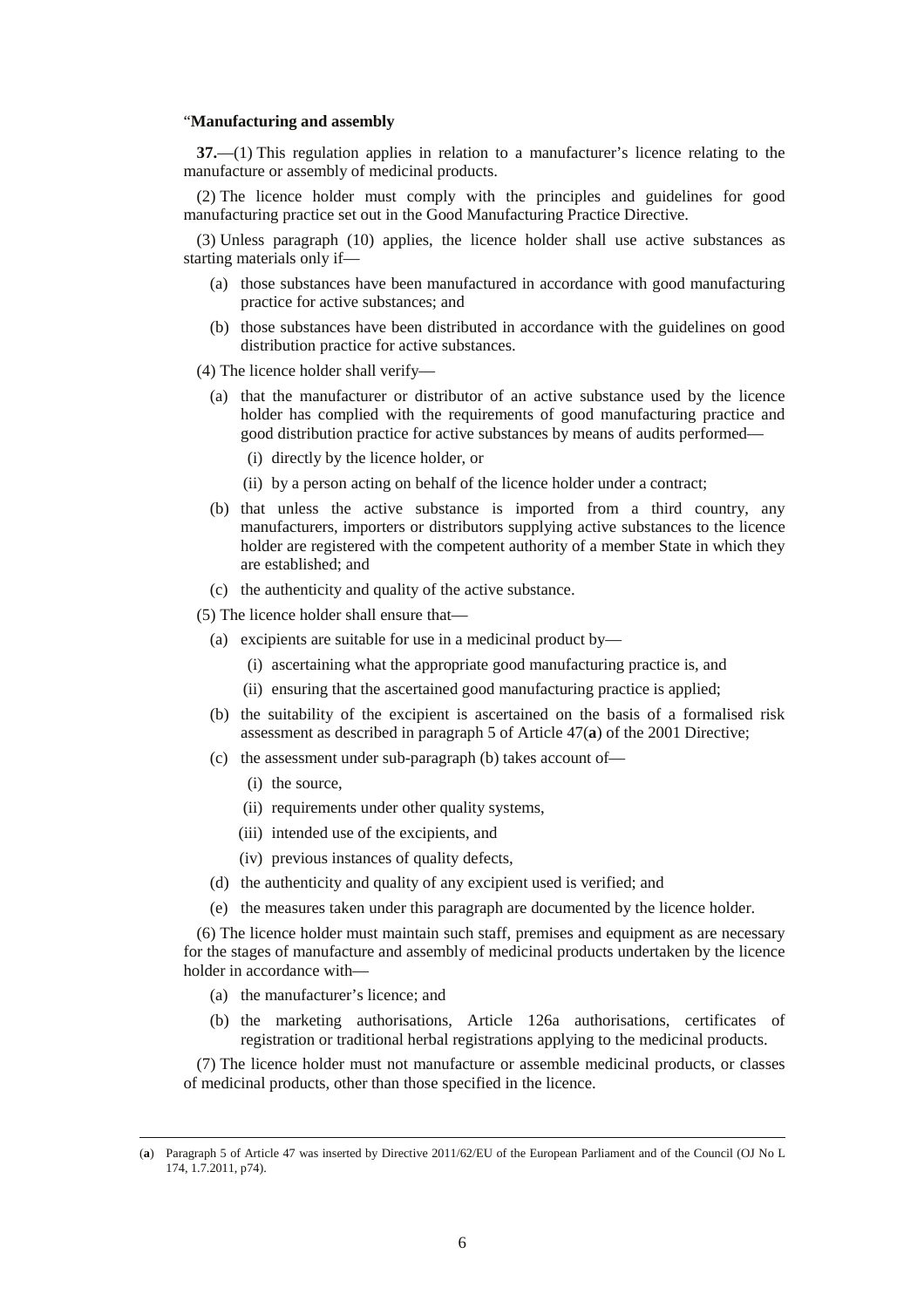(8) The licence holder must not manufacture or assemble medicinal products on premises other than those specified in the licence as approved by the licensing authority for the purpose.

(9) The licence holder must ensure that blood, or blood components, imported into the United Kingdom and used as a starting material or raw material in the manufacture of a medicinal product meet—

- (a) the standards of quality and safety specified in Commission Directive 2004/33/EC of 22 March 2004 implementing Directive 2002/98/EC of the European Parliament and of the Council as regards certain technical requirements for blood and blood components(**a**); or
- (b) equivalent standards.

(10) The requirements in paragraphs (3) to (5) do not apply in relation to the manufacture or assembly of special medicinal product to which regulation 167 (supply to fulfil special needs) applies.

(11) The licence holder must immediately inform the competent authority of a member State and, where applicable, the marketing authorisation holder, of medicinal products which come within the scope of manufacturing authorisation which the licence holder—

- (a) knows or suspects; or
- (b) has reasonable grounds for knowing or suspecting,

to be falsified."

### **Amendment of regulation 39**

**12.** In regulation 39(8) (further requirements for manufacturer's licence), for "44(2) and (3)" substitute " $44(4)$  to  $(6)$ ".

### **Amendment of regulation 42**

**13.** In regulation 42 (conditions for wholesale dealer's licence), for paragraph (2) substitute—

"(2) Those provisions are regulations  $43(2)$  and  $(8)$  and  $44$ ."

### **Amendment of regulation 43**

-

**14.** In regulation 43 (obligations of licence holder)—

- (a) for paragraphs  $(7)(c)$  and  $(8)$  substitute—
	- "(c) keep records in relation to the receipt, dispatch or brokering of medicinal products,
		- of—
		- (i) the date of receipt,
		- (ii) the date of despatch,
		- (iii) the date of brokering,
		- (iv) the name of the medicinal product,
		- (v) the quantity of the product received, dispatched or brokered,
		- (vi) the name and address of the person from whom the products were received or to whom they are dispatched,
		- (vii) the batch number of medicinal products bearing safety features referred to in point (o) of Article 54(**b**) of the 2001 Directive*.*

<sup>(</sup>**a**) OJ No L 91, 30.3.2004, p25; relevant amending instrument is Commission Implementing Directive 2011/38/EU (OJ No L 97, 12.4.2011, p28).

<sup>(</sup>**b**) Point (o) of Article 54 was inserted by Directive 2011/62/EU of the European Parliament and of the Council (OJ No L 174, 1.7.2011, p74).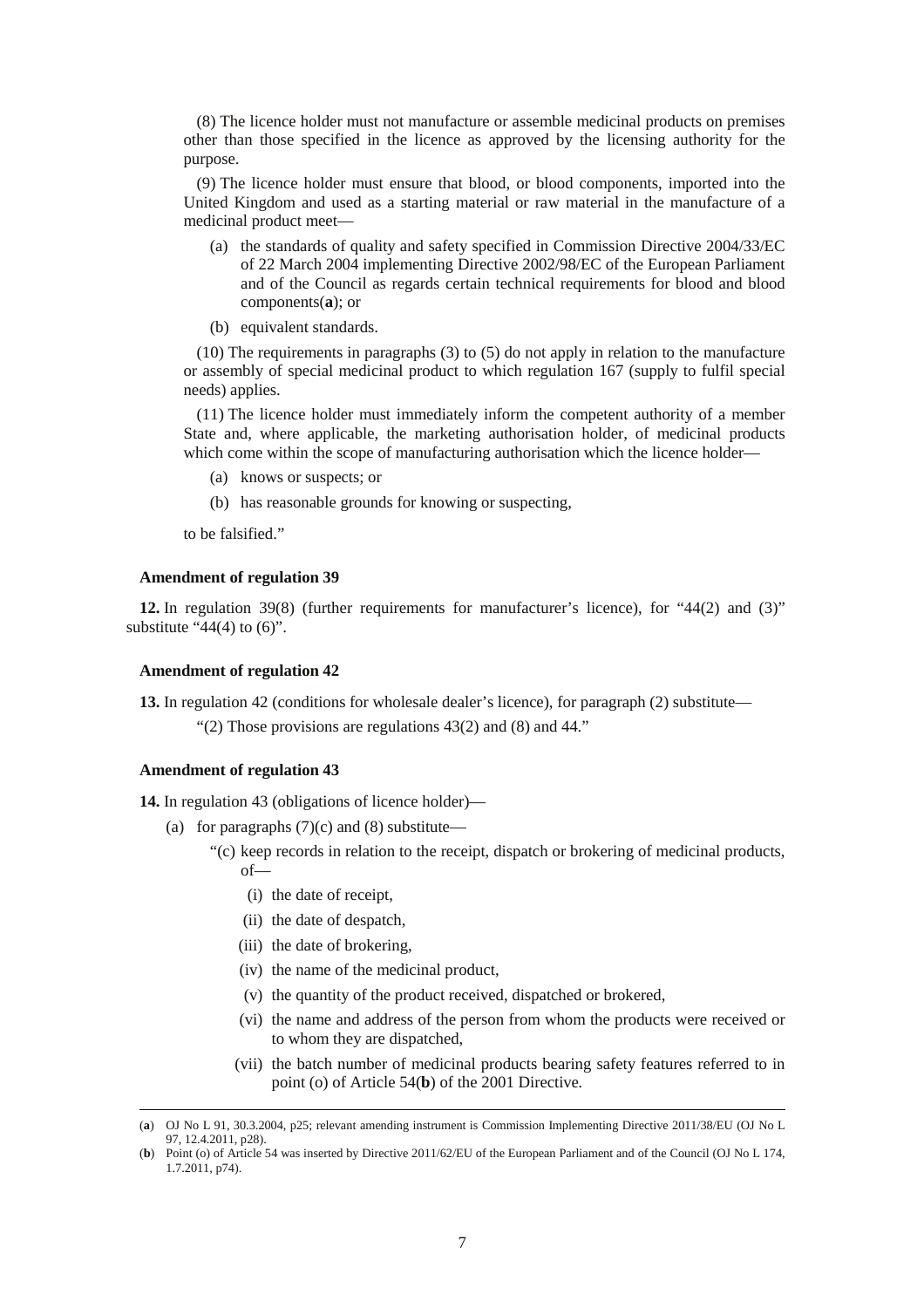(8) A licence holder ("L") who imports from another EEA State a medicinal product in relation to which L is not the holder of a marketing authorisation, Article 126a authorisation, certificate of registration or a traditional herbal registration shall—

- (a) notify the intention to import that product to the holder of the authorisation and—
	- (i) in the case of a product which has been granted a marketing authorisation under Regulation (EC) No 726/2004, to the EMA; or
	- (ii) in any other case, the licensing authority; and
- (b) pay a fee to the EMA in accordance with Article 76(4)(**a**) of the 2001 Directive or the licensing authority as the case may be, in accordance with the Fees Regulations,

but this paragraph does not apply in relation to the wholesale distribution of medicinal products to a person in a third country.";

(b) for paragraph (10) substitute—

"(10) The holder ("L") must verify in accordance with paragraph (11) that any medicinal products received by L that are required by Article 54a(**b**) of the Directive to bear safety features are not falsified but this paragraph does not apply in relation to the distribution of medicinal products received from a third country by a person to a person in a third country.

(11) Verification under this paragraph is carried out by checking the safety features on the outer packaging, in accordance with the requirements laid down in the delegated acts adopted under Article 54a(2) of the 2001 Directive.

(12) The licence holder must maintain a quality system setting out responsibilities, processes and risk management measures in relation to their activities.

(13) The licence holder must immediately inform the licensing authority and, where applicable, the marketing authorisation holder, of medicinal products which the licence holder receives or is offered which the licence holder—

- (a) knows or suspects; or
- (b) has reasonable grounds for knowing or suspecting,

to be falsified.

(14) Where the medicinal product is obtained through brokering, the licence holder must verify that the broker involved fulfils the requirements set out in regulation 45A(1)(b).

(15) In this regulation, "marketing authorisation" means—

- (a) a marketing authorisation issued by a competent authority in accordance with the 2001 Directive; or
- (b) an EU marketing authorisation."

#### **Substitution of regulation 44**

-

**15.** For regulation 44 (requirement for wholesale dealers to deal only with specified persons) substitute—

### "**Requirement for wholesale dealers to deal only with specified persons**

**44.**—(1) Unless paragraph (2) applies, the licence holder must not obtain supplies of medicinal products from anyone except—

<sup>(</sup>**a**) Article 76(4) was inserted by Directive 2011/62/EU of the European Parliament and of the Council (OJ No L 174, 1.7.2011, p74).

<sup>(</sup>**b**) Article 54a was inserted by Directive 2011/62/EU of the European Parliament and of the Council (OJ No L 174, 1.7.2011, p74).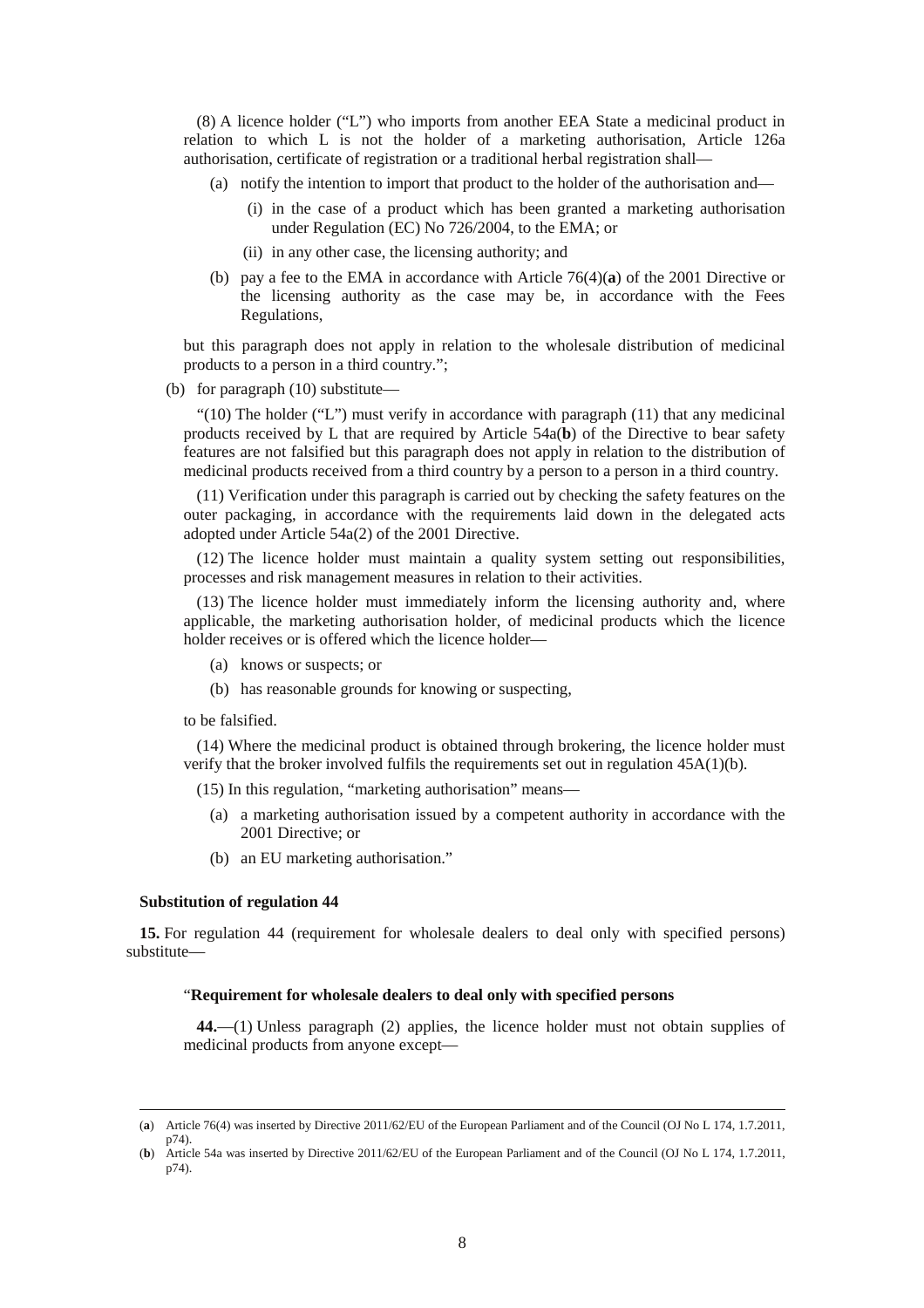- (a) the holder of a manufacturer's licence or wholesale dealer's licence in relation to products of that description;
- (b) the person who holds an authorisation granted by another EEA State authorising the manufacture of products of the description or their distribution by way of wholesale dealing; or
- (c) where the supplier is not the holder of a manufacturer's licence, where the supply is in accordance with the principles and guidelines of good distribution practice,

but this paragraph does not apply in relation to the distribution of medicinal products directly received from a third country but not imported into the EU.

(2) From 28th October 2013 the licence holder must not obtain supplies of medicinal products from anyone except—

- (a) the holder of a manufacturer's licence or wholesale dealer's licence in relation to products of that description;
- (b) the person who holds an authorisation granted by another EEA State authorising the manufacture of products of the description or their distribution by way of wholesale dealing;
- (c) where the medicinal product is directly received from a third country ("A") for export to a third country ("B"), the supplier of the medicinal product in country A is a person who is authorised or entitled to supply such medicinal products in accordance with the legal and administrative provisions in country A; or
- (d) where the supplier is not the holder of a manufacturer's licence, where the supply is in accordance with the principles and guidelines of good distribution practice.

(3) Where a medicinal product is obtained in accordance with paragraph (1), (2)(a) or (b), the licence holder must verify that—

- (a) the wholesale dealer who supplies the product complies with the principles and guidelines of good distribution practices; or
- (b) the manufacturer or importer who supplies the product holds a manufacturing authorisation.

(4) Unless paragraph (5) applies, the licence holder may distribute medicinal products by way of wholesale dealing only to—

- (a) the holder of a wholesale dealer's licence relating to those products;
- (b) the holder of an authorisation granted by the competent authority of another EEA State authorising the supply of those products by way of wholesale dealing;
- (c) a person who may lawfully sell those products by retail or may lawfully supply them in circumstances corresponding to retail sale; or
- (d) a person who may lawfully administer those products,

but this paragraph does not apply in relation to medicinal products which are distributed by way of wholesale dealing to a person in a third country.

(5) From 28th October 2013, the licence holder may distribute medicinal products by way of wholesale dealing only to—

- (a) the holder of a wholesale dealer's licence relating to those products;
- (b) the holder of an authorisation granted by the competent authority of another EEA State authorising the supply of those products by way of wholesale dealing;
- (c) a person who may lawfully sell those products by retail or may lawfully supply them in circumstances corresponding to retail sale;
- (d) a person who may lawfully administer those products; or
- (e) in relation to supply to persons in third countries, a person who is authorised or entitled to receive medicinal products for wholesale distribution or supply to the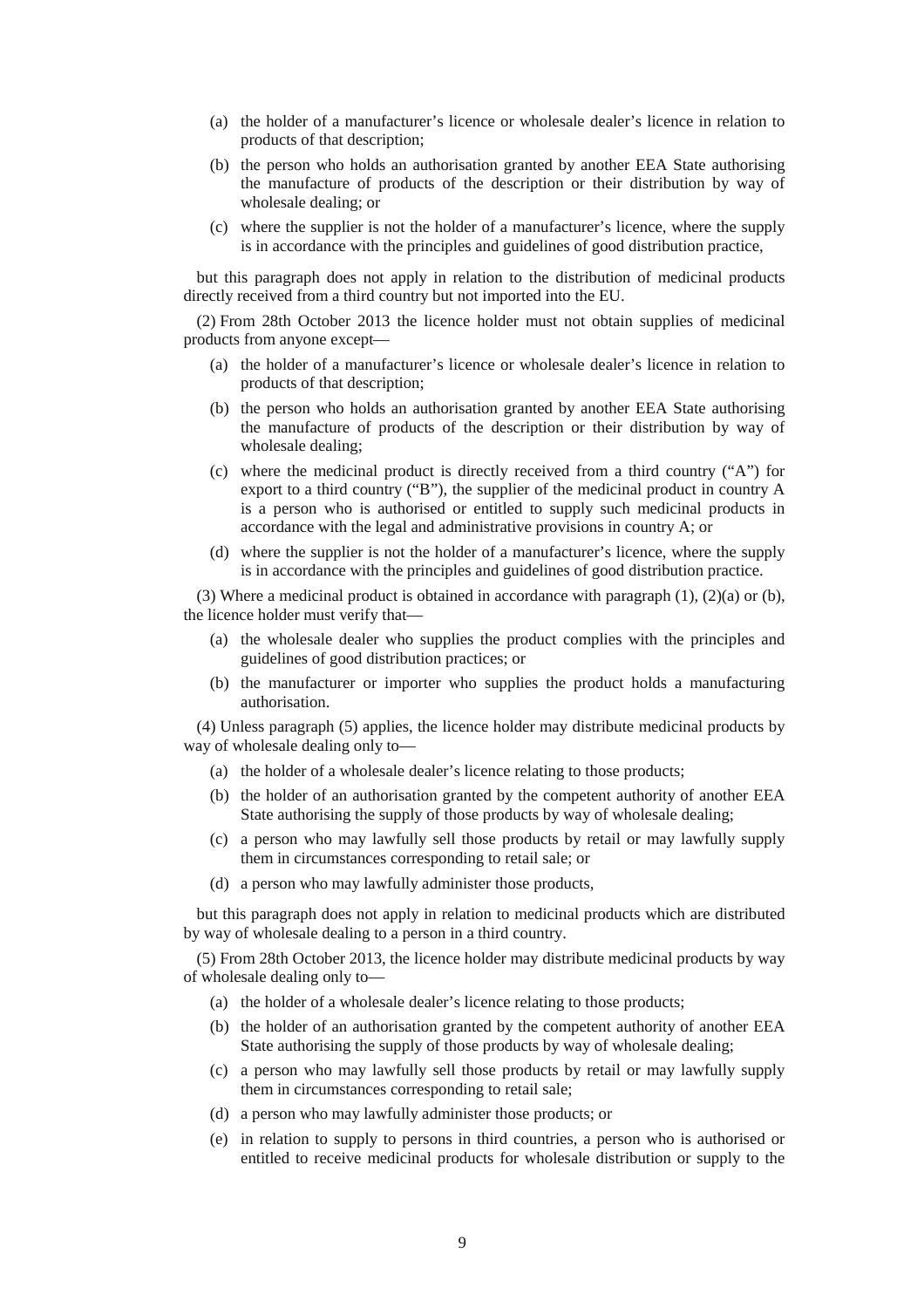public in accordance with the applicable legal and administrative provisions of the third country concerned.

(6) Where a medicinal product is supplied to a person who is authorised or entitled to supply medicinal products to the public in accordance with paragraph  $(4)(c)$ ,  $(5)(c)$  or (e), the licence holder must enclose with the product a document stating the—

- (a) date on which the supply took place;
- (b) name and pharmaceutical form of the product supplied;
- (c) quantity of product supplied;
- (d) name and address of the licence holder; and
- (e) batch number of the medicinal products bearing the safety features referred to in point (o) of Article 54 of the 2001 Directive.
- (7) The licence holder must—
	- (a) keep a record of information supplied in accordance with paragraph (6) for at least five years beginning immediately after the date on which the information is supplied; and
	- (b) ensure that the record is available to the licensing authority for inspection."

### **Insertion of regulations 45A to 45V**

**16.** At the end of regulation 45 insert—

### "CHAPTER 3

### Brokering

#### **Brokering in medicinal products**

**45A.**—(1) A person may not broker a medicinal product unless—

- (a) that product is covered by an authorisation granted—
	- (i) under Regulation (EC) No 726/2004; or
	- (ii) by a competent authority of a member State; and
- (b) that person—
	- (i) is validly registered as a broker with a competent authority of a member State,
	- (ii) except where the person is validly registered with the competent authority of another EEA state, has a permanent address in the United Kingdom, and
	- (iii) complies with the guidelines on good distribution practice published by the European Commission in accordance with Article 84 of the 2001 Directive insofar as those guidelines apply to brokers.
- (2) A person is not validly registered for the purpose of paragraph  $(1)(b)$  if—
	- (a) the person's permanent address is not entered into a register of brokers kept by a competent authority of a member State;
	- (b) the registration is suspended; or
	- (c) the person has notified the competent authority of a member State to remove that person from the register.

(3) Paragraph (1)(b)(i) does not apply until 20th October 2013 in relation to a person who brokered any medicinal product before 20th August 2013.

### **Application for brokering registration**

**45B.**—(1) The licensing authority may not register a person as a broker unless paragraphs (2) to (7) are complied with.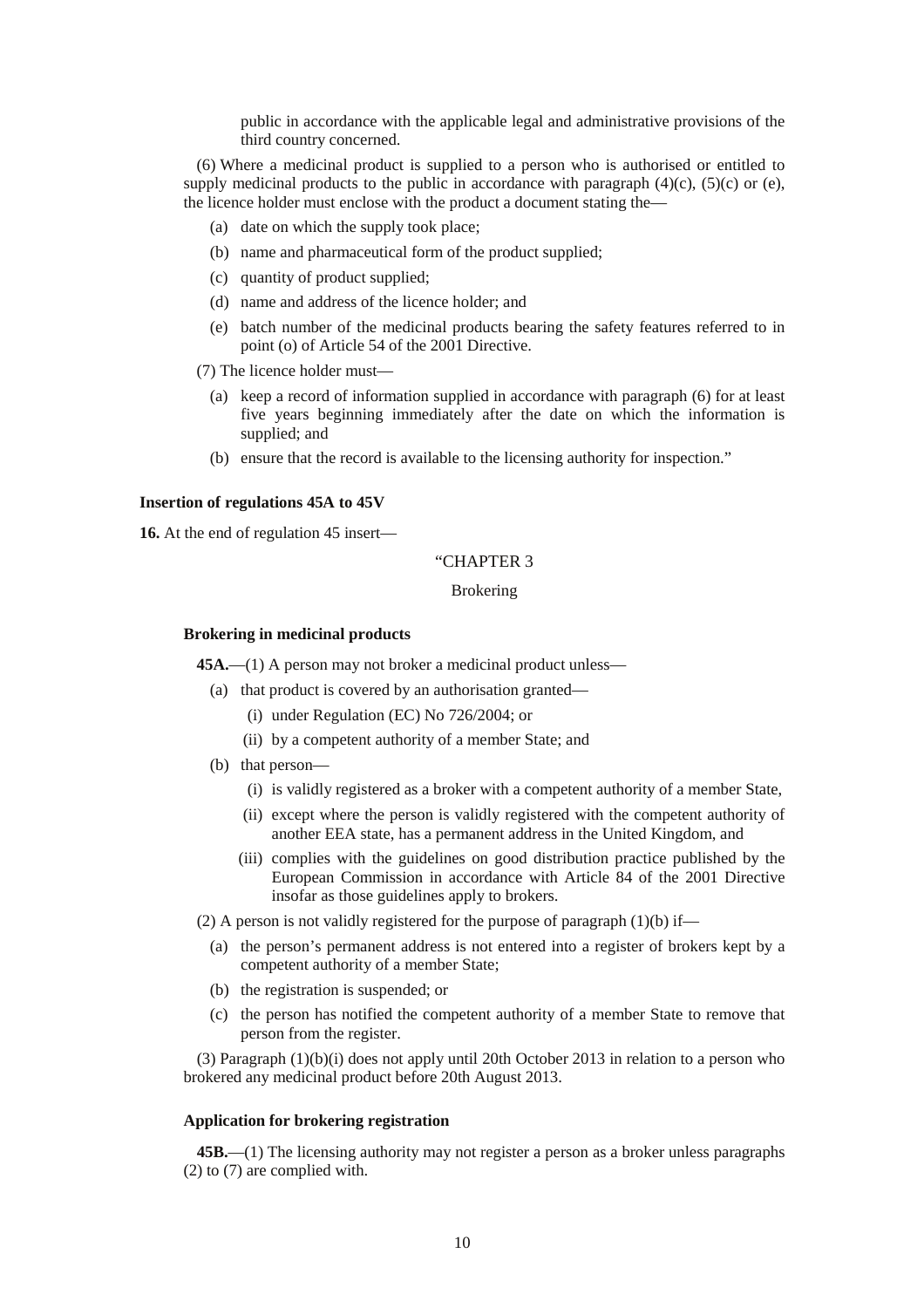(2) An application for registration must be made containing—

- (a) the name of the person to be registered;
- (b) the name under which that person is trading (if different to the name of that person);
- (c) that person's—
	- (i) permanent address in the United Kingdom,
	- (ii) e-mail address, and
	- (iii) telephone number;
- (d) a statement of whether the medicinal products to be brokered are—
	- (i) prescription only medicines,
	- (ii) pharmacy medicines, or
	- (iii) medicines subject to general sale;
- (e) an indication of the range of medicinal products to be brokered;
- (f) evidence that that person can comply with regulations  $45A(1)(b)(iii)$ ,  $45E(3)(a)$  to (f) and 45F(1); and
- (g) any fee payable in connection with the application in accordance with the Fees Regulations.

(3) Where the address at which the emergency plan, documents or record necessary to comply with regulation  $45E(3)(b)$  to (d) are kept is different from the address notified in accordance with sub-paragraph  $(2)(c)(i)$ , the application must contain—

- (a) that address where the plan or records are to be kept;
- (b) the name of a person who can provide access to that address for the purpose of regulation 325 (rights of entry); and
- (c) that person's—
	- (i) address,
	- (ii) e-mail address, and
	- (iii) telephone number.
- (4) Unless paragraph (6) applies, the application for registration must—
	- (a) be in English; and
	- (b) be signed by the person seeking a brokering registration.

(5) The pages of the application must be serially numbered.

(6) Where the application is made on behalf of the person seeking a brokering registration by another person ("A"), the application must—

- (a) contain the name and address of A; and
- (b) be signed by A.

### **Procedure for determining an application for broker's registration**

**45C.**—(1) The licensing authority must grant or refuse an application for registration under regulation 45B within the period of 90 days beginning immediately after the day on which it receives the application.

(2) Paragraph (1) applies to an application only if the requirements of regulation  $45B(2)$ have been met.

(3) Before determining an application for a brokering registration, the licensing authority may notify the applicant of a requirement to provide such information as the licensing authority thinks necessary, within the period specified by the licensing authority.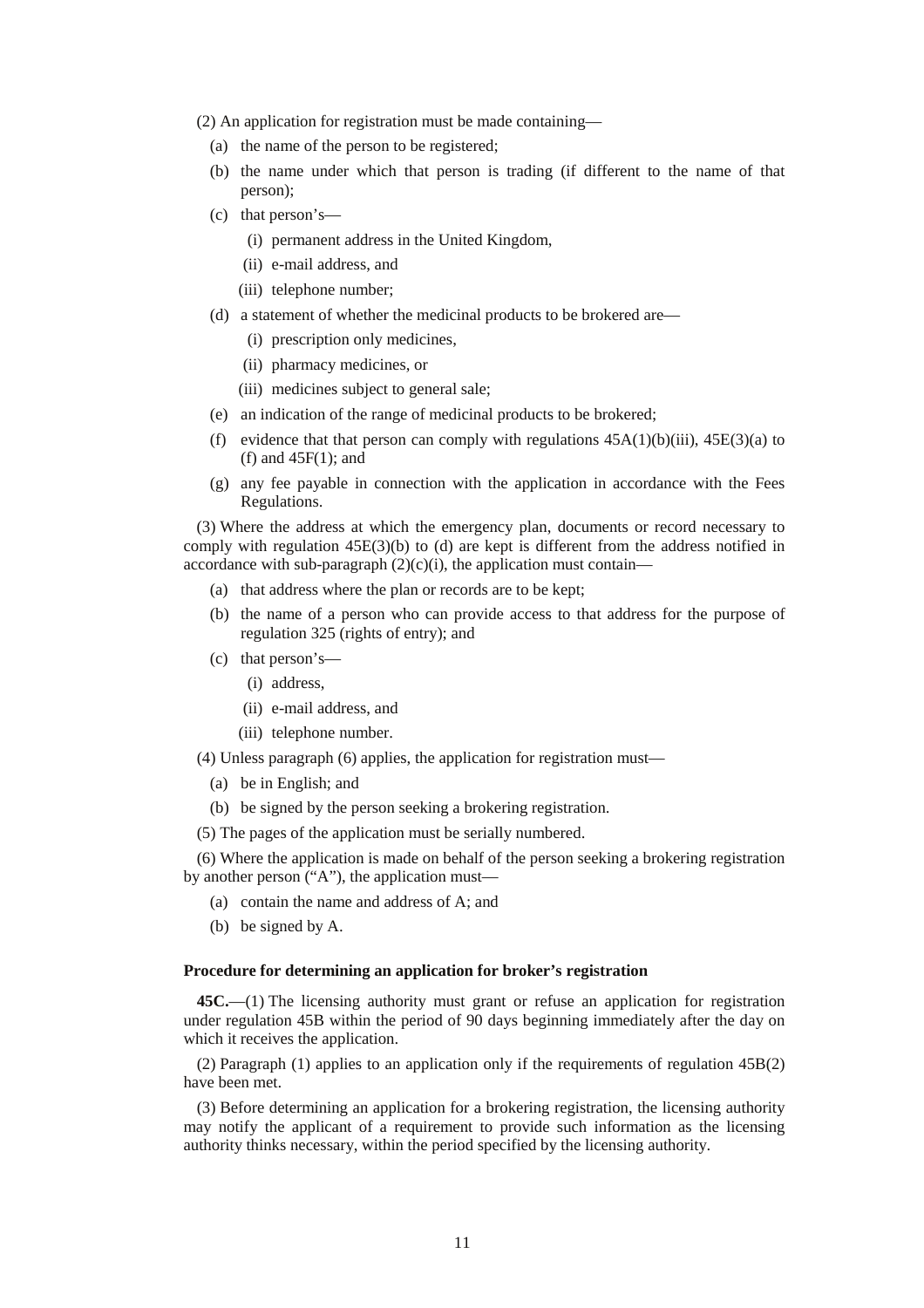(4) If a notice under paragraph (3) requires the applicant to provide the licensing authority with information, the information period is not to be counted for the purposes of paragraph (1).

 $(5)$  In paragraph  $(4)$ , the "information period" means the period—

- (a) beginning with the day on which the notice is given, and
- (b) ending with the day on which the licensing authority receives the information or the applicant shows to the licensing authority's satisfaction that the applicant is unable to provide it.

### **Grant or refusal of broker's registration**

**45D.**—(1) Subject to regulations 45E and 45F, on an application to the licensing authority for a brokering registration, the licensing authority must, if it considers it necessary and appropriate to do so—

- (a) register the applicant as a broker; or
- (b) refuse registration as a broker, having regard to—
	- (i) the provisions of these Regulations, and
	- (ii) any EU obligation.

(2) The licensing authority must give the applicant a notice stating the reasons for its decision in any case where the licensing authority—

- (a) refuses to grant an application for registration; or
- (b) grants registration otherwise than in accordance with the application and the applicant requests a statement of its reasons.

(3) The licensing authority must register the applicant or refuse registration under this Chapter within the period of 90 days beginning immediately after the day on which it receives the application.

(4) Where the licensing authority registers a person as a broker, the licensing authority must enter the following information into a publicly available register—

- (a) the person's name;
- (b) the name under which that person is trading (if different from the person's name);
- (c) the person's permanent address in the United Kingdom.

(5) The licensing authority must make the register of brokers publicly available.

### **Criteria of broker's registration**

**45E.**—(1) Registration of a broker is conditional on that broker—

- (a) complying with regulation 45A(1); and
- (b) satisfying—
	- (i) the criteria in paragraphs (3), (4) and (7), and
	- (ii) such other criteria as the licensing authority considers appropriate and notifies the broker of.

(2) The criteria referred to in paragraph  $(1)(b)(ii)$  may include (but are not limited to) the criteria specified in paragraphs (5) and (6).

(3) The broker must—

- (a) have a permanent address in the United Kingdom;
- (b) maintain an emergency plan to ensure effective implementation of the recall from the market of a medicinal product where recall is—
	- (i) ordered by the licensing authority or by the competent authority of any EEA State, or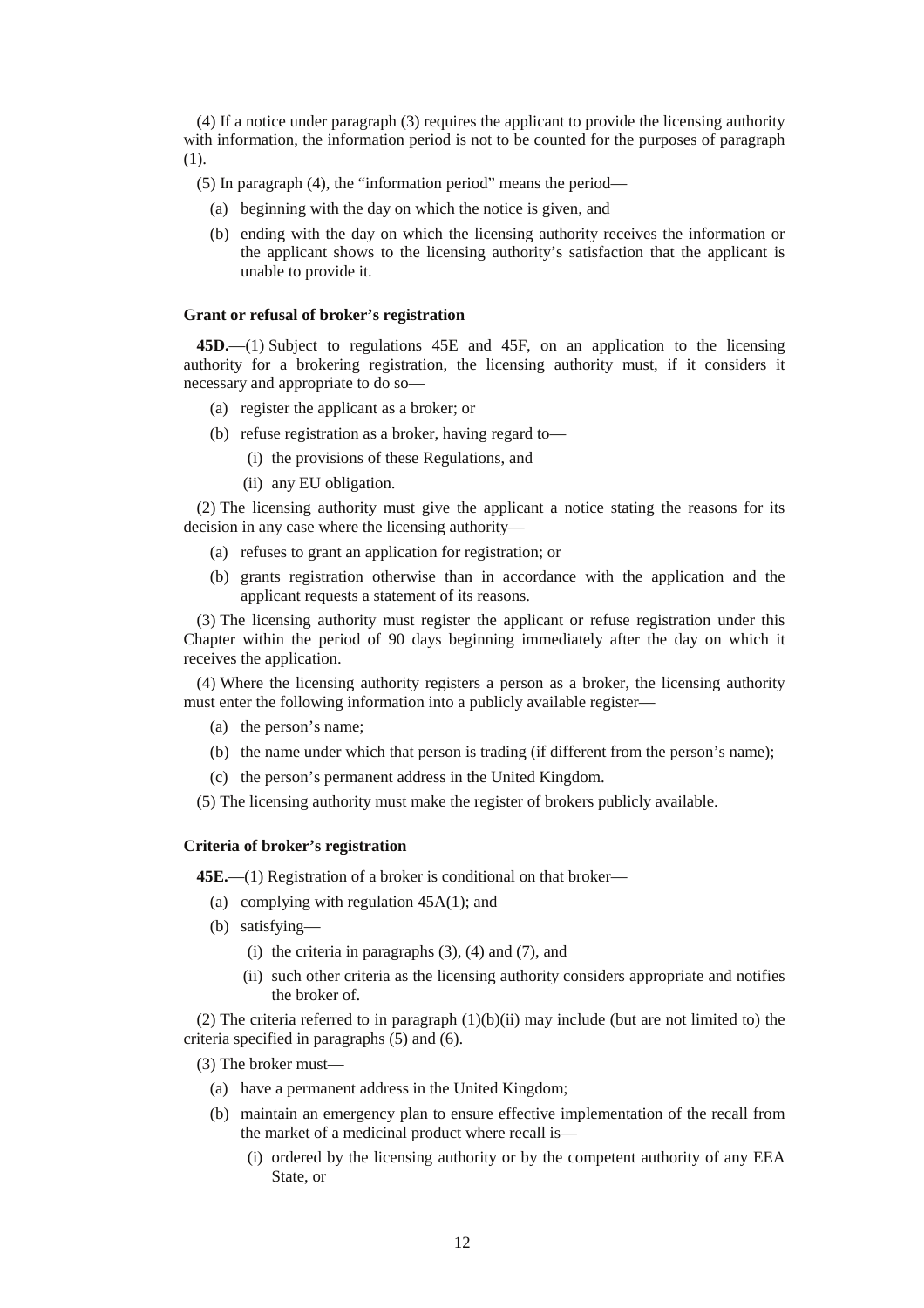- (ii) carried out in co-operation with the manufacturer of, or the holder of the marketing authorisation, for the product;
- (c) keep documents relating to the sale or supply of medicinal products under the licence which may facilitate the withdrawal or recall from sale of medicinal products in accordance with sub-paragraph (b);
- (d) record in relation to the brokering of each medicinal product—
	- (i) the name of the medicinal product,
	- (ii) the quantity of the product brokered,
	- (iii) the batch number of the medicinal product bearing the safety features referred to in point (o) of Article 54 of the 2001 Directive,
	- (iv) the name and address of the—
		- (aa) supplier, or
		- (bb) consignee, and
	- (v) the date on which the sale or purchase of the product is brokered;
- (e) maintain a quality system setting out responsibilities, processes and risk management measures in relation to their activities; and
- (f) keep the documents or record required by sub-paragraph (c) or (d) available to the licensing authority for a period of five years; and
- (g) comply with regulation  $45F(1)$ , (2) and (4).

(4) Where the address at which the plan or records necessary to comply with paragraph (3)(b) to (d) are kept is different from the address notified in accordance with regulation  $45B(2)(c)(i)$ , the broker must—

- **(**a) ensure that the plan or records are kept at an address in the United Kingdom; and
- (b) inform the licensing authority of the address at which the plan or records are kept.

(5) The broker must provide such information as may be requested by the licensing authority concerning the type and quantity of medicinal products brokered within the period specified by the licensing authority.

(6) The broker must take all reasonable precautions and exercise all due diligence to ensure that any information provided by that broker to the licensing authority in accordance with regulation 45F is not false or misleading.

(7) For the purposes of enabling the licensing authority to determine whether there are grounds for suspending, revoking or varying the registration, the broker must permit a person authorised in writing by the licensing authority, on production of identification, to carry out any inspection, or to take any copies, which an inspector may carry out or take under regulations 325 (rights of entry) and 327 (powers of inspection, sampling and seizure).

#### **Provision of information**

**45F.**—(1) A broker registered in the UK must immediately inform—

- (a) the licensing authority; and
- (b) where applicable, the marketing authorisation holder,

of medicinal products which the broker identifies as, suspects to be, or has reasonable grounds for knowing or suspecting to be, falsified.

(2) On or before the date specified in paragraph (3), a broker who is, or has applied to the licensing authority to become, a registered broker in the United Kingdom must submit a report to the licensing authority, which—

(a) includes a declaration that the broker has in place an appropriate system to ensure compliance with regulations 45A, 45B and this regulation; and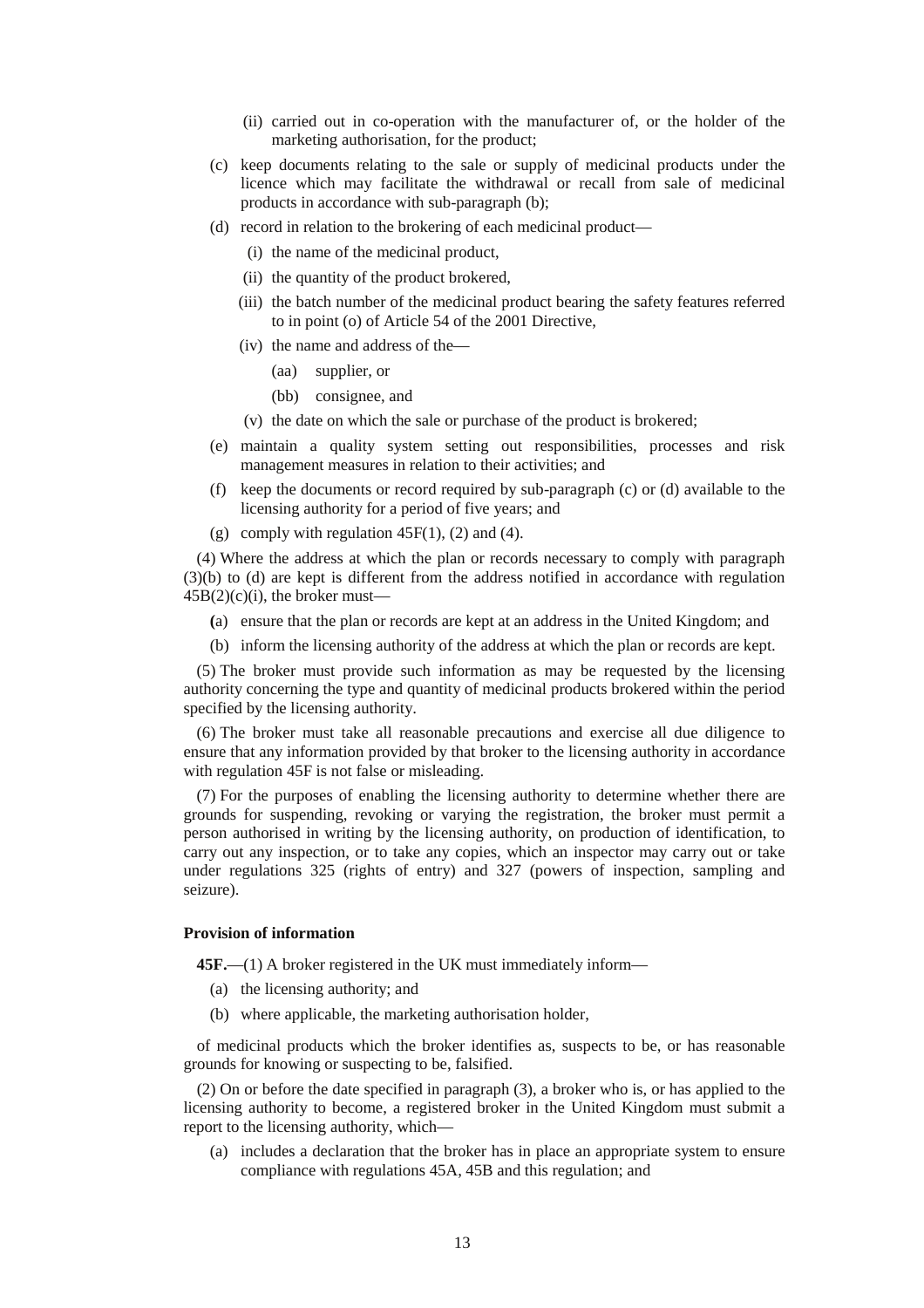(b) details the system which the broker has in place to ensure such compliance.

(3) The date specified for the purposes of this paragraph is—

- (a) in relation to any application made before 31st March 2014, the date of the application; and
- (b) in relation to each subsequent reporting year, 30th April following the end of that year.

(4) The broker must without delay notify the licensing authority of any changes to the matters in respect of which evidence has been supplied in relation to paragraph (2) which might affect compliance with the requirements of this Chapter.

(5) Any report or notification to the licensing authority under paragraph (2) or (4) must be accompanied by the appropriate fee in accordance with the Fees Regulations.

(6) The licensing authority may give a notice to a registered broker requiring that broker to provide information of a kind specified in the notice within the period specified in the notice.

(7) A notice under paragraph (6) may not be given to a registered broker unless it appears to the licensing authority that it is necessary for the licensing authority to consider whether the registration should be varied, suspended or revoked.

(8) A notice under paragraph (6) may specify information which the licensing authority thinks necessary for considering whether the registration should be varied, suspended or revoked.

(9) In paragraph (3)(b), "reporting year" means a period of twelve months ending on 31st March.

### **Power to suspend or vary a broker's registration or remove a broker from the register**

**45G.**—(1) The licensing authority may in accordance with regulation 45H—

- (a) suspend a broker's registration for such period as the authority thinks fit;
- (b) vary a broker's registration; or
- (c) remove a person from the register.

(2) The suspension of registration or removal from the register may be—

- (a) total;
- (b) limited to medicinal products of one or more descriptions; or
- (c) limited to medicinal products manufactured, assembled or stored on specified premises or a specified part of any premises.

(3) The powers conferred by this regulation may not be exercised in relation to a broker's registration except on one or more of the following grounds—

- (a) the information in the application as a result of which the broker's registration was granted was false or incomplete in a material respect;
- (b) a material change of circumstances has occurred in relation to any of the matters stated in the application;
- (c) the broker has materially contravened a criterion of registration; or
- (d) the broker has without reasonable excuse failed to supply information to the licensing authority with respect to medicinal products of a description to which the registration relates when required to do so under regulation 45F(6).

### **Procedure where licensing authority proposes to suspend or vary a broker's registration or remove a broker from the register**

**45H.**—(1) This regulation applies where—

(a) regulation 45I does not apply; and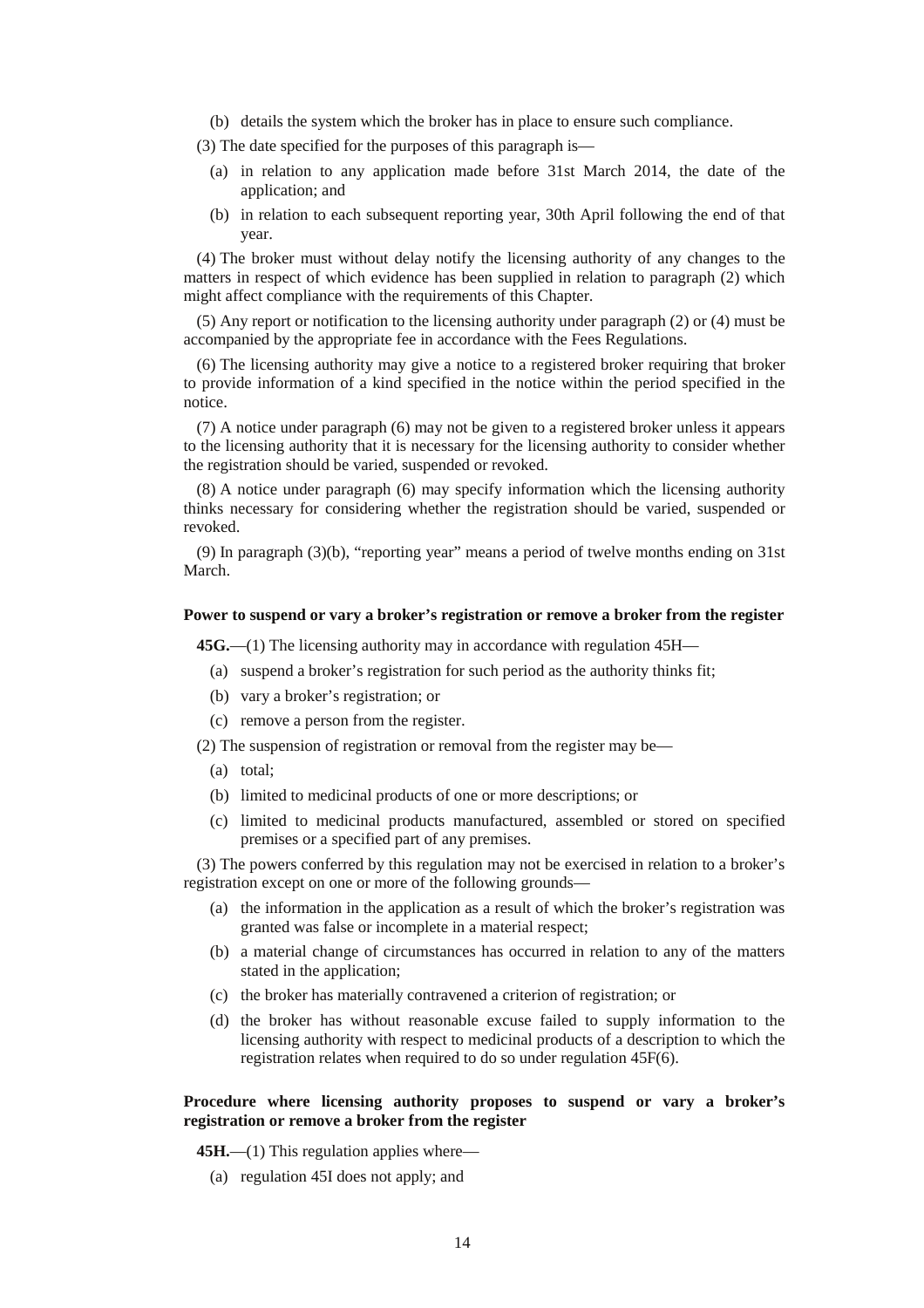- (b) the licensing authority proposes to exercise the power in regulation  $45G(1)$ .
- (2) The licensing authority must notify the broker in writing of—
	- (a) its proposal;
	- (b) the reasons for it; and
	- (c) the date (which must be no earlier than 28 days from the notice given by the licensing authority) on which it is proposed that the suspension, variation or revocation should take effect.

(3) The registered broker may before the date specified in the notice—

- (a) make written representations to the licensing authority with respect to the proposal; or
- (b) notify the licensing authority that the broker wishes the licensing authority to submit the proposal to review upon oral representations.

(4) If the broker makes written representations in accordance with paragraph (3)(a) the licensing authority must take those representations into account before making a decision in the matter.

(5) Schedule 5 has effect if the registered broker—

- (a) notifies the licensing authority of the proposal to review upon oral representations in accordance with paragraph (3)(b); and
- (b) pays the fee for a review upon oral representations in accordance with the Fees Regulations.

(6) If the licensing authority proceeds to suspend or vary a registration or remove a broker from the register in accordance with the provisions of regulation 45G it must give a notice to the broker.

(7) A notice under paragraph (6) must—

- (a) give particulars of the suspension, variation or removal; and
- (b) give reasons for the decision to suspend, vary or remove a broker from the register.

(8) Paragraphs (6) and (7) are without prejudice to any requirement of Schedule 5 as to notification.

### **Suspension of a broker registration in cases of urgency**

**45I.**—(1) The licensing authority may immediately suspend a broker's registration for a period not exceeding three months where it appears to the licensing authority that in the interests of safety it is appropriate to do so.

(2) This paragraph applies where—

- (a) a broker's registration has been suspended under paragraph (1); and
- (b) it appears to the licensing authority that it is necessary to consider whether the broker's registration should be—
	- (i) further suspended or varied, or
	- (ii) removed from the brokers' register.

(3) Where paragraph (2) applies, the licensing authority must proceed as set out in regulation 45H (but this is subject to paragraph (4)).

(4) Paragraph (5) applies where, in circumstances where paragraph (2) applies, the licensing authority proceeds as set out in regulation 45H and any proceedings under that regulation have not been finally disposed of before the end of the period for which the registration was suspended under paragraph (1) or further suspended under paragraph (5).

(5) If it appears to the licensing authority to be necessary in the interests of safety to do so, the authority may further suspend the registration for a period which (in the case of each further suspension) is not to exceed three months.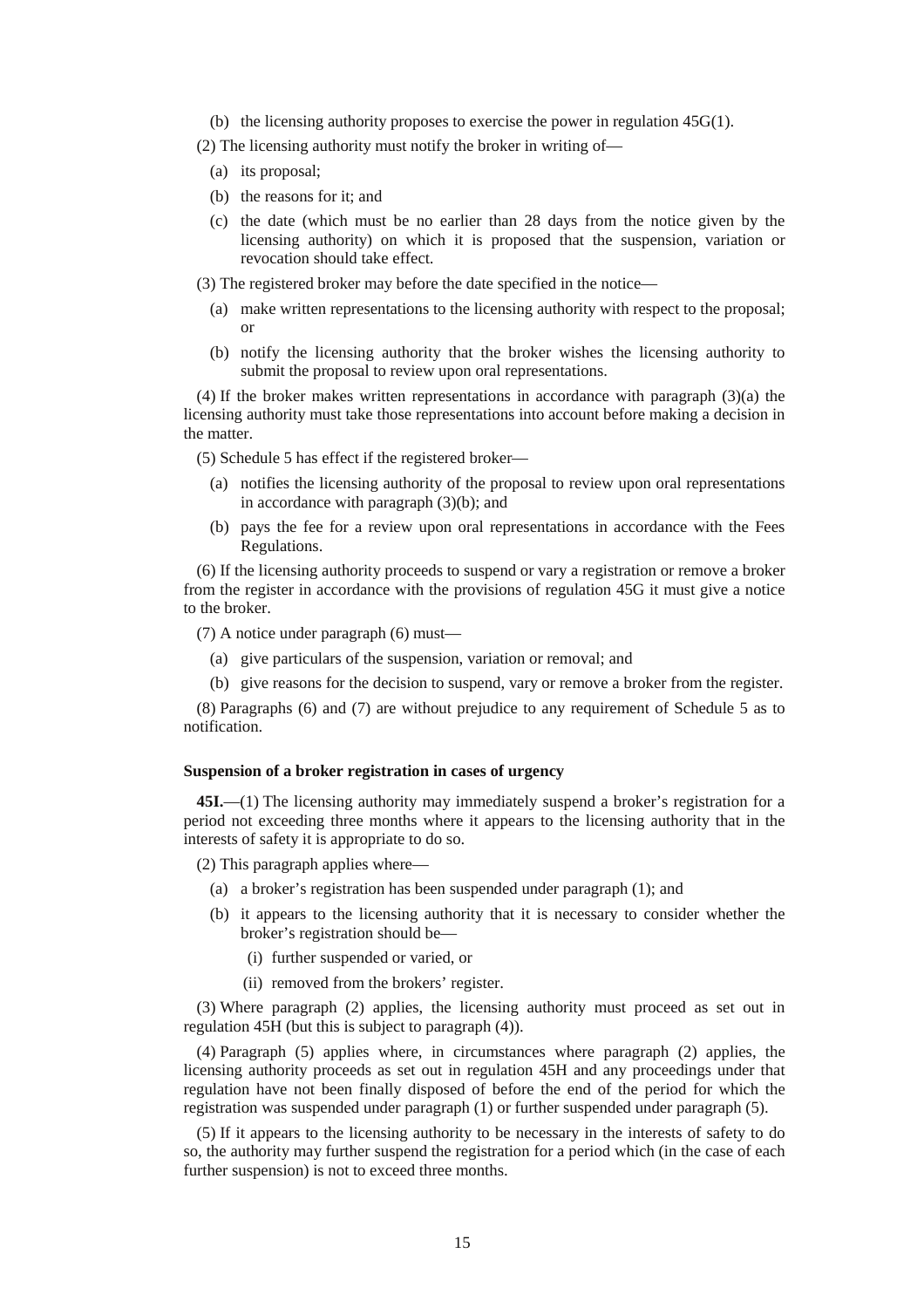(6) In the event that any challenge against a decision under regulation 45H to suspend, vary or revoke the registration is made on an application under regulation 322(4), paragraph (5) shall apply, but this is without prejudice to regulation 322(6)(a) (validity of decisions and proceedings).

### **Variation of a broker's registration on the application of the broker**

**45J.**—(1) This regulation applies if the person registered as a broker applies to the licensing authority for a variation of the registration.

(2) The application must—

- (a) be in writing;
- (b) specify the variation requested;
- (c) be signed by or on behalf of the applicant;
- (d) be accompanied by such information as may be required to enable the licensing authority to consider the application;
- (e) include the appropriate fee in accordance with the Fees Regulations.

(3) The licensing authority must vary a broker's registration or refuse to vary it within 30 days beginning with the day after the date when the licensing authority receives the application.

(4) The licensing authority may give a notice to the applicant requiring the applicant to supply further information in connection with the application within the period specified in the notice.

(5) If a notice under paragraph (4) requires the applicant to provide the licensing authority with information, the information period is not to be counted for the purposes of paragraph (3).

 $(6)$  In paragraph  $(5)$ , the "information period" means the period—

- (a) beginning with the day on which notice is given; and
- (b) ending with the day on which the licensing authority receives the information or the applicant shows to the licensing authority's satisfaction that the applicant is unable to provide it.
- (7) Nothing in this regulation affects the powers conferred by regulations 45G and 45I.

#### **Offences: breach of regulations and false information**

**45K.**—(1) A person is guilty of an offence if the person—

- (a) contravenes regulation 45A(1); or
- (b) brokers a medicinal product otherwise than in accordance with the criteria under regulation 45E relating to that person's brokering registration.

(2) A person is guilty of an offence if the person knowingly gives false information in—

- (a) an application for a broker registration under regulation 45B(2);
- (b) a notification to the licensing authority under regulation 45F(4);
- (c) an application for a variation under regulation 45J(1); or
- (d) response to a notice under regulation 45C(3) or 45J(5).

(3) A person is guilty of an offence if, without reasonable excuse, the person fails to comply with a notice under regulation 45F(6) or 45J(5).

#### **Penalties**

**45L.**—(1) A person guilty of an offence under regulation 45K(1) or (2) is liable—

(a) on summary conviction to a fine not exceeding the statutory maximum; or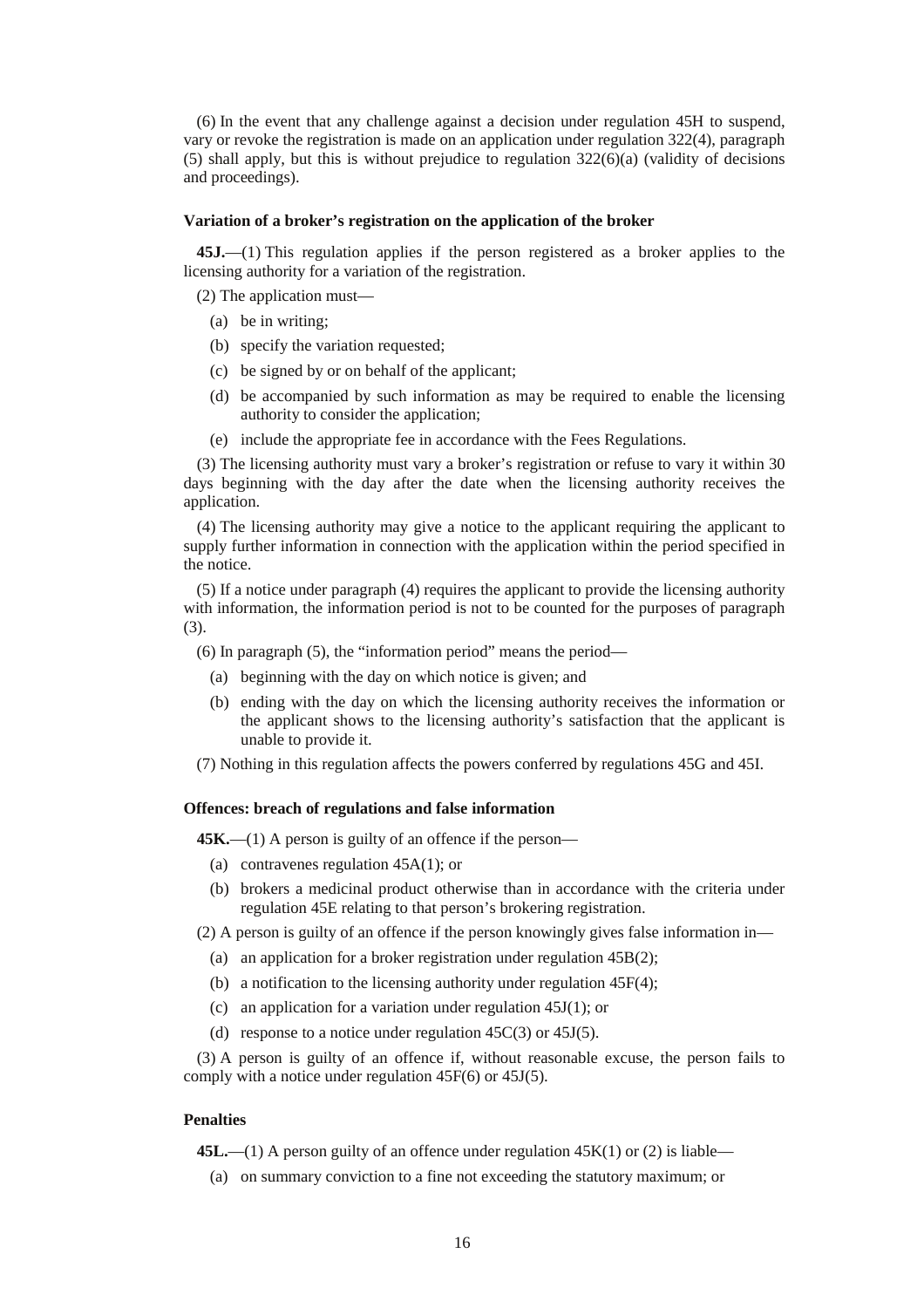(b) on conviction on indictment to a fine, to imprisonment for a term not exceeding two years, or to both.

(2) A person guilty of an offence under regulation  $45K(3)$  is liable on summary conviction to a fine not exceeding level 3 on the standard scale.

### CHAPTER 4

Importation, manufacture and distribution of active substances

#### **Criteria for importation, manufacture or distribution of active substances**

 $45M$ ,—(1) A person may not—

- (a) import;
- (b) manufacture; or
- (c) distribute,

an active substance unless that person is registered with the licensing authority in accordance with regulation 45N and the requirements in regulation 45O are met.

(2) Paragraph (1) applies in relation to an active substance which is to be used in an investigational medicinal product only—

- (a) if the product has a marketing authorisation, Article 126a authorisation, certificate of registration or traditional herbal registration; and
- (b) to the extent that the manufacture of the active substance is in accordance with the terms and conditions of that authorisation, certificate or registration.

(3) Paragraph (1)(a) does not apply to a person who, in connection with the importation of an active substance from a state other than an EEA state—

- (a) provides facilities solely for transporting the active substance; or
- (b) acting as an import agent, imports the active substance solely to the order of another person who holds a certificate of good manufacturing practice issued by the licensing authority.

#### **Registration in relation to active substances**

**45N.**—(1) For registration in relation to active substances, the licensing authority must have received a valid registration form from the applicant for import, manufacture or, as the case may be, distribution of an the active substance and—

- (a) 60 days have elapsed since receipt and the licensing authority have not notified the applicant that an inspection will be carried out; or
- (b) the licensing authority—
	- (i) notified the applicant within 60 days of receipt of a registration form that an inspection will be carried out; and
	- (ii) within 90 days of that inspection the licensing authority have issued that person with a certificate of good manufacturing practice or, as the case may be, of good distribution practice; and
- (c) that person has not instructed the licensing authority to end that person's registration.

(2) The person applying for registration under paragraph (1) must notify the licensing authority of any changes which have taken place as regards the information in the registration form—

(a) immediately where such changes may have an impact on quality or safety of the active substances that are manufactured, imported or distributed;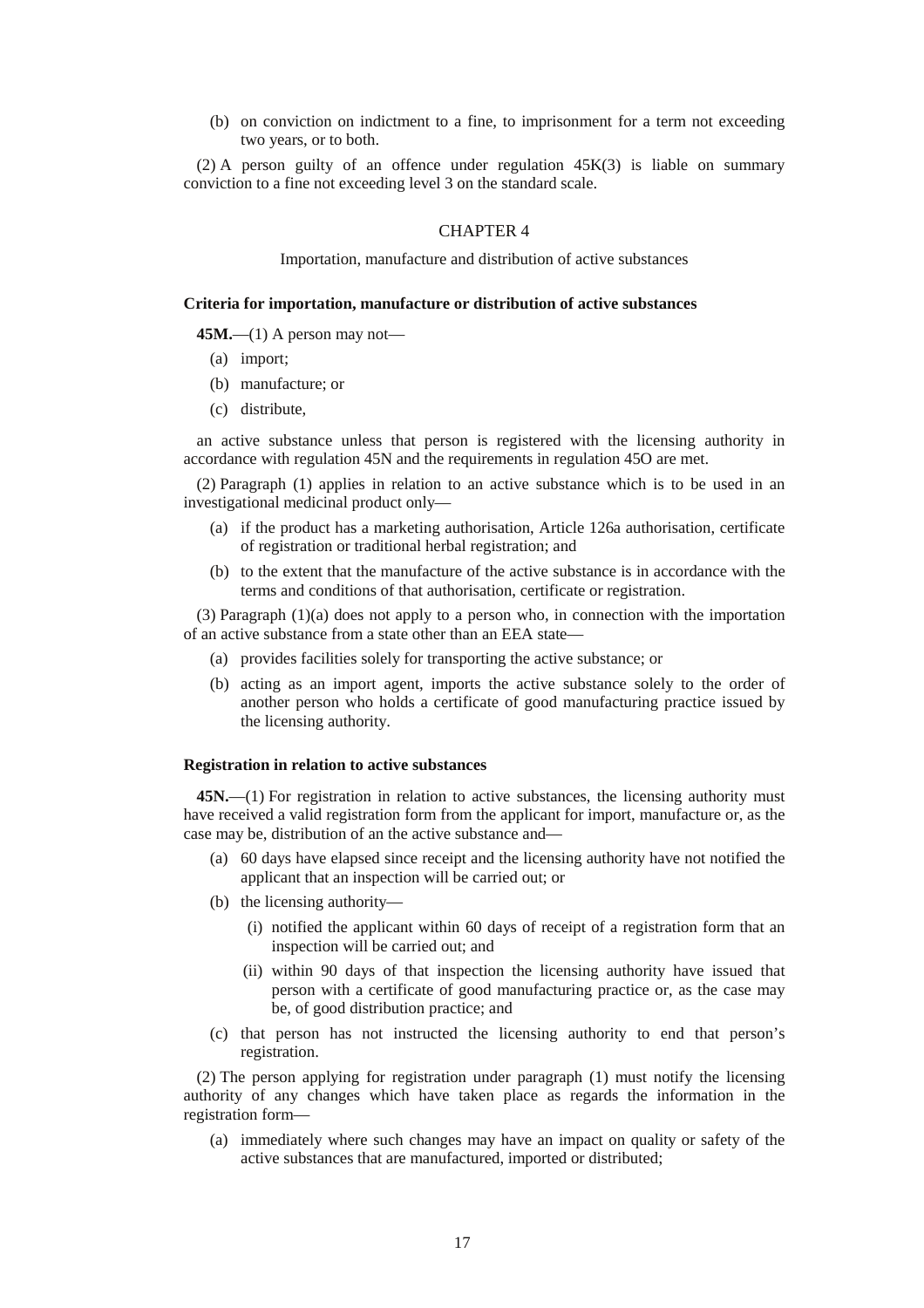(b) in any other case, on each anniversary of the receipt of the application form by the licensing authority.

(3) For the purpose of paragraph (2), changes which are notified in accordance with that paragraph shall be treated as incorporated in the application form.

(4) Any notification to the licensing authority under paragraph (2) must be accompanied by the appropriate fee in accordance with the Fees Regulations.

(5) A registration form is valid for the purpose of paragraph (1) if—

- (a) it is provided to the licensing authority; and
- (b) is completed in the way and form specified in Schedule 7A.

(6) Paragraph (1) does not apply until 20th October 2013 in relation to a person who had, before 20th August 2013, commenced the activity for which the person would, apart from this provision, need to send a registration form to the licensing authority.

### **Requirements for registration as an importer, manufacturer or distributor of an active substance**

**45O.**—(1) Where the Commission has adopted principles and guidelines of good manufacturing practice under the third paragraph of Article 47(**a**) of the 2001 Directive which applies to an active substance manufactured in the UK, the manufacturer must comply with good manufacturing practice in relation to that active substance.

(2) Where the Commission has adopted principles and guidelines of good distribution practice under the fourth paragraph of Article 47 of the 2001 Directive which applies to an active substance distributed in the United Kingdom, the distributor must comply with good distribution practice in relation to that active substance.

(3) Without prejudice to regulation 37(4) (manufacture and assembly in relation to active substances) and paragraph 9A of Schedule 8 (material to accompany an application for a UK marketing authorisation in relation to an active substance), where the Commission has adopted principles and guidelines of good manufacturing practice under the third paragraph of Article 47 of the 2001 Directive which applies to an active substance imported into the UK and where an active substance is imported from a third country—

- (a) the importer must comply with good manufacturing practice and good distribution practice in relation to the active substance;
- (b) the active substances must have been manufactured in accordance with standards which are at least equivalent to good manufacturing practice; and
- (c) the active substances must be accompanied by a written confirmation from the competent authority of the exporting third country of the following—
	- (i) the standards of manufacturing practice applicable to the plant manufacturing the exported active substance are at least equivalent to good manufacturing practice,
	- (ii) the manufacturing plant concerned is subject to regular, strict and transparent controls and to the effective enforcement of standards of manufacturing practice at least equivalent to good manufacturing practice, including repeated and unannounced inspections, so as to ensure a protection of public health at least equivalent to that in the Union, and
	- (iii) in the event of findings relating to non-compliance, information on such findings is supplied by the exporting third country to the Union without any delay.
- (4) Paragraph (3)(c) does not apply—

<sup>(</sup>**a**) Article 47 was amended by Directive 2011/62/EU of the European Parliament and of the Council (OJ No L 174, 1.7.2011, p74).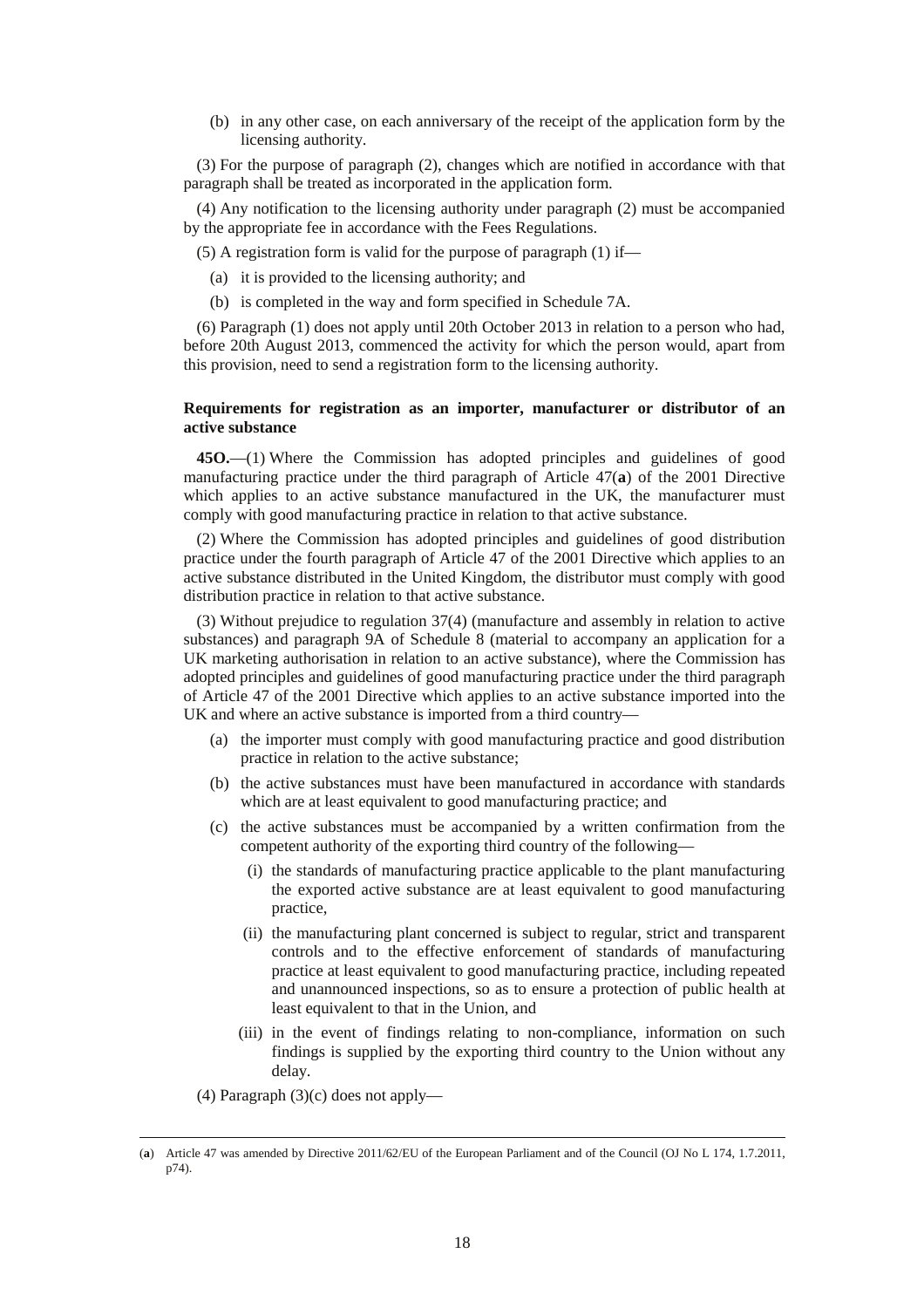- (a) where the country from where the active substance is exported is included in the list referred to in Article 111b of the 2001 Directive; or
- (b) for a period not exceeding the validity of the certificate of good manufacturing practice, where—
	- (i) in relation to a plant where active substances are manufactured where the competent authority of a member State has found, upon inspection, that a plant complies with the principles and guidelines of good manufacturing practice, and
	- (ii) the licensing authority is of the opinion that it is necessary to waive the requirement to ensure availability of the active substance.

(5) The criteria in this regulation apply regardless of whether an active substance is intended for export.

#### **Provision of information**

**45P.**—(1) In this regulation—

"R" means a person who is, or has applied to the licensing authority to become, a registered importer, manufacturer or distributor of active substances;

"reporting year" means a period of twelve months ending on 31st March.

(2) On or before the date specified in paragraph (3), R must submit a report to the licensing authority which—

- (a) includes a declaration that R has in place an appropriate system to ensure compliance with regulations 45N, 45O and this regulation; and
- (b) details the system which R has in place to ensure such compliance.

(3) The date specified for the purposes of this paragraph is—

- (a) in relation to any application made before 31st March 2014, the date of the application; and
- (b) in relation to each subsequent reporting year, 30th April following the end of that year.

(4) R must without delay notify the licensing authority of any changes to the matters in respect of which evidence has been supplied in relation to paragraph (2) which might affect compliance with the requirements of this Chapter.

(5) Any report or notification to the licensing authority under paragraph (2) or (4) must be accompanied by the appropriate fee in accordance with the Fees Regulations.

(6) The licensing authority may give a notice to R, requiring R to provide information of a kind specified in the notice within the period specified in the notice.

(7) A notice under paragraph (6) may not be given to R unless it appears to the licensing authority that it is necessary for the licensing authority to consider whether the registration should be varied, suspended or removed from the active substance register.

(8) A notice under paragraph (6) may specify information which the licensing authority thinks necessary for considering whether the registration should be varied, suspended or removed from the active substance register.

#### **Power to suspend or vary or remove an active substance registration**

**45Q.**—(1) The licensing authority may in accordance with regulation 45R—

- (a) suspend an active substance registration for such period as the authority thinks fit;
- (b) vary an active substance registration; or
- (c) remove a person from the active substance register.

(2) The suspension of registration may be—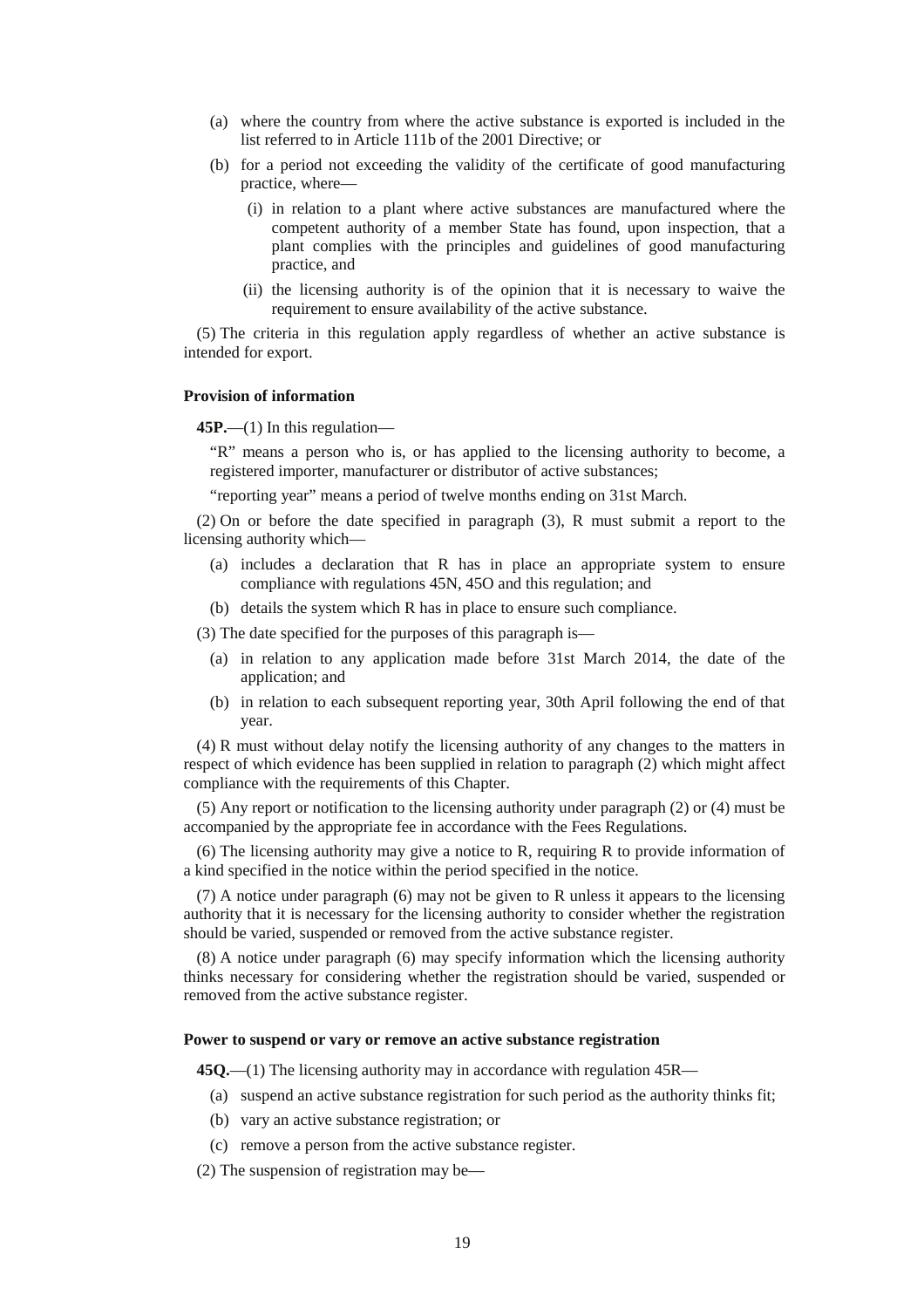- (a) total;
- (b) limited to active substances of one or more descriptions; or
- (c) limited to active substances imported, manufactured, assembled or stored on specified premises or a specified part of any premises.

(3) The powers conferred by this regulation may not be exercised in relation to an active substance registration except on one or more of the following grounds—

- (a) the information in the application as a result of which the active substance registration was granted was false or incomplete in a material respect;
- (b) a material change of circumstances has occurred in relation to any of the matters stated in the application;
- (c) the person with an active substance registration has materially contravened a criterion of registration; or
- (d) the person with an active substance registration has without reasonable excuse failed to supply information to the licensing authority with respect to active substances of a description to which the registration relates when required to do so under regulation 45P(6).

### **Procedure where licensing authority proposes to suspend or vary an active substance registration or remove a person from the active substance register**

**45R.**—(1) This regulation applies where—

- (a) the provisions of regulation 45S do not apply; and
- (b) the licensing authority proposes to exercise the power in regulation 45Q(1).

(2) The licensing authority must notify the person with an active substance registration in writing of—

- (a) its proposal;
- (b) the reasons for it; and
- (c) the date (which must be no earlier than 28 days from the notice given by the licensing authority) on which it is proposed that the suspension, variation or removal from the active substance register should take effect.

(3) The person with an active substance registration may before the date specified in the notice—

- (a) make written representations to the licensing authority with respect to the proposal; or
- (b) notify the licensing authority that the person wishes the licensing authority to submit the proposal to review upon oral representations.

(4) If the person with an active substance registration makes written representations in accordance with sub-paragraph  $(3)(a)$  the licensing authority must take those representations into account before making a decision in the matter.

(5) If the person with an active substance registration notifies the licensing authority that the person wishes the licensing authority to submit the proposal to review upon oral representations in accordance with paragraph (3)(b)—

- (a) Schedule 5 has effect; and
- (b) the person with an active substance registration must pay a fee for a review upon oral representations in accordance with the Fees Regulations.

(6) If the licensing authority proceeds to suspend or vary a registration or remove a person from the active substance register in accordance with the provisions of regulation 45Q it must give a notice to that person.

(7) The notice must—

(a) give particulars of the suspension, variation or removal; and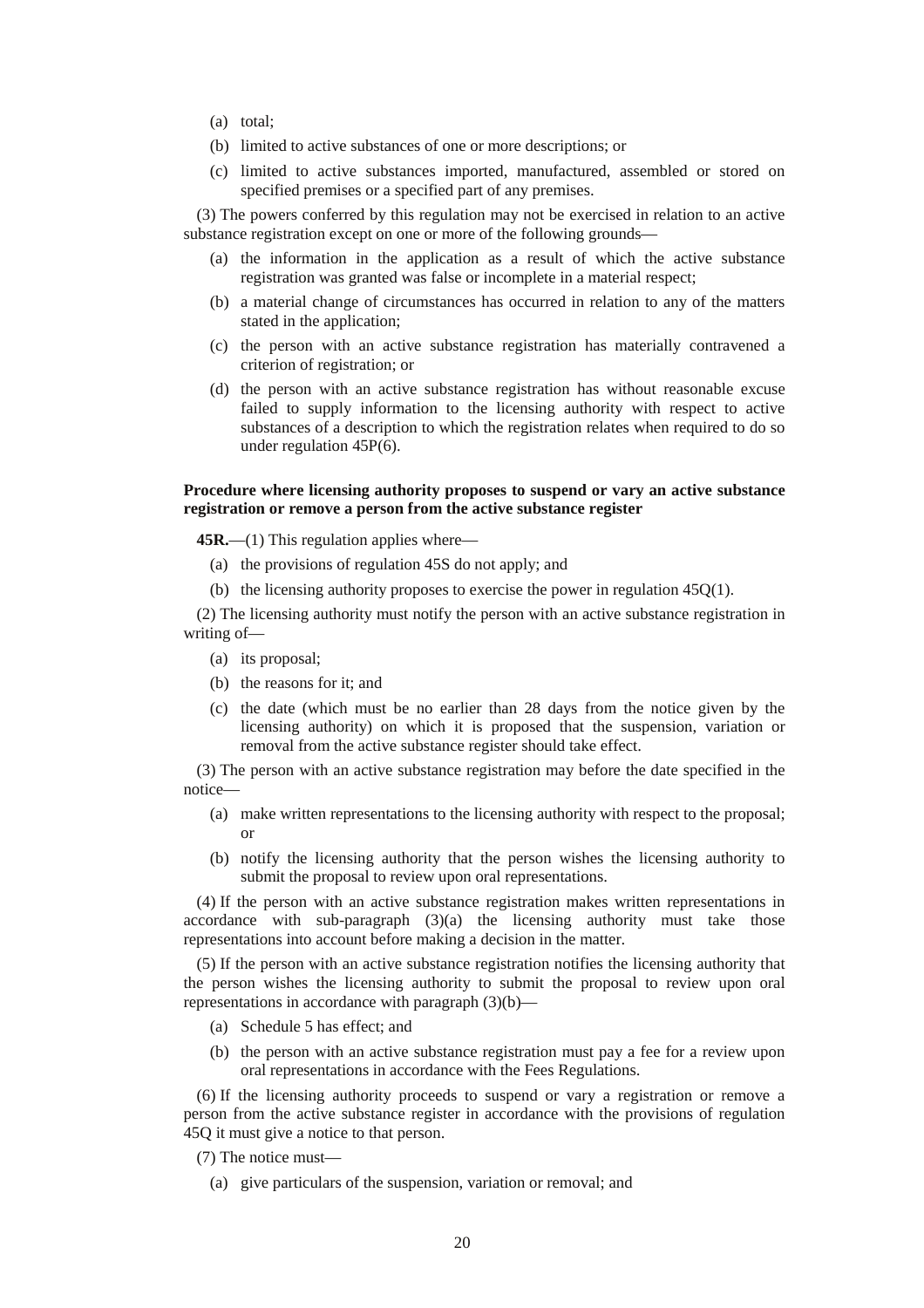(b) give reasons for the decision to suspend, vary or remove a person's entry on the active substance register.

(8) Paragraphs (6) and (7) are without prejudice to any requirement of Schedule 5 as to notification.

### **Suspension of an active substance registration in cases of urgency**

**45S.**—(1) The licensing authority may immediately suspend a person's active substance registration for a period not exceeding three months where it appears to the licensing authority that in the interests of safety it is appropriate to do so.

(2) This paragraph applies where—

- (a) a person's active substance registration has been suspended under paragraph (1); and
- (b) it appears to the licensing authority that it is necessary to consider whether a person's active substance registration should be—
	- (i) further suspended or varied, or
	- (ii) removed from the active substance register.

(3) Where paragraph (2) applies, the licensing authority must proceed as set out in regulation 45R (but this is subject to paragraph (4)).

(4) Paragraph (5) applies where, in circumstances where paragraph (2) applies, the licensing authority proceeds as set out in regulation 45R and any proceedings under that regulation have not been finally disposed of before the end of the period for which the registration was suspended under paragraph (1) or further suspended under paragraph (5).

(5) If it appears to the licensing authority to be necessary in the interests of safety to do so, the authority may further suspend the registration for a period which (in the case of each further suspension) is not to exceed three months.

(6) In the event that any challenge against a decision under regulation 45R to suspend, vary or remove a person's active substance registration is made on an application to the High Court under regulation 322(4), paragraph (5) shall apply, but this is without prejudice to regulation 322(6)(a) (validity of decisions and proceedings).

### **Variation of an active substance registration on an application from the registered person**

**45T.**—(1) This regulation applies if a person with an active substance registration applies to the licensing authority for a variation of the registration.

(2) The application must—

- (a) be in writing;
- (b) specify the variation requested;
- (c) be signed by or on behalf of the applicant;
- (d) be accompanied by such information as may be required to enable the licensing authority to consider the application; and
- (e) include the appropriate fee in accordance with the Fees Regulations.

(3) The licensing authority must vary an active substance registration or refuse to vary it within 30 days beginning with the day after the date when the licensing authority receives the application.

(4) The licensing authority may give a notice to the applicant requiring the applicant to supply further information in connection with the application within the period specified in the notice.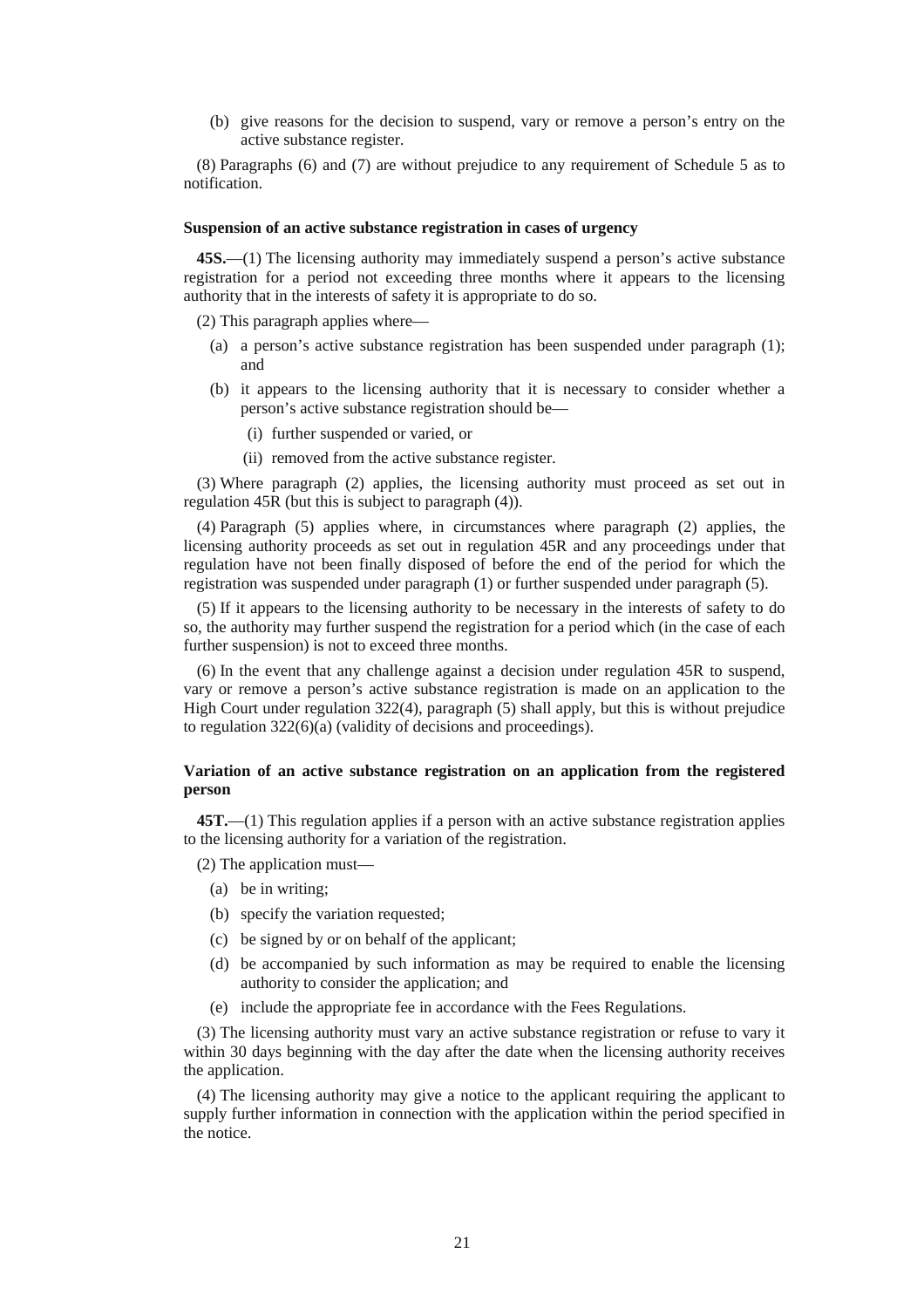(5) If a notice under paragraph (4) requires the applicant to provide the licensing authority with information, the information period is not to be counted for the purposes of paragraph (3).

 $(6)$  In paragraph  $(5)$ , the "information period" means the period—

- (a) beginning with the day on which notice is given; and
- (b) ending with the day on which the licensing authority receives the information or the applicant shows to the licensing authority's satisfaction that the applicant is unable to provide it.
- (7) Nothing in this regulation affects the powers conferred by regulations 45Q and 45S.

### **Offences: breach of regulations and false information**

**45U.**—(1) A person is guilty of an offence if the person imports, manufactures or distributes an active substance in breach of regulation 45M(1).

(2) A person is guilty of an offence if the person knowingly gives false information in—

- (a) a registration form received by the licensing authority under regulation  $45N(1)$ ;
- (b) a notification to the licensing authority under regulation 45N(2) or 45P(4);
- (c) an application for a variation under regulation 45T(2); or
- (d) response to a notice under regulation  $45T(4)$ .

(3) A person is guilty of an offence if, without reasonable excuse, the person fails to comply with a notice under regulation 45P(6) or 45T(4).

### **Penalties**

**45V.**—(1) A person guilty of an offence under regulation 45U(1) or (2) is liable—

- (a) on summary conviction to a fine not exceeding the statutory maximum; or
- (b) on conviction on indictment to a fine, to imprisonment for a term not exceeding two years, or to both.

(2) A person guilty of an offence under regulation 45U(3) is liable on summary conviction to a fine not exceeding level 3 on the standard scale."

#### **Amendment of regulation 68**

**17.** In regulation 68 (revocation, variation and suspension of UK marketing authorisation), after paragraph (11) insert—

"(11A) Condition K is that the manufacture of the product to which the authorisation relates is not carried out in compliance with the particulars provided under paragraphs 5 and 9 of Schedule 8."

#### **Amendment of regulation 84**

-

**18.** In regulation 84 (EU marketing authorisations: failure to provide information as to safety etc), in paragraph (2) for "16(4)" substitute "16(3a)(**a**)".

<sup>(</sup>**a**) Article 16(4) of Regulation (EC) No 726/2004 was re-numbered as Article 16(3a) by virtue of the Corrigendum (OJ L 348, 31.12.2010, p1) to Regulation (EU) No 1235/2010 of the European Parliament and of the Council of 15 December 2010 amending, as regards pharmacovigilance of medicines for human use, Regulation (EC) No 726/2004 laying down Community procedures for the authorisation and supervision of medicinal products for human and veterinary use and establishing a European Medical Agency, and Regulation (EC) No 1394/2007 on advanced therapy medicinal products.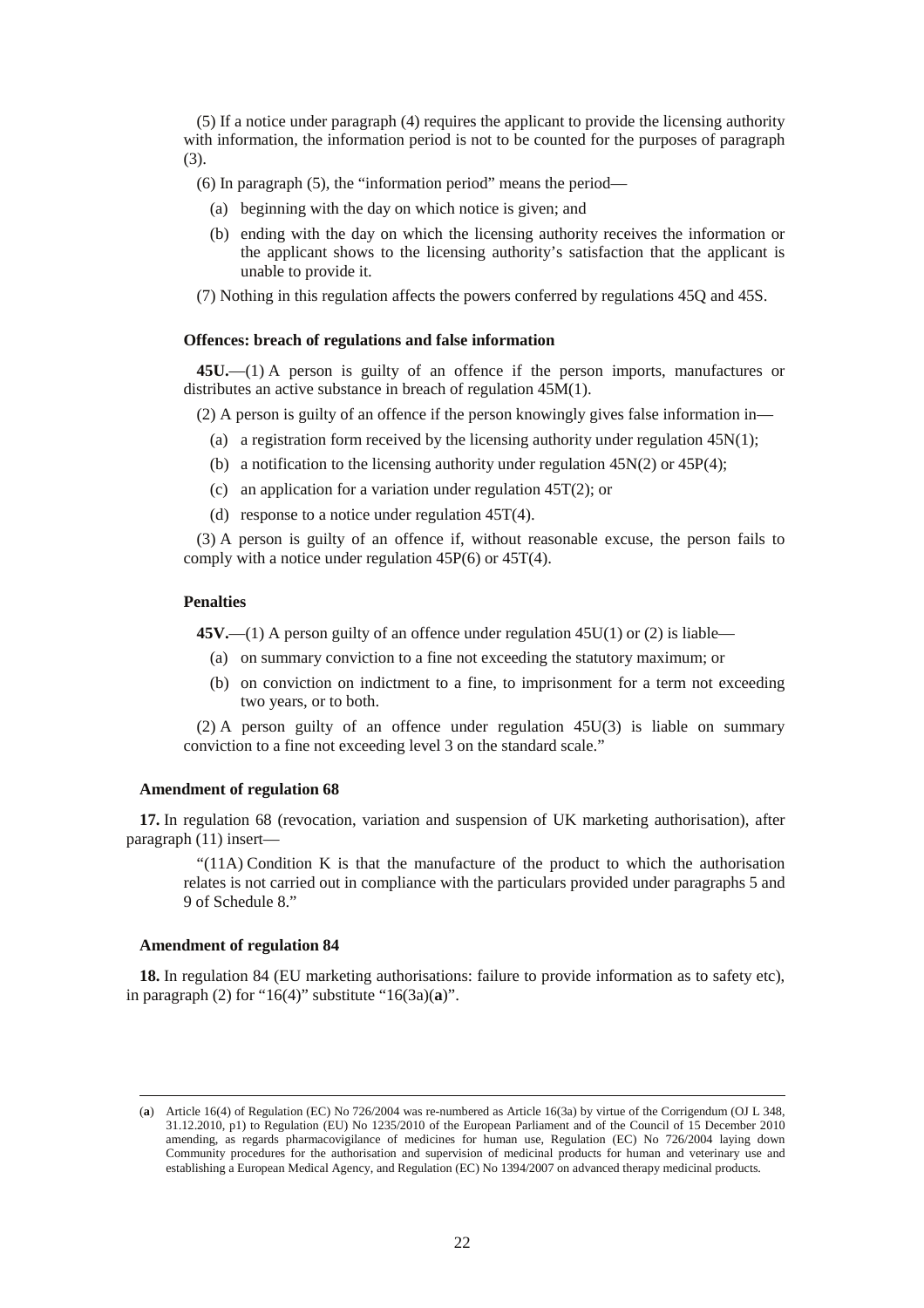#### **Amendment of regulation 110**

**19.** In regulation 110 (revocation, variation and suspension of certificate of registration), after paragraph (8) insert—

"(8A) Condition H is that the manufacture and control of the product to which the certificate relates is not in compliance with the particulars provided under regulation  $103(8)(c)$  and (d)."

### **Amendment of regulation 135**

**20.** In regulation 135 (revocation, variation and suspension of traditional herbal registration), after paragraph (10) insert—

"(10A) Condition J is that the manufacture of the product to which registration relates is not carried out in compliance with the particulars provided under paragraphs 5 and 9 of Schedule 12."

### **Amendment of regulation 177**

**21.**—(1) Regulation 177 (application of Part 11 and interpretation) is amended as follows.

(2) For paragraph (4) substitute—

"(4) The following provisions of this Part and Schedule 33 apply in relation to medicinal products that are the subject of an EU marketing authorisation—

- (a) regulation 206 (infringement notices);
- (b) regulation 210 (offences relating to pharmacovigilance obligations under Regulation (EC) No 726/2004), and paragraphs 2 and 4 of Schedule 33 (transitional arrangements: pharmacovigilance), but that regulation and those paragraphs do not apply in relation to the medicinal products specified in paragraph (1); and
- (c) regulation 210A (offences in relation to pharmacovigilance obligations under the Implementing Regulation)."
- (3) In paragraph (5) after the definition of "Eudravigilance database" insert—

""Implementing Regulation" means Commission Implementing Regulation (EU) No 520/2012 of 19 June 2012 on the performance of pharmacovigilance activities provided for in Regulation (EC) No 726/2004 of the European Parliament and of the Council and Directive 2001/83/EC of the European Parliament and of the Council(**a**)."

#### **Amendment of regulation 182**

**22.** In regulation 182 (obligation on holder to operate pharmacovigilance system), in paragraph (3) omit "and the EMA".

#### **Amendment of regulation 206**

**23.**—(1) Regulation 206 (infringement notices) is amended as follows.

(2) For paragraph (1) substitute—

"(1) If an enforcement authority has objective grounds for considering that any person ("P") has contravened any relevant provision, it may serve upon P a notice in writing (referred to in this Part as an "infringement notice")—

(a) informing P of the authority's grounds for considering that P has contravened one or more relevant provision;

<sup>(</sup>**a**) OJ No L 159, 20.6.2012, p5.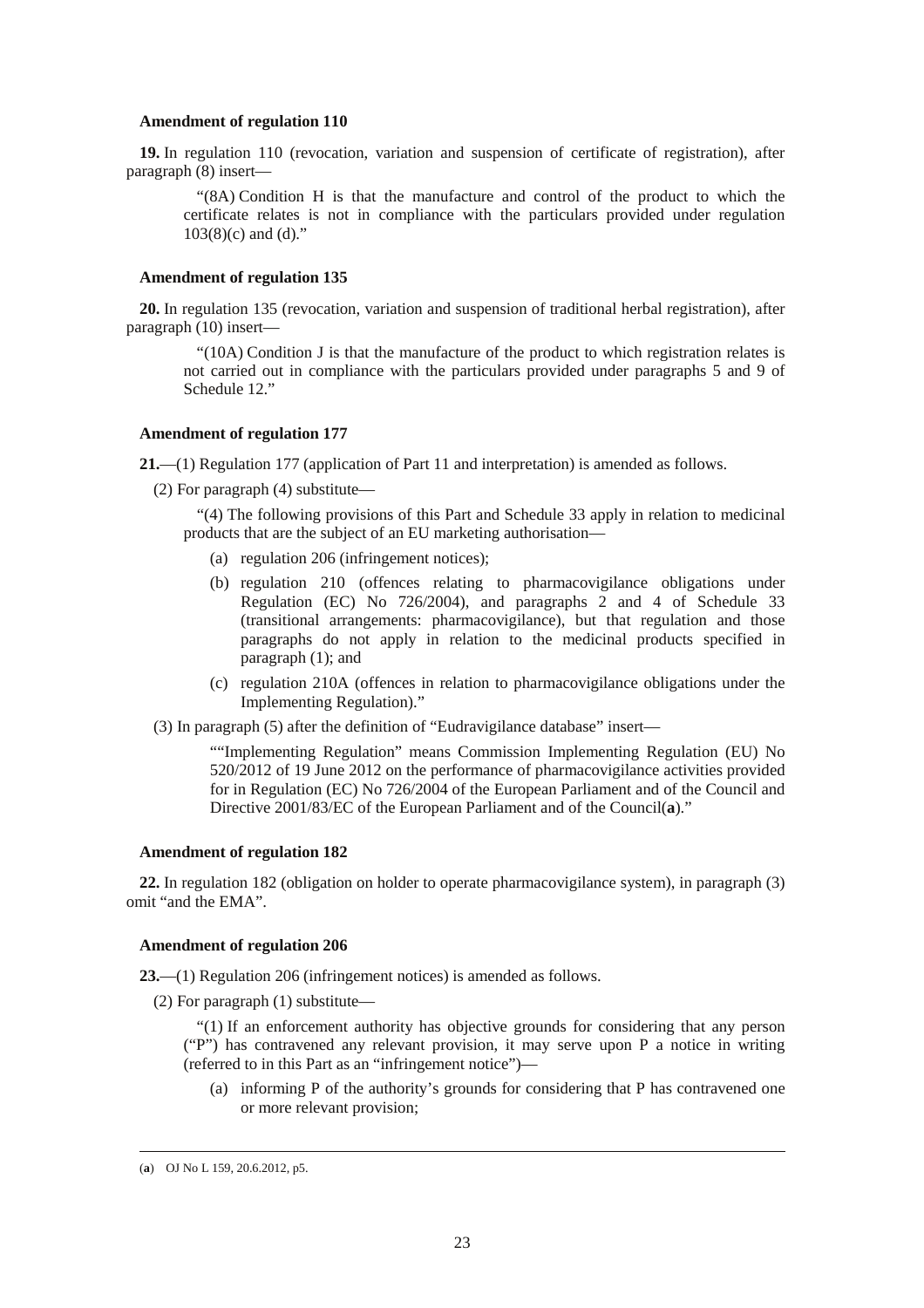- (b) specifying the relevant provision;
- (c) specifying the measures which P must take in order to ensure that the contravention does not continue or, as the case may be, does not recur;
- (d) requiring P to take those measures, within such period as may be specified in the notice;
- (e) specifying the further action (if any) that the enforcement authority may take."
- (3) After paragraph (3) insert—

"(4) In this regulation "relevant provision" means a provision of—

- (a) this Part;
- (b) Chapter 3 of Title II of Regulation (EC) No 726/2004; or
- (c) the Implementing Regulation."

### **Amendment of regulation 210**

**24.** In regulation 210 (offences relating to pharmacovigilance obligations under Regulation (EC) No 726/2004), in paragraphs (3)(a) and (6)(a) for "16(4)" substitute "16(3a)".

#### **Insertion of regulation 210A**

-

**25.** After regulation 210 insert—

### "**Offences in relation to pharmacovigilance obligations under the Implementing Regulation**

**210A.**—(1) A holder is guilty of an offence if the holder—

- (a) fails to comply with any requirement or obligation contained in a provision of the Implementing Regulation listed in paragraph (2); or
- (b) provides information which is false or misleading in a material particular to the licensing authority or the EMA pursuant to an obligation in the Implementing Regulation.
- (2) The provisions mentioned in paragraph  $(1)(a)$  are—
	- (a) Chapter I (pharmacovigilance system master file)(**a**);
	- (b) Sections 1 and 2 of Chapter II (minimum requirements for the quality systems for the performance of pharmacovigilance activities)(**b**);
	- (c) Chapter III (minimum requirements for the monitoring of data in the Eudravigilance database)(**c**);
	- (d) Chapter V (transmission of reports of suspected adverse reactions)(**d**);

<sup>(</sup>**a**) Chapter 1 imposes requirements and obligations on holders in relation to the following aspects of the pharmacovigilance system master file: structure (Article 1), content (Article 2 and 3), maintenance and notification of certain changes (Article 4), form of documents contained in the pharmacovigilance system master file (Article 5) and availability and location (Article 7). Chapter 1 also imposes requirements on holders in relation to the sub-contracting of pharmacovigilance responsibilities (Article 6) and the submission of a logbook (Article 7).

<sup>(</sup>**b**) Chapter II imposes requirements and obligations on holders in relation to the following aspects of the pharmacovigilance quality system: general matters (Article 8), content (Article 8(2)), basis of system (Article 8(3)), documentation (Article 8(4)), resource management (Article 10), compliance management (Article 11), record management (Article 12) and audit (Article 13).

<sup>(</sup>**c**) Chapter III imposes requirements and obligations on holders in relation to the following aspects of monitoring data in the Eudravigilance database: general matters (Article 18), identification of new and changed risks (Article 19), methodology for determining signal value (Article 20) and signal management process (Article 21).

<sup>(</sup>**d**) Chapter V imposes requirements and obligations on holders in relation to the following aspects of transmitting suspected adverse reaction reports: use of individual case safety reports (Article 27), content of individual case safety reports (Article 28) and format of electronic transmission (Article 29).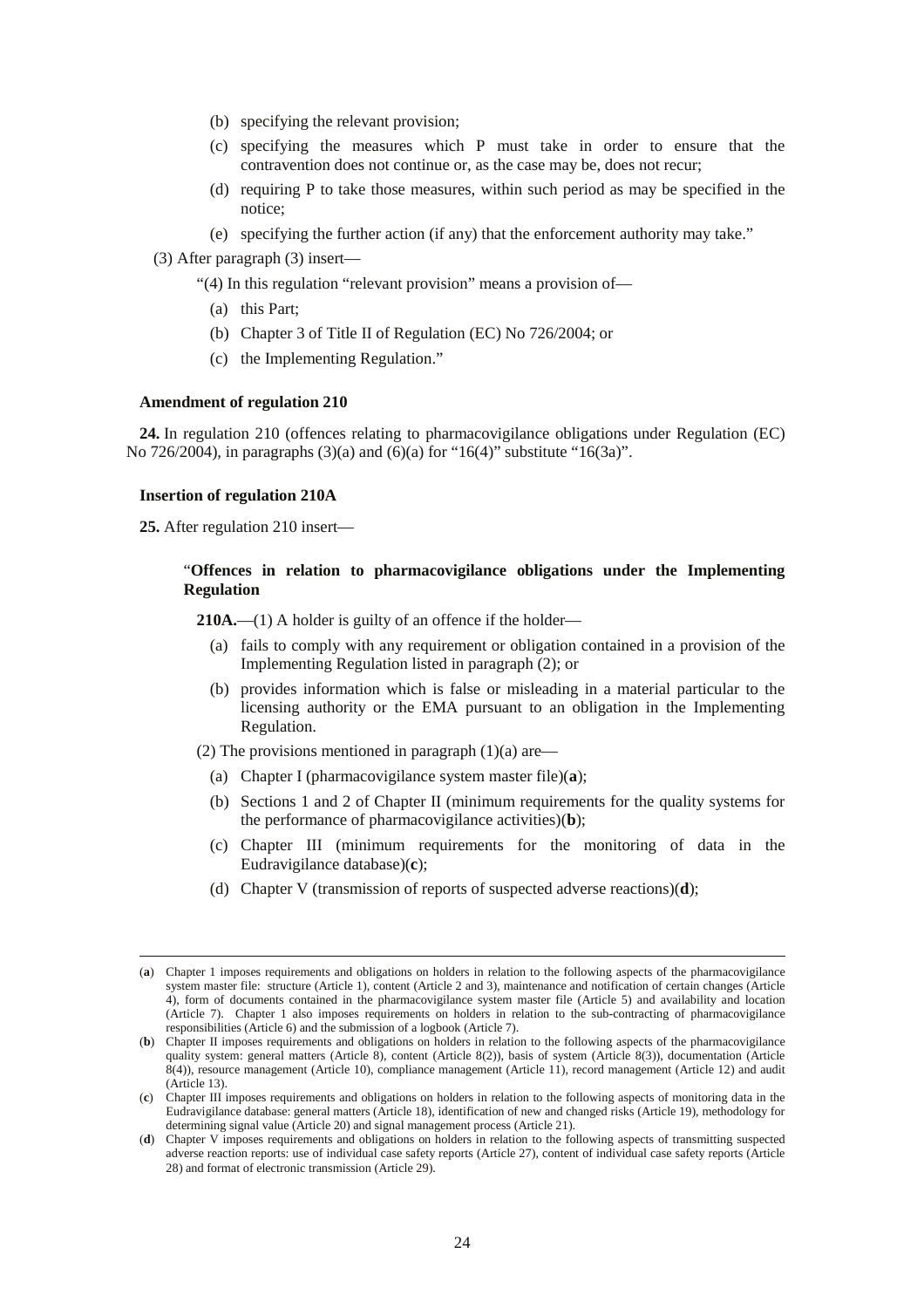- (e) Article 32 of Chapter VI (updates of risk management plans)(**a**);
- (f) Chapter VII (periodic safety update reports)(**b**); and
- (g) Chapter VIII (post-authorisation safety studies)(**c**).

(3) Subject to paragraph (4), a person guilty of an offence under this regulation is liable—

- (a) on summary conviction to a fine not exceeding the statutory maximum; or
- (b) on conviction on indictment to a fine.

(4) A person guilty of an offence under this regulation which relates to a breach of Article 34(5) or 36(3) of the Implementing Regulation is liable—

- (a) on summary conviction to a fine not exceeding the statutory maximum; or
- (b) on conviction on indictment to a fine, to imprisonment for a term not exceeding two years or to both."

### **Amendment of regulation 214**

**26.** In regulation 214 (sale or supply of prescription only medicines), after paragraph (5) insert—

"(5A) A podiatrist independent prescriber is an appropriate practitioner in relation to any prescription only medicine unless that medicinal product contains a controlled drug other than—

- (a) Dihydrocodeine: or
- (b) Temazepam.

(5B) A physiotherapist independent prescriber is an appropriate practitioner in relation to any prescription only medicine unless that medicinal product contains a controlled drug other than—

- (a) Dihydrocodeine;
- (b) Fentanyl;
- (c) Morphine;
- (d) Oxycodone; or
- (e) Temazepam."

### **Amendment of regulation 223**

**27.** In regulation 223 (exemptions for doctors and dentists etc), for paragraphs (3)(b)(vi) and (vii) substitute—

- "(vi) a nurse independent prescriber,
- (vii) a community practitioner nurse prescriber,
- (viii) a podiatrist independent prescriber, or
- (ix) a physiotherapist independent prescriber."

### **Insertion of regulations 256A to 256N**

-

**28.** Immediately after regulation 256 (disqualification on conviction), insert—

<sup>(</sup>**a**) Article 32 in Chapter VI imposes requirements and obligations on holders in relation to updated risk management plans, including a requirement that updated risk management plans are submitted to the national competent authority.

<sup>(</sup>**b**) Chapter VII imposes requirements and obligations on holders in relation to the following aspects of periodic safety update reports: content (Article 34) and format (Article 35).

<sup>(</sup>**c**) Chapter VIII imposes requirements and obligations on holders in relation to the following aspects of post-authorisation safety studies: language of study information (Article 36(2)), handling and storage of study information (Article 36(3)) and format of study information (Article 38).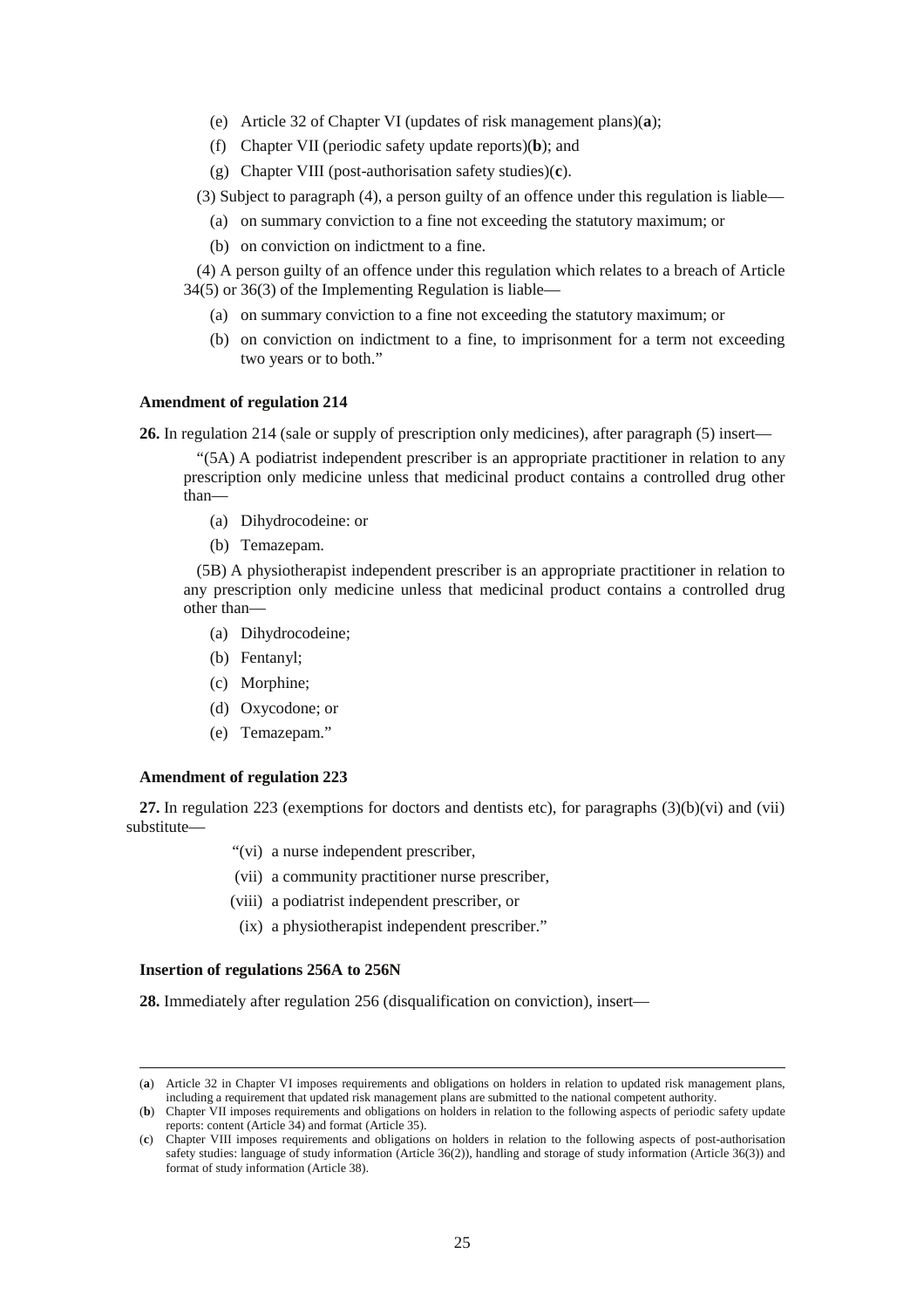## "PART 12A

## Sale of medicines to the public at a distance

### **Interpretation**

-

### **256A.** In this Part—

"common logo" means the common logo that is required to be clearly displayed on websites offering medicinal products for sale at a distance to the public in accordance with the requirements laid down in the implementing acts adopted by the Commission under Article 85c(3)(**a**) of the 2001 Directive;

"information society services" means information society services as defined in Article 1(2) of Directive 98/34/EC(**b**) of the European Parliament and of the Council of 22 June 1998 laying down a procedure for the provision of information in the field of technical standards and regulations and of rules on Information Society services;

"the list" means the list of persons who are entitled to supply medicinal products by information society services that is maintained on the website of the competent authority of a member State in which the person named on the list is established;

"relevant website of the member State" means a website of the competent authority of a member State providing information on—

- (a) the national legislation applicable to the offering of medicinal products for sale at a distance to the public by information society services;
- (b) the differences between member States regarding classification of medicinal products and the conditions for their supply;
- (c) the purpose of the common logo;
- (d) the list of persons offering medicinal products for sale at a distance by means of information society services as well as their website addresses;
- (e) background information about the risks related to medicinal products supplied illegally to the public by means of information society services;
- (f) a hyperlink to the website of the EMA;

"website of the EMA" means the website of the EMA that—

- (a) gives explicit information to the viewer on the relevant website of the member State containing information on persons authorised or entitled to supply medicinal products at a distance in that member State;
- (b) provides information on the purpose of the common logo;
- (c) provides background information about the risks related to medicinal products supplied illegally to the public by means of information society services;
- (d) provides information on Community legislation applicable to falsified medicinal products;
- (e) contains hyperlinks to the relevant website of the member State.

### **Person who may sell medicinal products by information society services**

**256B.**—(1) A person may not sell a medicinal product at a distance to the public by means of information society services unless that person satisfies the following conditions.

<sup>(</sup>**a**) Article 85c was inserted by Directive 2011/62/EU of the European Parliament and of the Council (OJ No L 174, 1.7.2011,  $n74$ ).

<sup>(</sup>**b**) OJ No L 204, 21.7.98, p37; relevant amending instrument is Directive 1998/48/EC of the European Parliament and of the Council (OJ No L 217, 5.8.98, p18).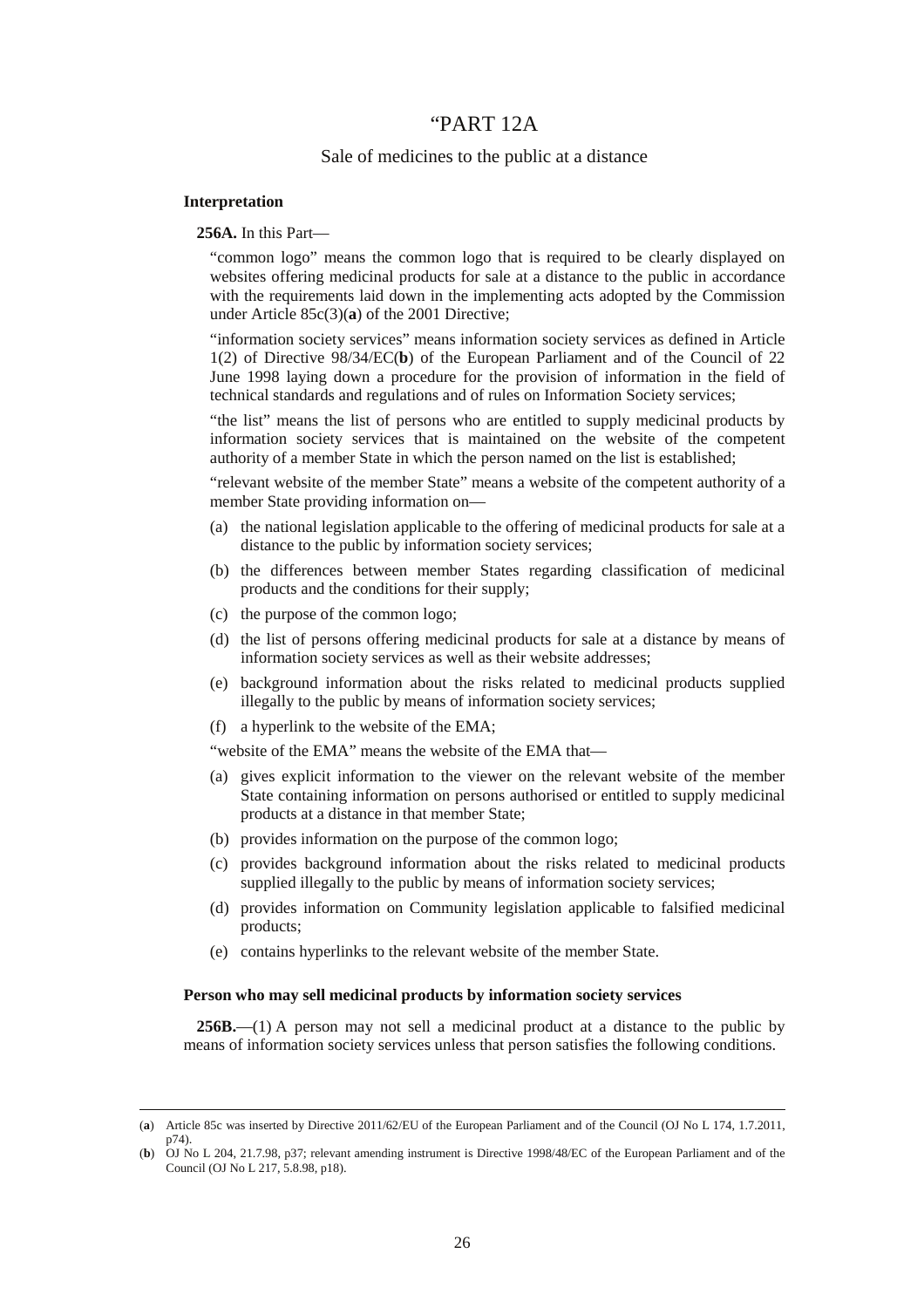(2) Condition A is that the person is included on the list of persons selling medicinal products at a distance that is published on the relevant website of the member State.

(3) Condition B is that the product to be sold by information society services is covered by an authorisation granted—

- (a) under Regulation (EC) No 726/2004; or
- (b) by a competent authority of the member State in which that product is destined to be sold.

(4) Condition C is that the person selling the medicinal product is authorised or entitled to sell to the public, including by information society services, medicinal products of that type or classification in the member State in which that person is established.

(5) Condition D is that where the sale is to a member of the public in the United Kingdom, it is in accordance with regulations 214 (sale or supply of prescription only medicines), 220 (sale or supply of medicinal products not subject to general sale) and 221 (sale or supply of medicinal products subject to general sale).

(6) Condition E is that the person selling the medicinal product has given a valid notification to the competent authority in a member State in which the person is established.

(7) Condition F is that the person selling medicinal products at a distance complies with the relevant provisions of the Electronic Commerce (EC Directive) Regulations 2002(**a**).

(8) A person has not given a valid notification for the purposes of paragraph (6) if—

- (a) that person is not included on the list;
- (b) the notification from that person is suspended by the competent authority of a member State; or
- (c) the competent authority of a member State has been notified under regulation 256E(b) to remove that person from the list.

#### **Notification requirements for sellers of medicinal products at a distance**

**256C.**—(1) The competent authority of a member State may not enter a person's details on the list unless it has been notified in accordance with paragraphs (2) to (5).

(2) The notification must include—

- (a) the name or corporate name of the person to be listed;
- (b) information about—
	- (i) that person's permanent address from which the activity of selling medicinal products by information society services is to be carried out,
	- (ii) the commencement date of the activity of selling medicinal products by information society services,
	- (iii) the address of the website used for the purposes of selling medicinal products by information society services,
	- (iv) all relevant informantion necessary to identify the website, and
	- (v) information about the classification of all the medicinal products offered for sale at a distance.
- (3) The notification shall—
	- (a) be in English; and
	- (b) unless paragraph (4) applies, in relation to the person whose details are to be entered on the list—
		- (i) be signed by that person, and

<sup>(</sup>**a**) S.I. 2002/2013.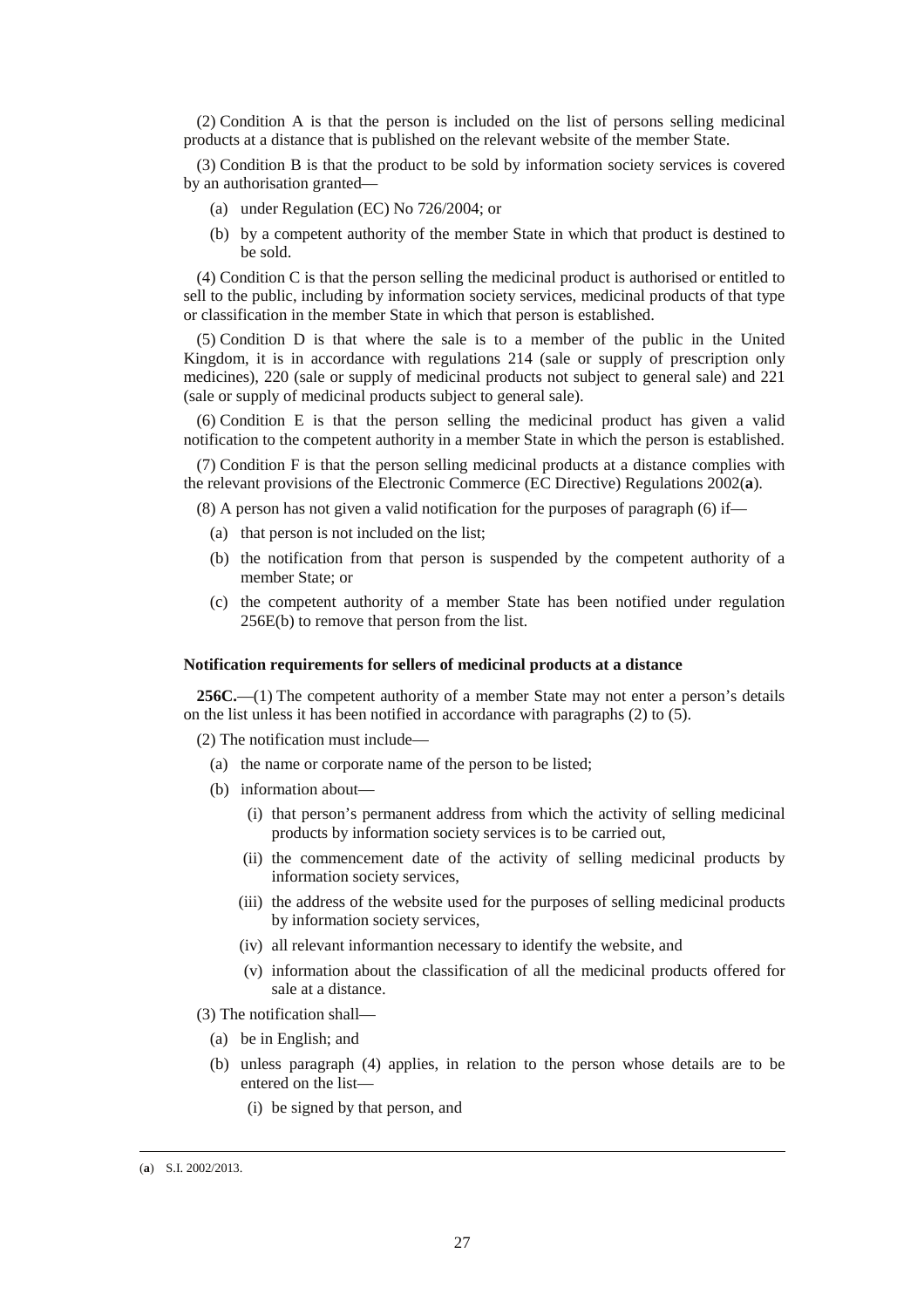(ii) contain that person's telephone number and e-mail address if this is available.

(4) Where the notification is made by another person ("A") on behalf of the person whose details are to be entered on the list, the notification shall—

- (a) contain the name and address of A;
- (b) be signed by A; and
- (c) contain the telephone number and e-mail address for A if this is available.

(5) The notification shall contain contact details for the site from which the activity of selling medicinal products by information society services is to be carried out including the—

- (a) site address;
- (b) name of person who may be contacted; and
- (c) the telephone number and e-mail address of the person who may be contacted.

### **Procedure for listing persons who may supply medicinal products at a distance**

**256D.**—(1) If the competent authority of a member State receives a notification under regulation 256C it must accept or refuse to include that person on the list within the period of 90 days beginning immediately after the day on which the notification is received by the authority.

(2) Paragraph (1) applies only if the requirements of regulation 256C(2) have been met.

(3) Before determining if a person can be included on the list, the competent authority of a member State may require the person giving the notification to provide such information as that competent authority thinks necessary, within the period specified by that competent authority.

(4) If a notice under paragraph (3) requires the person giving the notification to provide the competent authority of a member State with information, the information period is not to be counted for the purposes of paragraph (1).

- $(5)$  In paragraph  $(4)$ , the "information period" means the period—
	- (a) beginning with the day on which the notice is given, and
	- (b) ending with the day on which—
		- (i) the competent authority of a member State receives the information; or
		- (ii) the person from whom the information is requested shows to the satisfaction of the competent authority of a member State that the information cannot be provided.

(6) The competent authority of a member State must give the person giving the notification a notice stating reasons for its decision in any case where—

- (a) the competent authority of a member State refuses to include the person giving the notification on the list; or
- (b) if the competent authority of a member State lists the person giving the notification otherwise that in accordance with the information supplied in the notification.

#### **Removal of a person's entry from the list**

**256E.** The competent authority of a member State may remove a person's entry from the list if—

- (a) regulation 256I(1)(b) applies; or
- (b) a notification to remove the entry is received from the person on the list.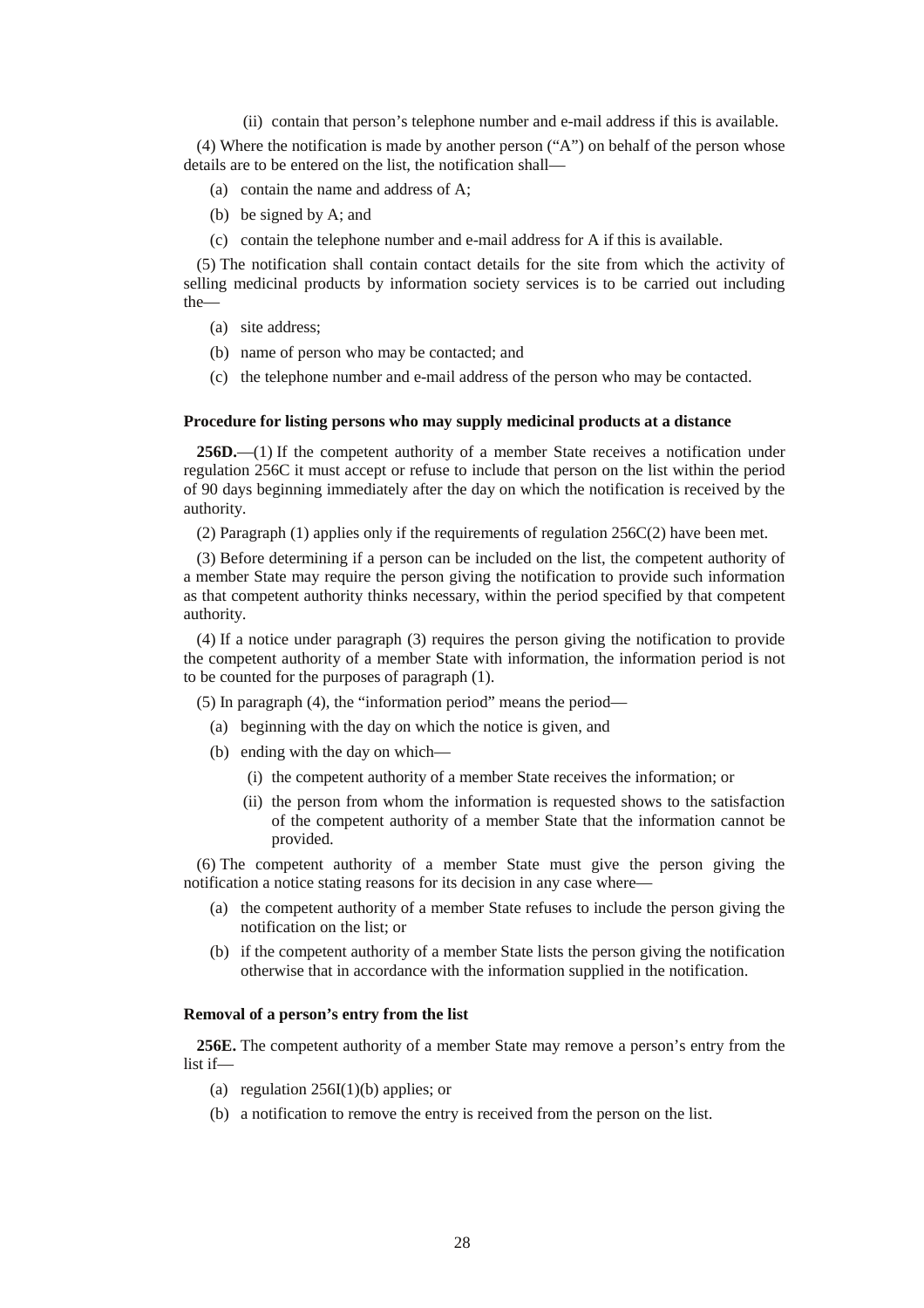#### **Provision of information to the competent authority of a member State**

**256F.**—(1) A person on the list must immediately inform the competent authority of a member State and, where applicable, the marketing authorisation holder, of medicinal products which that person—

- (a) identifies as;
- (b) knows or suspects; or
- (c) has reasonable grounds for knowing or suspecting,

### to be falsified.

(2) The person entered on the list must notify the competent authority of a member State of any change of circumstances which is material as regards that person's entry on the list.

(3) The competent authority of a member State may give a notice to a person on the list, requiring that person to provide information of a kind specified in the notice within the period specified in the notice.

(4) A notice under paragraph (3) may not be given to a person on the list unless it appears to the competent authority of a member State that it is necessary for that competent authority to consider whether that person's entry on the list should be varied, suspended or removed.

(5) A notice under paragraph (4) may specify information which the competent authority of a member State thinks necessary for considering whether the person's entry on the list should be varied, suspended or removed.

### **Grant or refusal to list a person**

**256G.**—(1) On receipt of a notification from a person to be included in the list—

- (a) the competent authority of a member State must include that person on the list if that person complies with the requirements in regulation  $256C(2)$  to (5); or
- (b) if it considers necessary or appropriate to do so, the competent authority of a member State must refuse to include that person on the list having had regard to—
	- (i) the provisions of these Regulations, and
	- (ii) any EU obligation.

(2) The competent authority of a member State must give a notice stating the reasons for its decision in any case where that competent authority—

- (a) refuses to include a person on the list; or
- (b) includes a person in the list otherwise than in accordance with the notification and that person requests a statement of its reasons.

(3) Where the competent authority of a member State decides to include a person on the list that competent authority must ensure that the relevant website of the member State includes—

- (a) the name or corporate name of the person that is listed; and
- (b) the person's website address in the United Kingdom.

#### **Conditions to be met by a person entered on the list**

**256H.**—(1) A person entered on the list shall not sell a medicinal product at a distance by information society services unless the following conditions are satisfied.

(2) Condition A is that the person entered on the list must comply with regulation 256B.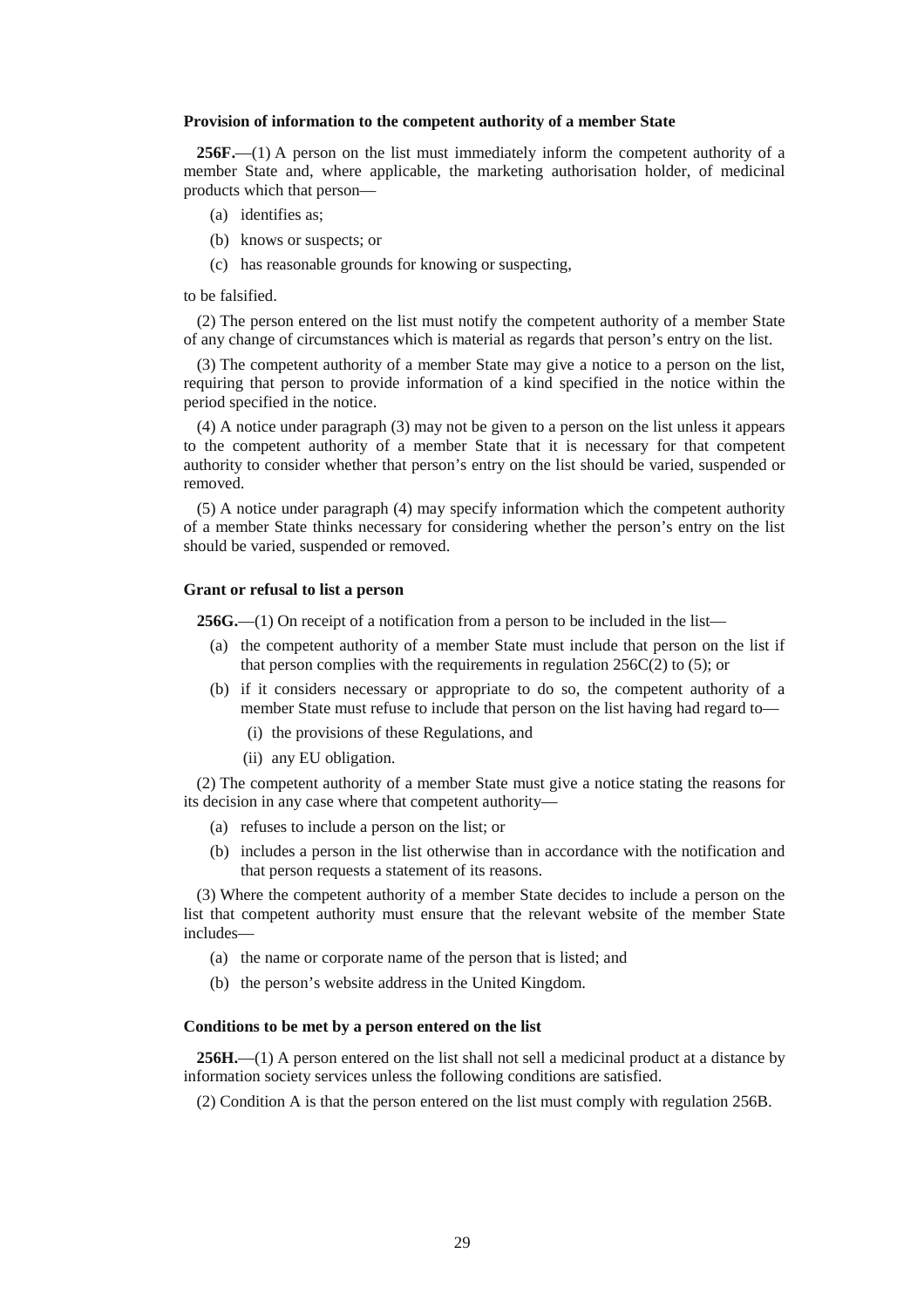(3) Condition B is that without prejudice to the information requirements set out in Directive 2000/31/EC(**a**) of the European Parliament and of the Council on certain legal aspects of information society services, in particular electronic commerce, in the Internal Market, (Directive on electronic commerce), the website used to sell medicinal products at a distance must contain—

- (a) the contact details of the competent authority of a member State which is responsible for maintaining the list on which the person selling products at a distance is included;
- (b) a hyperlink to the relevant website of the Member State.

(4) Condition C is that without prejudice to any implementing Acts adopted by the Commission under Article 85c(3) of the 2001 Directive(**b**) the website used to sell medicinal products at a distance must contain the common logo which—

- (a) is clearly displayed on every page of the listed person's website that relates to medicinal products offered for sale at a distance; and
- (b) contains a hyperlink to the entry of that person in the list.

### **Power to suspend, vary or remove a person's entry on the list**

**256I.**—(1) The competent authority of a member State may in accordance with regulation 256J—

- (a) suspend a person's entry on the list for such period as the authority thinks fit;
- (b) vary a person's entry on the list; or
- (c) remove a person's entry from the list.

(2) The suspension of person from the list may be—

- (a) total;
- (b) limited to medicinal products of one or more descriptions; or
- (c) limited to medicinal products sold at a distance from specified premises or a specified part of any premises.

(3) The power conferred by this regulation may only be exercised on one or more of the following grounds—

- (a) in relation to any information notified to the competent authority of a member State under regulation 256C as a result of which the person was included in the list—
	- (i) the information so supplied was false or incomplete in a material respect,
	- (ii) a material change of circumstances has occurred in relation to any of the matters stated in the notification;
- (b) the person on the list has materially contravened a condition required to be met by a person entered on the list under regulation 256H; or
- (c) the person on the list has without reasonable excuse failed to supply information to the competent authority of a member State with respect to their notification when required to do so under regulation 256F(3).

### **Procedure where the competent authority of a member State proposes to suspend, vary or remove a person's entry on the list**

**256J.**—(1) This regulation applies where—

(a) the provisions of regulation 256K do not apply; and

<sup>(</sup>**a**) OJ No L 178, 13.7.2000, p1.

<sup>(</sup>**b**) Article 85c was inserted into Directive 2001/83/EC by Directive 2011/62/EU of the European Parliament and of the Council (OJ No L 174, 1.7.2011, p74).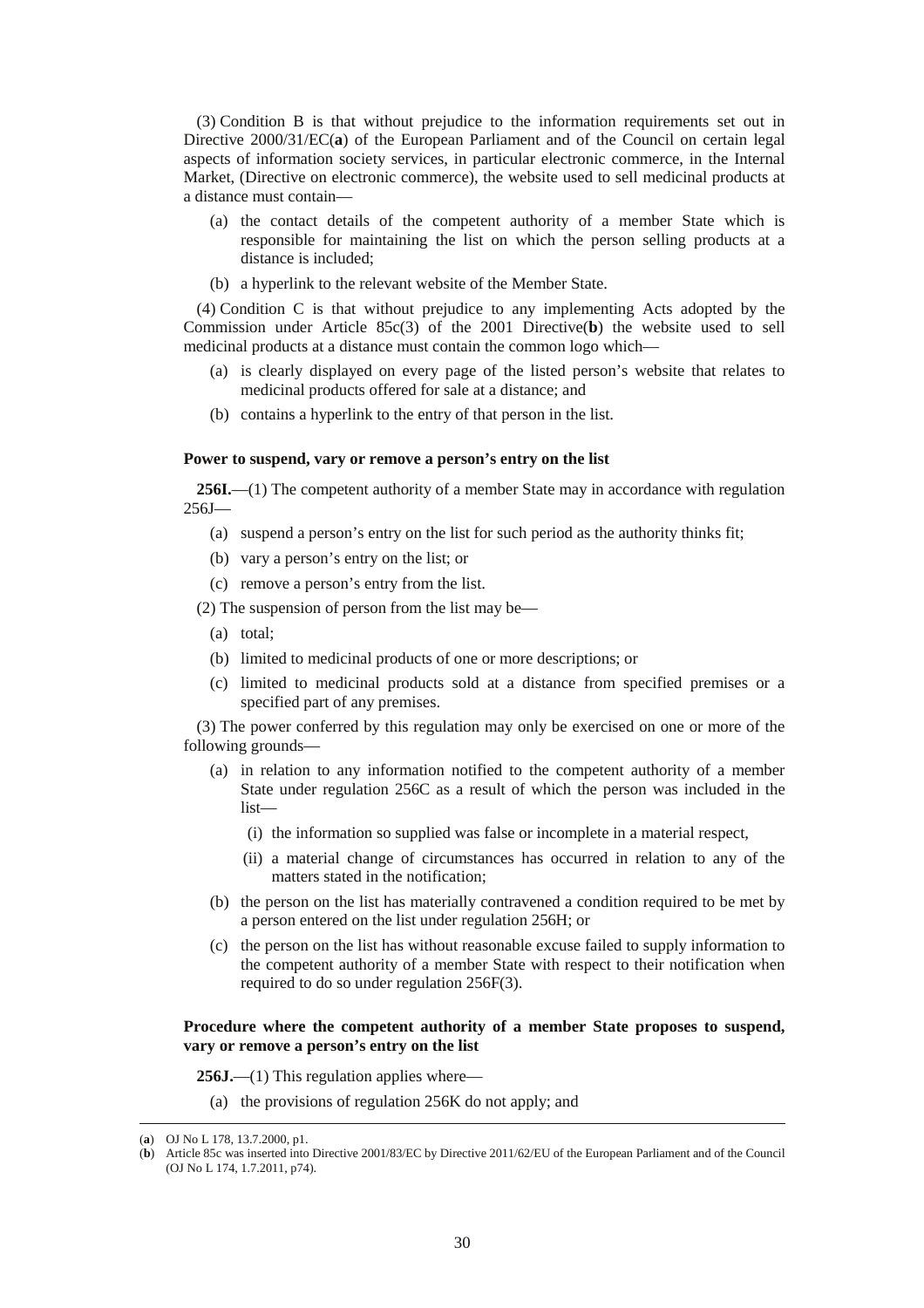(b) the competent authority of a member State proposes to exercise the power in regulation 256I.

(2) The competent authority of a member State must notify the person on the list in writing of—

- (a) its proposal;
- (b) the reasons for it; and
- (c) a specified date on which it is proposed that the suspension, variation or revocation should take effect.

(3) The specified date in paragraph (2)(c) must be no earlier than 28 days following the date of the notice given by the competent authority of a member State.

(4) The person to whom notice is given under paragraph (2) may before the date specified in the notice—

- (a) make written representations to the competent authority of a member State with respect to the proposal; or
- (b) notify the competent authority of a member State that the person wishes that competent authority to submit the proposal to review upon oral representations.

(5) If person on the list makes written representations in accordance with sub-paragraph (4)(a) the competent authority of a member State must take those representations into account before making a decision in the matter.

(6) If the person on the list gives notice of the proposal to review upon oral representation in accordance with paragraph  $(4)(b)$ —

- (a) Schedule 5 has effect; and
- (b) any reference to the licensing authority in Schedule 5 shall be read as a reference to the competent authority of a member State.

(7) If the competent authority of a member State proceeds to suspend, vary or remove a person's entry on the list in accordance with the provisions of regulation 256I it must give a notice to that person.

(8) The notice must—

- (a) give particulars of the suspension, variation or removal; and
- (b) give reasons for the decision to suspend, vary or remove the person's entry on the list.

(9) Paragraphs (7) and (8) are without prejudice to any requirement of Schedule 5 as to notification.

### **Suspension of a person's entry on the list in cases of urgency**

**256K.**—(1) The competent authority of a member State may immediately suspend a person's entry on the list for a period not exceeding three months where it appears to that competent authority that in the interests of safety it is appropriate to do so.

(2) This paragraph applies where—

- (a) a person's entry on the list has been suspended under paragraph (1); and
- (b) it appears to the competent authority of a member State that it is necessary to consider whether the person's entry on the list should be—
	- (i) further suspended or varied, or
	- (ii) removed from the list.

(3) Where paragraph (2) applies, the competent authority of a member State must proceed as set out in regulation 256I (but this is subject to paragraph (4)).

(4) Paragraph (5) applies where, in circumstances where paragraph (2) applies, the competent authority of a member State proceeds as set out in regulation 256I and any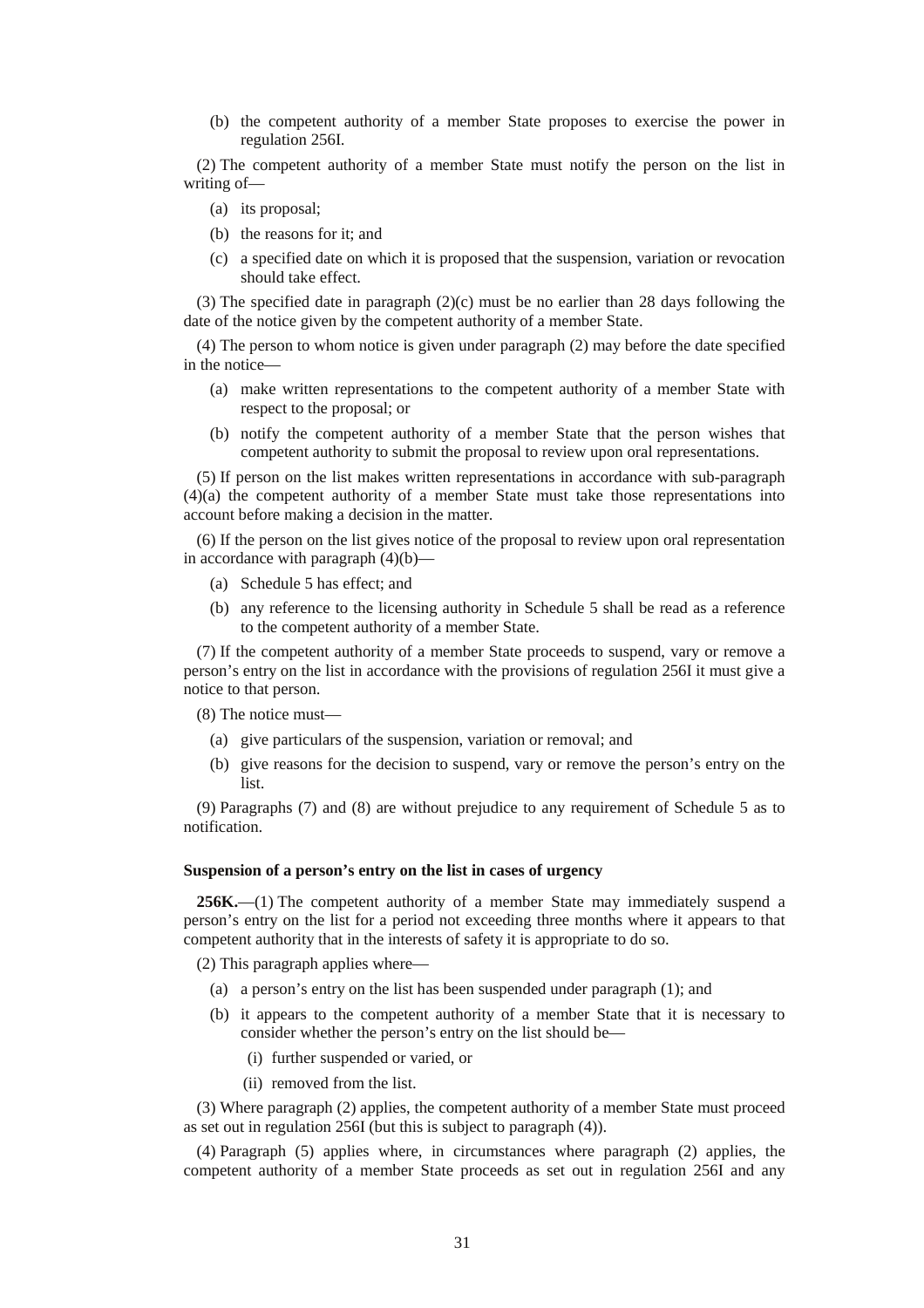proceedings under that regulation have not been finally disposed of before the end of the period for which the person's entry was suspended under paragraph (1) or further suspended under paragraph (5).

(5) If it appears to the competent authority of a member State to be necessary in the interests of safety to do so, the authority may further suspend the person's entry on the list for a period which (in the case of each further suspension) is not to exceed three months.

(6) In the event that any challenge against a decision under regulation 256I to suspend, vary or remove a person's entry on the list is made on an application under regulation 322(4) (validity of decisions and proceedings), paragraph (5) shall apply, but this is without prejudice to regulation 322(6)(a) (interim order of the High Court).

### **Variation of a person's entry on the list on the application of that person**

**256L.**—(1) This regulation applies if a person entered on the list applies to the competent authority of a member State for a variation of the person's entry on the list.

(2) The application must—

- (a) be in writing;
- (b) specify the variation requested;
- (c) be signed by or on behalf of the applicant; and
- (d) be accompanied by such information as may be required to enable the competent authority of a member State to consider the application.

(3) The competent authority of a member State must vary a person's entry on the list or refuse to vary it within 30 days beginning with the day after the date when that competent authority receives the application.

(4) The competent authority of a member State may give a notice to the applicant requiring the applicant to supply further information in connection with the application within the period specified in the notice.

(5) If a notice under paragraph (4) requires the applicant to provide the competent authority of a member State with information, the information period is not to be counted for the purposes of paragraph (3).

 $(6)$  In paragraph  $(5)$ , the "information period" means the period—

- (a) beginning with the day on which notice under paragraph (4) is given; and
- (b) ending with the day on which the competent authority of a member State receives the information or the applicant shows to that competent authority's satisfaction that the applicant is unable to provide it.

(7) Nothing in this regulation affects the powers conferred by regulations 256I and 256K.

### **Offences: breach of regulations and false information**

**256M.**—(1) A person is guilty of an offence if the person—

- (a) contravenes regulation 256B(1); or
- (b) offers medicinal products for sale at a distance otherwise than in accordance with the conditions in regulation 256H.

(2) A person is guilty of an offence if the person knowingly gives false information in—

- (a) an application to be entered on the list in accordance with regulation  $256C(2)$ ;
- (b) an application for a variation in accordance with regulation 256L(2); or
- (c) response to a notice under regulation 256L(4).

(3) A person is guilty of an offence if, without reasonable excuse, the person fails to comply with a notice under regulation 256F(3) or 256L(4).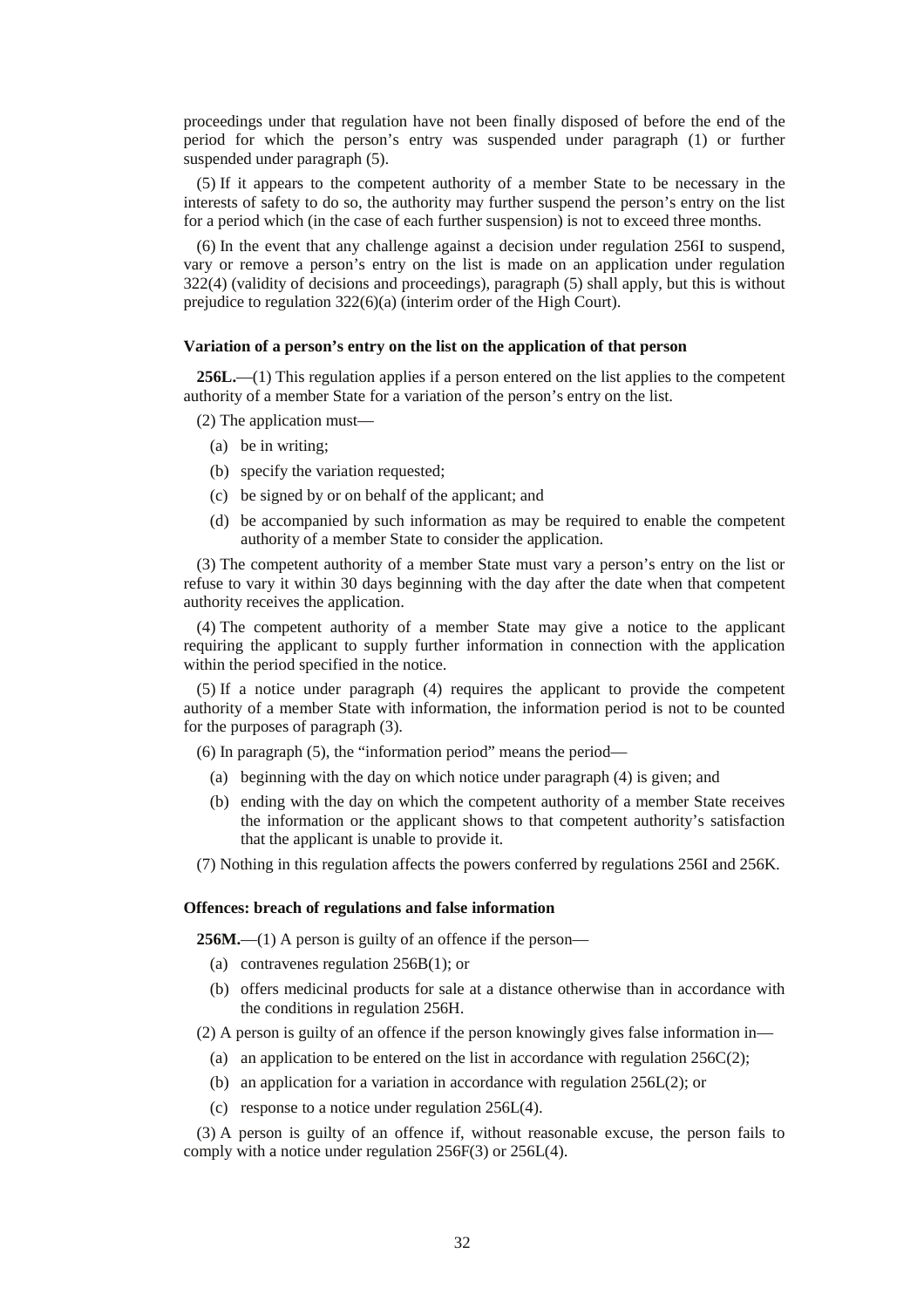(4) A person is guilty of an offence if that person fails to inform the competent authority of a member State—

- (a) of a falsified medicinal product in accordance with regulation 256F(1); or
- (b) about a material change of circumstances in accordance with regulation 256F(2).

(5) It is a defence for a person charged with an offence under paragraph (4) to show that the person exercised all due diligence to avoid committing the offence.

#### **Penalties**

**256N.**—(1) A person guilty of an offence under regulation  $256M(1)$ , (2) or (4) is liable—

- (a) on summary conviction to a fine not exceeding the statutory maximum; or
- (b) on conviction on indictment to a fine, to imprisonment for a term not exceeding two years, or to both.

(2) A person guilty of an offence under regulation 256M(3) is liable on summary conviction to a fine not exceeding level 3 on the standard scale."

#### **Substitution of regulation 327**

**29.**—(1) Regulation 327 (powers of inspection, sampling and seizure) is amended as follows.

- (2) For paragraph  $(4)(c)$  substitute—
	- $\degree$  (c) in relation to an application under Parts 3 or 5 to 8 in order to verify any statement made by an applicant for—
		- (i) a manufacturer's licence,
		- (ii) a wholesale dealer's licence,
		- (iii) a brokering registration,
		- (iv) registration as an importer, manufacturer or distributor of active substances,
		- (v) a marketing authorisation,
		- (vi) a certificate of registration,
		- (vii) a traditional herbal registration, or
		- (viii) an Article 126a authorisation;
	- (d) in relation to a person's notification to sell medicinal products at a distance under Part 12A."
- (3) For paragraphs (2) to (4) substitute—

"(2) The things mentioned in paragraph (1) are—

- (a) a substance or article appearing to the inspector to be a medicinal product or an active substance;
- (b) an article appearing to the inspector to be—
	- (i) a container or package used or intended to be used to contain a medicinal product or an active substance, or
	- (ii) a label or leaflet used or intended to be used in connection with a medicinal product or an active substance;
- (c) plant or equipment, including computer equipment, appearing to the inspector to be used or intended to be used in connection with the manufacture, assembly, importation, sale, supply or advertising of, or wholesale dealing in, medicinal products or active substances;
- (d) any process of manufacture or assembly of medicinal products or active substances;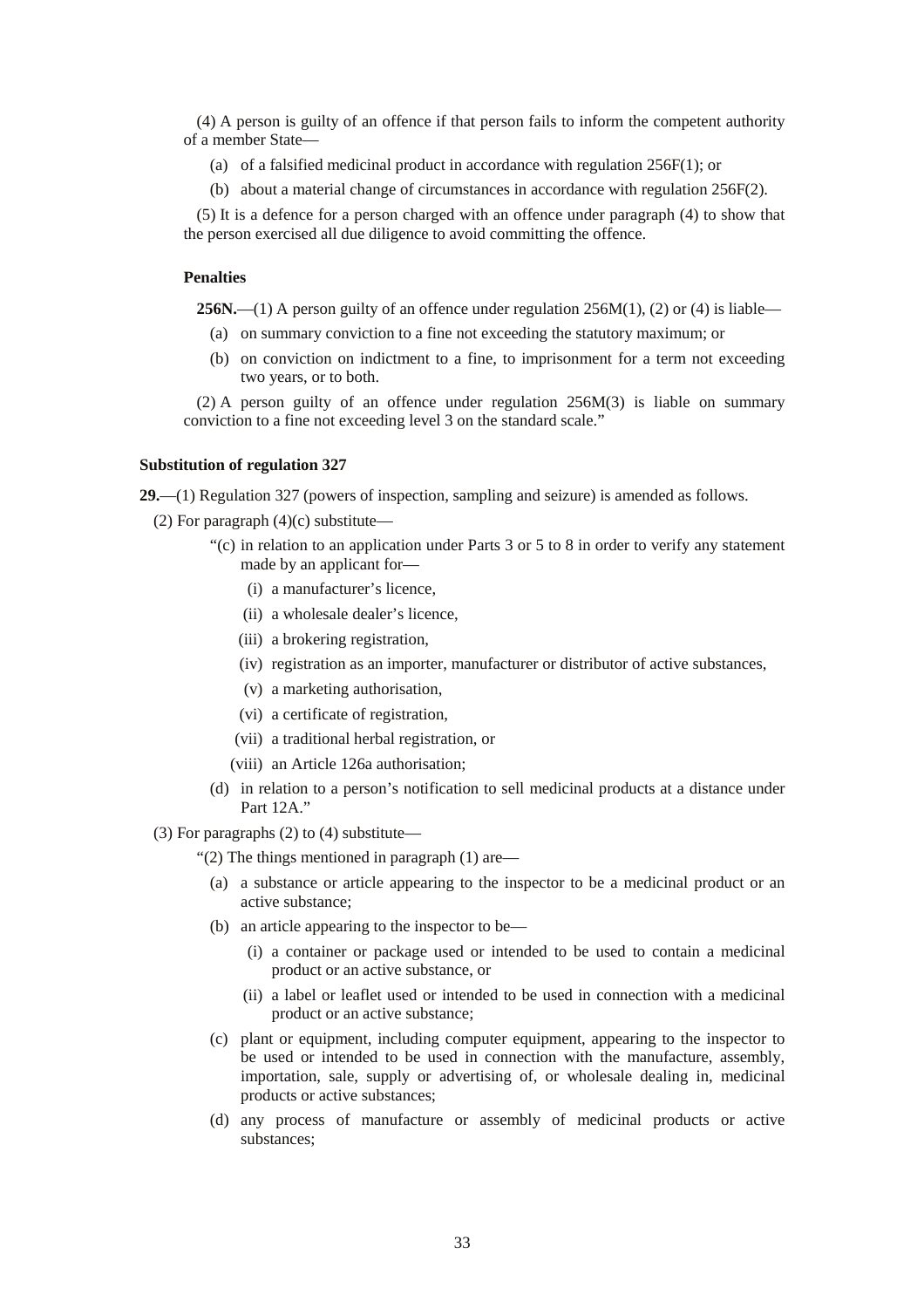- (e) the way in which medicinal products or active substances, or the materials used in the manufacture of medicinal products or active substances, are tested at any stage in the process of manufacture or assembly;
- (f) information and documents relating to the manufacture, assembly, importation, sale, supply or advertising of, or wholesale dealing in, medicinal products or active substances;
- (g) information and documents relating to the safety of medicinal products or active substances, including information and documents relating to compliance with—
	- (i) conditions imposed under any of regulations 59 (conditions of UK marketing authorisation: general), 60 (conditions of UK marketing authorisation: exceptional circumstances), 61 (conditions of UK marketing authorisation: new obligations post-authorisation) or 105 (conditions of certificate of registration),
	- (ii) the requirements of Part 11 (pharmacovigilance),
	- (iii) obligations and conditions under Articles  $10a(1)$ ,  $14(7)$ ,  $14(8)$ , 16 or 57(2) of Regulation (EC) No 726/2004,
	- (iv) the requirements of Chapter 3 (pharmacovigilance) of Title II of Regulation (EC) No 726/2004,
	- (v) the requirements of the Implementing Regulation as defined in regulation 177(5) (pharmacovigilance: interpreting provision), and
	- (vi) obligations under regulations 75 (obligation to provide information relating to safety) and 76 (obligation in relation to product information).

(3) The inspector may for the purposes specified in paragraph (1) take or purchase a sample of a substance or article which appears to the inspector to be—

- (a) a medicinal product or an active substance which is, or is intended to be, sold or supplied; or
- (b) a substance or article used, or intended to be used, in the manufacture of a medicinal product or an active substance.

(4) The inspector may for the purposes specified in paragraph (1) require a person carrying on a business which consists of or includes the manufacture, assembly, importation, sale, supply or advertising of, or wholesale dealing in, medicinal products or active substances, or a person employed in connection with such a business, to produce information or documents relating to the business which are in the person's possession or under the person's control."

(4) For paragraph (6) substitute—

"(6) The inspector may seize and retain a substance or article appearing to the inspector to be a medicinal product or an active substance if the inspector reasonably believes that an offence under these Regulations is being or has been committed in relation to, or by means of, that substance or article."

### **Amendment of regulation 330**

**30.** In regulation 330 (analysis of samples: other cases), for paragraphs (1) and (2) substitute—

"(1) This regulation applies where a person other than an inspector or a person authorised by an enforcement authority has purchased an active substance or a medicinal product.

(2) The person may submit a sample of the active substance or medicinal product for analysis to the public analyst for the area in which the active substance or medicinal product was purchased or, if for the time being there is no public analyst for the area, to the public analyst for another area."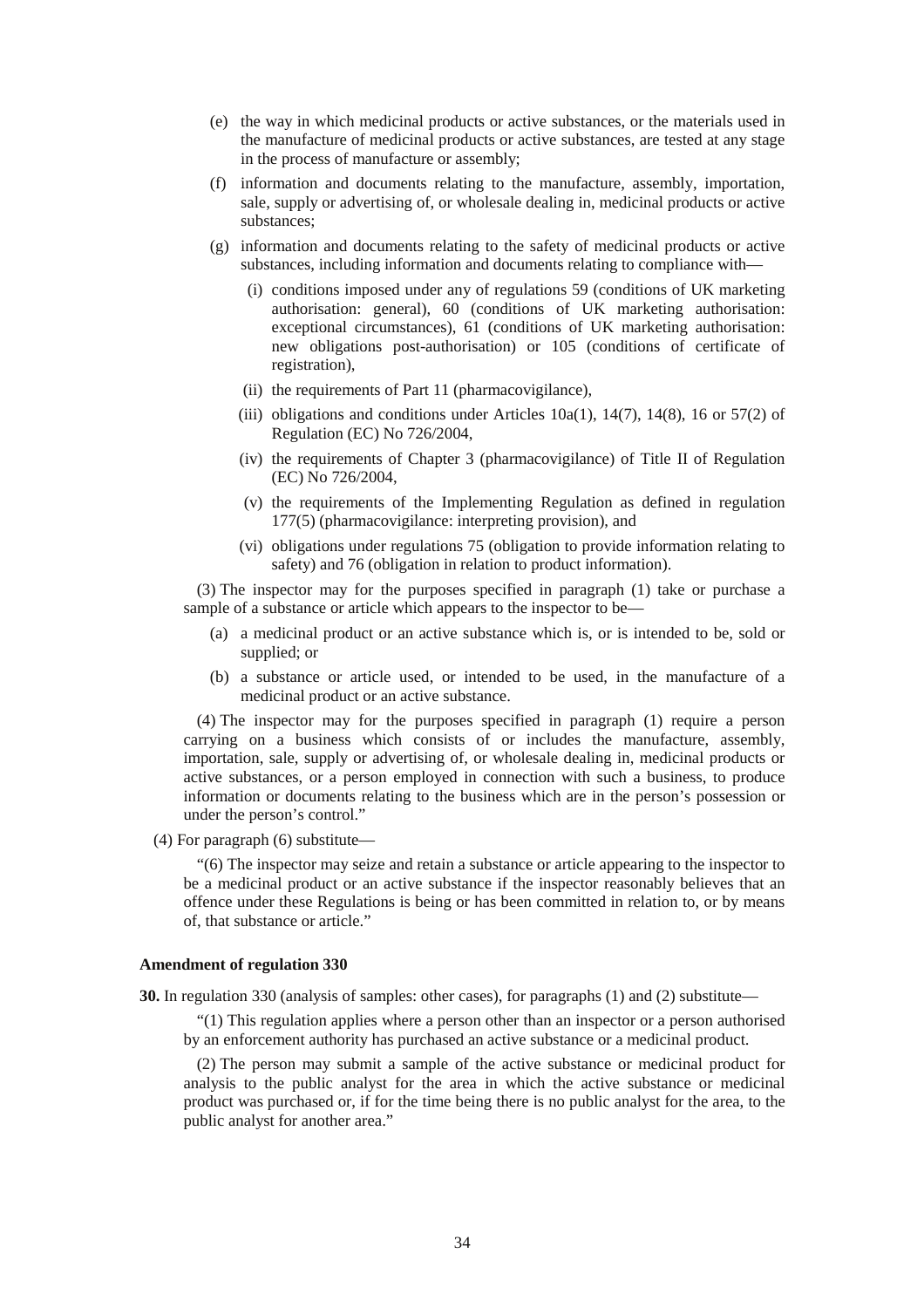### **Substitution of regulation 346**

**31.** For regulation 346 (review) substitute—

### "**Review**

**346.**—(1) The Secretary of State must from time to time carry out a review of the provisions listed in paragraph (2).

(2) Those provisions are—

- (a) Chapters 1, 3 and 4 of Part 3;
- (b) Parts 11 and 12A;
- (c) regulations—
	- (i)  $18(6)(a)$ ,
	- $(ii) 20(1),$
	- (iii)  $37(4)(b)$ ,  $(5)$ ,  $(6)$ ,  $(11)$  and  $(12)$ ,
	- (iv) 43(5), (6)(a), 7(c)(iii) and (vii), (8) and (10) to (14),
	- (v)  $44(1)$  to (6),
	- (vi) 59,
	- (vii)  $60(3)(b)$ , (9) and (10),
	- (viii) 61,
	- (ix) 63,
	- (x)  $64(4)(b)$ , (d) and (e),  $(5)(a)$  and  $(6)(c)$ ,
	- $(xi)$  65(2),
	- $(xii)$  66(5) and (6),
	- (xiii)  $68(2)(a)$  and (b), (5) and (12A),
	- (xiv)  $69(2)(a)$  and (b), (5) and (10),
	- (xv) 75(2)(b) and (c),
	- (xvi) 76,
	- (xvii) 79,
	- (xviii) 85,
		- (xix) 86,
		- (xx) 97,
	- (xxi) 105(3)(b),
	- (xxii) 107(2),
	- (xxiii) 108(5),
	- (xxiv) 110(8A),
	- $(xxy)$  115(2)(b) and (c),
	- (xxvi) 132(2),
	- (xxvii) 133(5) and (6),
- (xxviii) 135(10A),
- $(xxix)$  266(4) and (5),
- (xxx) 327(2)(g) and insofar as the provision relates to active substances paragraphs  $(1)(c)(iii)$ , (iv) and (viii),  $(2)(a)$  to (f),  $(3)$ ,  $(4)$  and  $(6)$ ,
- (xxxi) 330(1) and (2),
- (xxxii) 331, and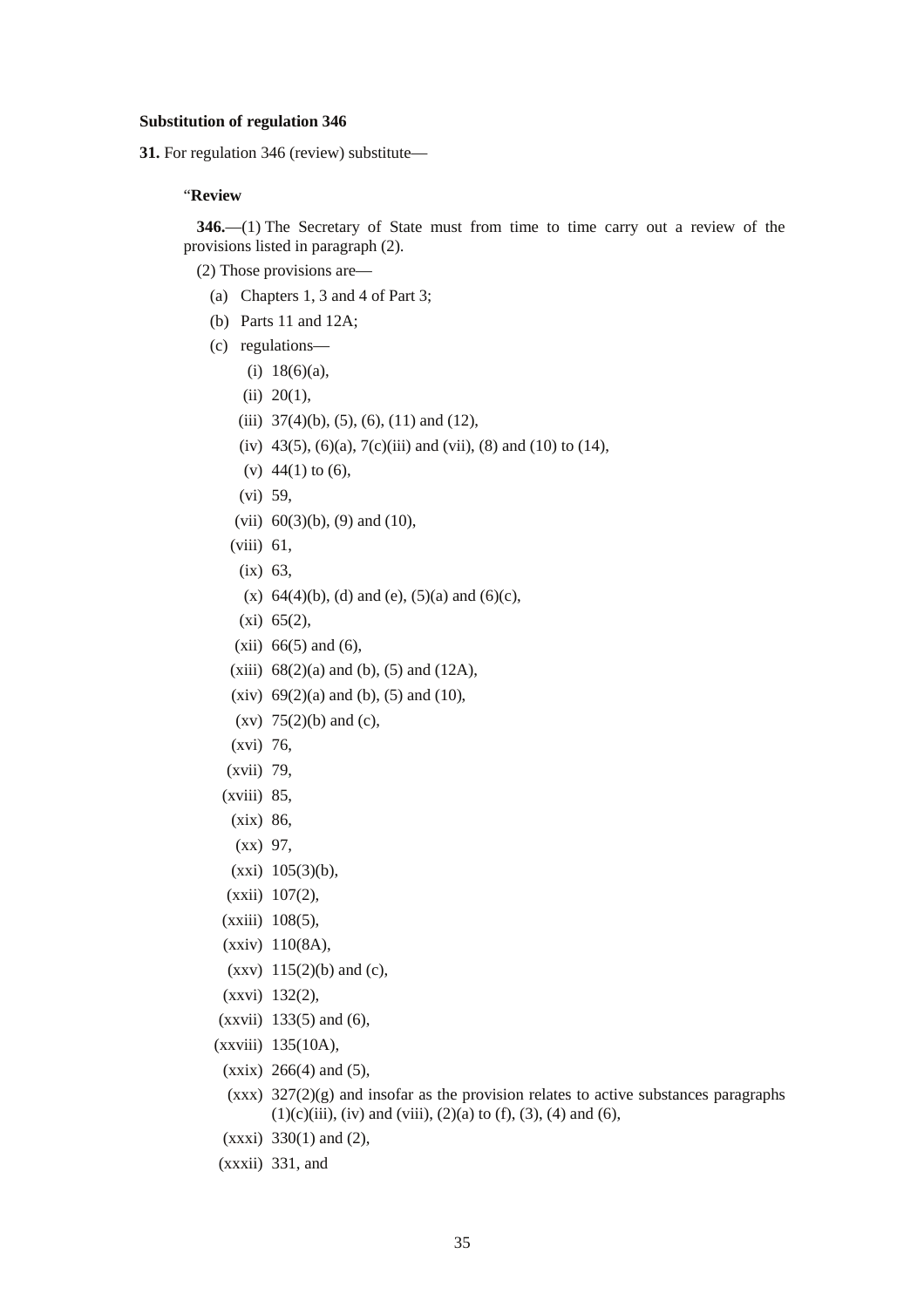- $(xxxiii)$  regulation 349 insofar as it repeals section 10(7) of the Medicines Act 1968; and
- (d) Schedules—
	- (i) 5 paragraphs 1(1)(b) to (d), (2)(b) to (d), 3(11)(b)(vi) to (viii), 5(2)(f) to (h),
	- (ii) 7A,
	- (iii) 8 paragraphs 9A, 12, 13, 19 and 23,
	- (iv) 12 paragraph 21, and
	- (v) 27 paragraphs 14 and 15.
- (3) The Secretary of State must—
	- (a) set out the conclusions of a review carried out in accordance with paragraph (1) in a report; and
	- (b) publish the report.

(4) In carrying out the review the Secretary of State must, so far as is reasonable, have regard to how the 2001 Directive, Directive 2010/84/EU(**a**) and Directive 2011/62/EU(**b**) are implemented in other member States in relation to the subject matter of the provisions mentioned in paragraph (2).

(5) The report must in particular—

- (a) set out the objectives intended to be achieved by the regulatory system established by the provisions of these Regulations that implement those Directives in relation to the subject matter of the provisions mentioned in paragraph  $(2)(a)$ ,  $(b)$ ,  $(c)(i)$  to  $(xxix)$  and  $(d)$ ;
- (b) assess the extent to which those objectives are achieved; and
- (c) assess whether those objectives remain appropriate and, if so, the extent to which they could be achieved with a system that imposes less regulation.

(6) The first report under this regulation must be published before the end of the period of five years beginning with the day on which these Regulations come into force.

(7) Reports under this regulation are afterwards to be published at intervals not exceeding five years."

### **Amendment of Schedule 5**

**32.** In Schedule 5 (review upon oral representations)—

(a) for paragraph 1 substitute—

"**1.**—(1) This Schedule applies if a person ("the applicant") mentioned in sub-paragraph (2) notifies the licensing authority that the applicant wishes the licensing authority to submit the proposal or as the case may be the decision to review upon oral representations under—

- (a) regulation  $27(3)(b)$ ;
- (b) regulation  $45H(3)(b)$ ;
- (c) regulation  $45R(3)(b)$ ;
- (d) regulation  $256J(4)(b)$ ; or
- (e) Part 1, 2 or 3 of Schedule 11.
- (2) Those persons are—

-

(a) in respect of notification under regulation  $27(3)(b)$  the licence holder;

<sup>(</sup>**a**) Directive 2010/84/EU of the European Parliament and of the Council (OJ No L 348, 31.12.2010, p74).

<sup>(</sup>**b**) Directive 2011/62/EU of the European Parliament and of the Council (OJ No L 174, 1.7.2011, p74).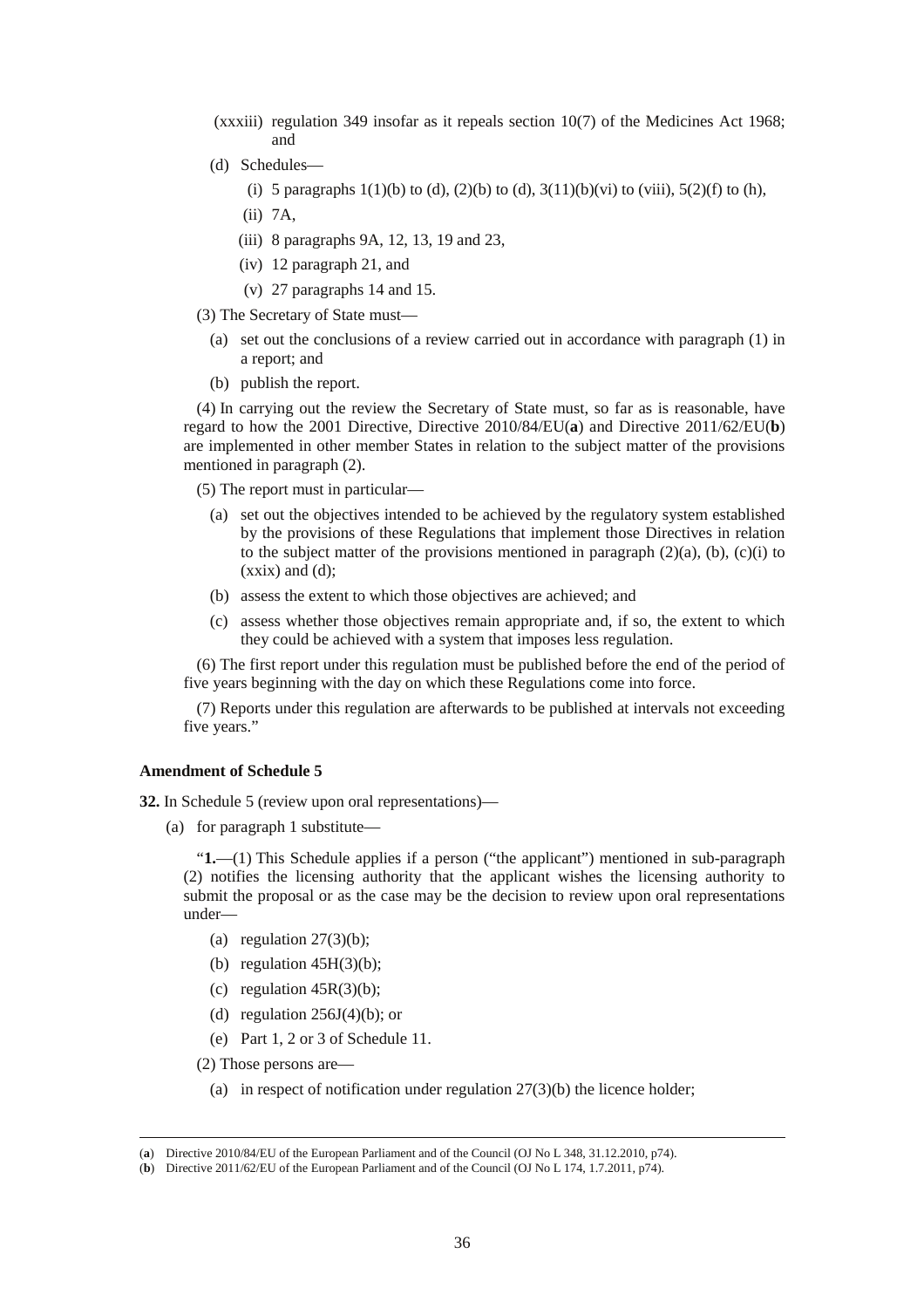- (b) in respect of a notification under regulation 45H(3)(b) the person registered as a broker;
- (c) in respect of a notification under regulation  $45R(3)(b)$  the person with an active substance registration;
- (d) in respect of a notification under regulation 256J(4)(b) the person on the list in accordance with Part 12A; and
- (e) in respect of a notification under Part 1, 2 or 3 of Schedule 11—
	- (i) an applicant for a UK marketing authorisation, certificate of registration or traditional herbal registration,
	- (ii) an applicant for the renewal of an authorisation, certificate or registration, and
	- (iii) the holder of an authorisation, certificate or registration.":
- (b) in paragraph  $3(11)(b)$ 
	- (i) in paragraph (iv) omit "or";
	- (ii) before the closing words "as the case may be" insert—
		- "(vi) to proceed to suspend, vary or remove the person's broker registration,
		- (vii) ro proceed to suspend, vary or remove the person's active substance registration, or
		- (viii) to proceed to suspend, vary or remove the person's entry on the list,"; and
- (c) in paragraph  $5(2)$ 
	- (i) in sub-paragraph (d) after "application;" omit "or";
	- (ii) for sub-paragraph (e) substitute—
		- "(e) to revoke, vary or suspend the authorisation, certificate or registration;
		- (f) to proceed to suspend, vary or remove a person's broker registration;
		- (g) to proceed to suspend, vary or remove a person's active substance registration; or
		- (h) to proceed to suspend, vary or remove a person's entry on the list,".

### **Insertion of Schedule 7A**

**33.** Immediately after Schedule 7 (qualified persons) insert—

# "SCHEDULE 7A Regulation 45N(5)(b)

# Information to be provided for registration as an importer, manufacturer or distributor of active substances

**1.** The name and address of the applicant.

**2.** The name and address of the person (if any) making the application on the applicant's behalf.

**3.** The address of each of the premises where any operations to which the registration relates are to be carried out.

**4.** The address of any premises not mentioned by virtue of the above requirement, where—

- (a) the applicant proposes to keep any living animals, from which substance(s) used in the production of the active substance(s) to which the application relates are to be derived;
- (b) materials of animal origin from which an active substance is to be derived, as mentioned in the above sub-paragraph, are to be kept.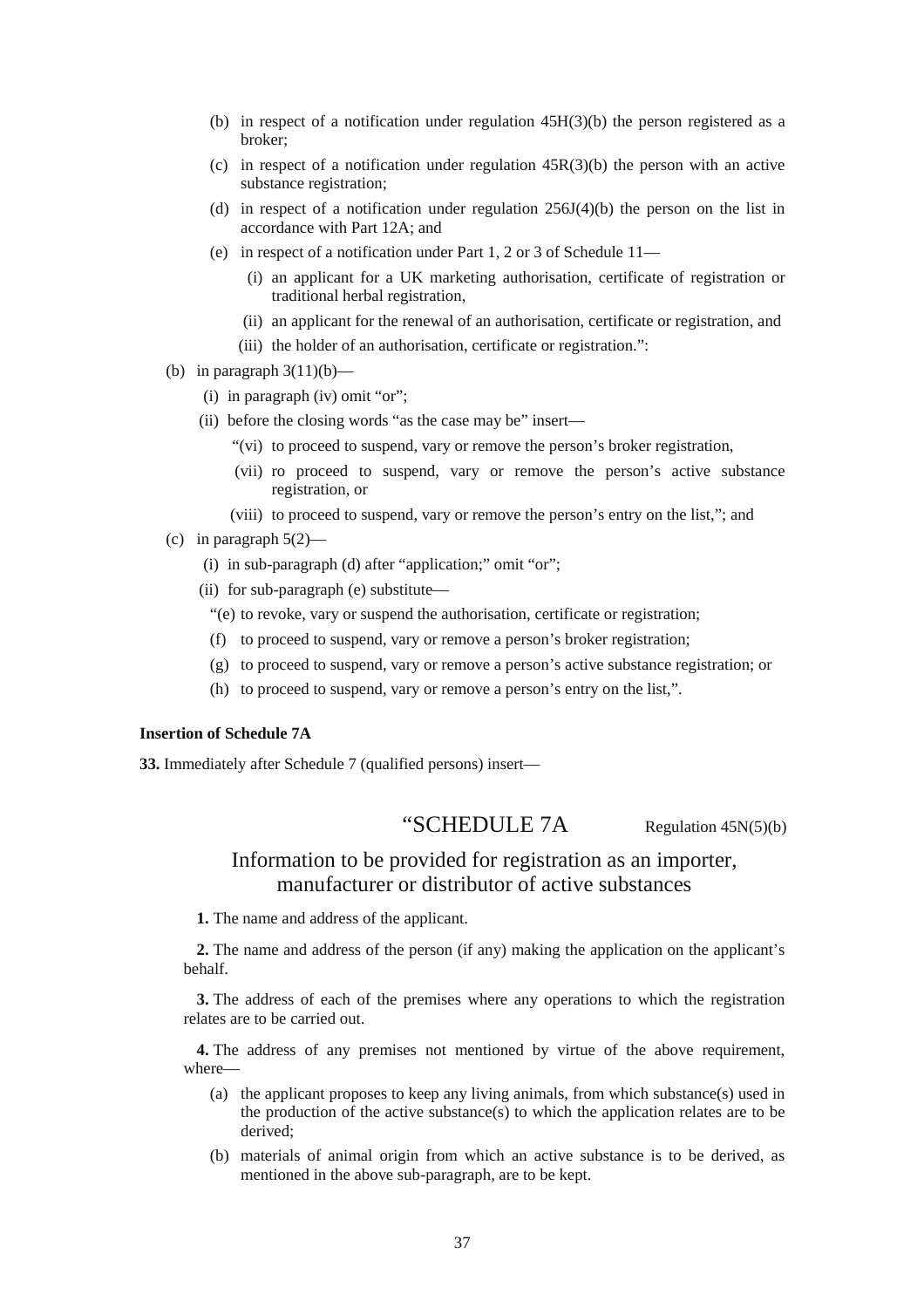**5.** The address of each of the premises where active substances are to be stored, or from which active substances are to be distributed.

**6.** The address of each of the premises where any testing associated with the manufacture or assembly of active substances to which the registration relates.

**7.** The name, address, qualifications and experience of the person whose duty it will be to supervise any manufacturing operations, and the name and job title of the person to whom they report.

**8.** The name, address, qualifications and experience of the person who will have responsibility for the quality control of active substances, and the name and job title of the person to whom they report.

**9.** The name, address, qualifications and experience of the person whose duty it will be to supervise any importation, storage or distribution operations, and the name and job title of the person to whom they report.

**10.** The name, address and qualifications of the person to be responsible for any animals kept as mentioned in paragraph 4(a).

**11.** The name, address and qualifications of the person to be responsible for the culture of any living tissue for use in the manufacture of an active substance.

**12.** For each active substance to be manufactured, imported, or distributed—

- (a) the CAS registration number(**a**) assigned to that active substance by the Chemical Abstracts Service, a division of the American Chemical Society;
- (b) where applicable, the Anatomical Therapeutic Category code(**b**) assigned to that active substance under the Anatomical Therapeutic Chemical Classification System used for the classification of drugs by the World Health Organisation's Collaborating Centre for Drug Statistics Methodology;
- (c) either—
	- (i) the International Union of Pure and Applied Chemistry nomenclature, or
	- (ii) the common name; and
- (d) the intended quantities of each active substance to be manufactured, imported or distributed.

**13.** Details of the operations to which the registration relates, including a statement of whether they include—

- (a) the manufacture of active substances;
- (b) the importation of active substances from third countries;
- (c) the storage of active substances; or
- (d) the distribution of active substances.

**14.** A statement of the facilities and equipment available at each of the premises where active substances are to be manufactured, stored or distributed.

**15.** A statement as to whether the particular active substances are intended for—

- (a) use in a medicinal product with an EU marketing authorisation;
- (b) use in a special medicinal product; or
- (c) export to a third country.

<sup>(</sup>**a**) Further information is available from the website of the Chemical Abstracts Service at www.cas.org.

<sup>(</sup>**b**) Further information is available from the website of the WHO Collaborating Centre for Drug Statistics Methodology at www.whocc.no.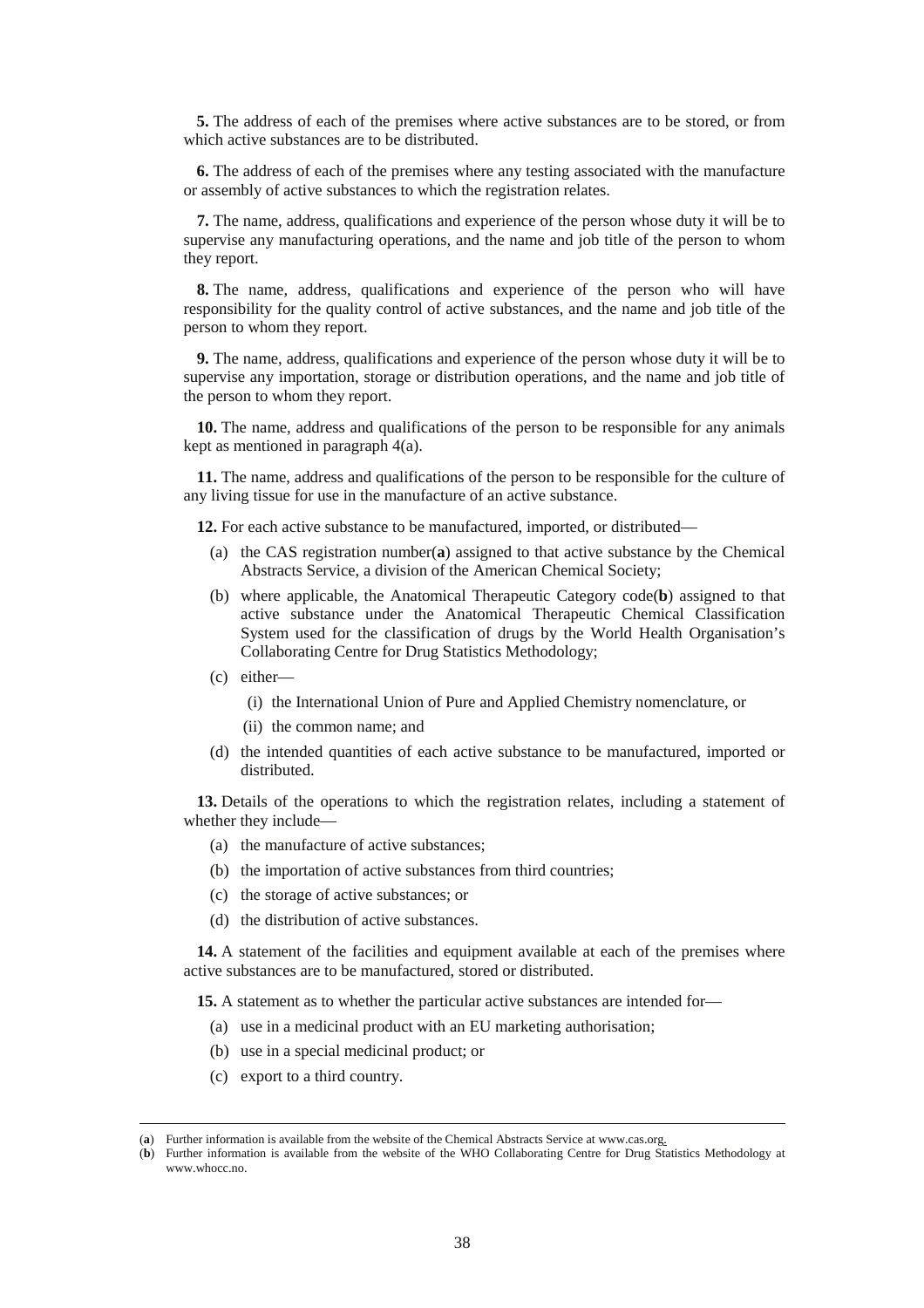**16.** A separate statement in respect of each of the premises mentioned in the application of—

- (a) the manufacturing, storage or distribution operations carried out at those sites, and the specific active substances to which those activities relate; and
- (b) the equipment available at those premises for carrying out those activities.

**17.** A statement of the authority conferred on the person responsible for quality control to reject unsatisfactory active substances.

**18.** A description of the arrangements for the identification and storage of materials before and during the manufacture of active substances.

**19.** A description of the arrangements for the identification and storage of active substances.

**20.** A description of the arrangements at each of the premises where the applicant proposes to store active substances for ensuring, as far as practicable, the turn-over of stocks of active substances.

**21.** A description of the arrangements for maintaining—

- (a) production records, including records of manufacture and assembly;
- (b) records of analytical and other tests used in the course of manufacture or assembly for ensuring compliance of materials use in manufacture, or of active substances, with the specification for such materials or active substances:
- (c) records of importation;
- (d) records of storage and distribution.

**22.** A description of the arrangements for keeping reference samples of—

- (a) materials used in the manufacture of active substances; and
- (b) active substances.

**23.** Where the application relates to active substances intended for use in an advanced therapy medicinal product, an outline of the arrangements for maintaining records to allow traceability containing sufficient detail to enable the linking of an active substance to the advanced therapy medicinal product it was used in the manufacture of and vice versa.

**24.** Details of—

- (a) any manufacturing, importation, storage or distribution operations, other than those to which the application for registration relates, carried on by the applicant on or near each of the premises, and
- (b) the substances or articles to which those operations relate."

### **Amendment of Schedule 8**

**34.** In Schedule 8 (material to accompany an application for a UK marketing authorisation) after paragraph 9 insert—

"**9A.** A written confirmation that the manufacturer of the medicinal product has verified compliance of the manufacturer of the active substance with the principles and guidelines of good manufacturing practice by conducting audits, in accordance with regulation  $37(5)$ (a) and containing—

- (a) information about the date of the audit; and
- (b) a declaration that the outcome of the audit confirms that the manufacturing complies with the principles and guidelines of good manufacturing practice."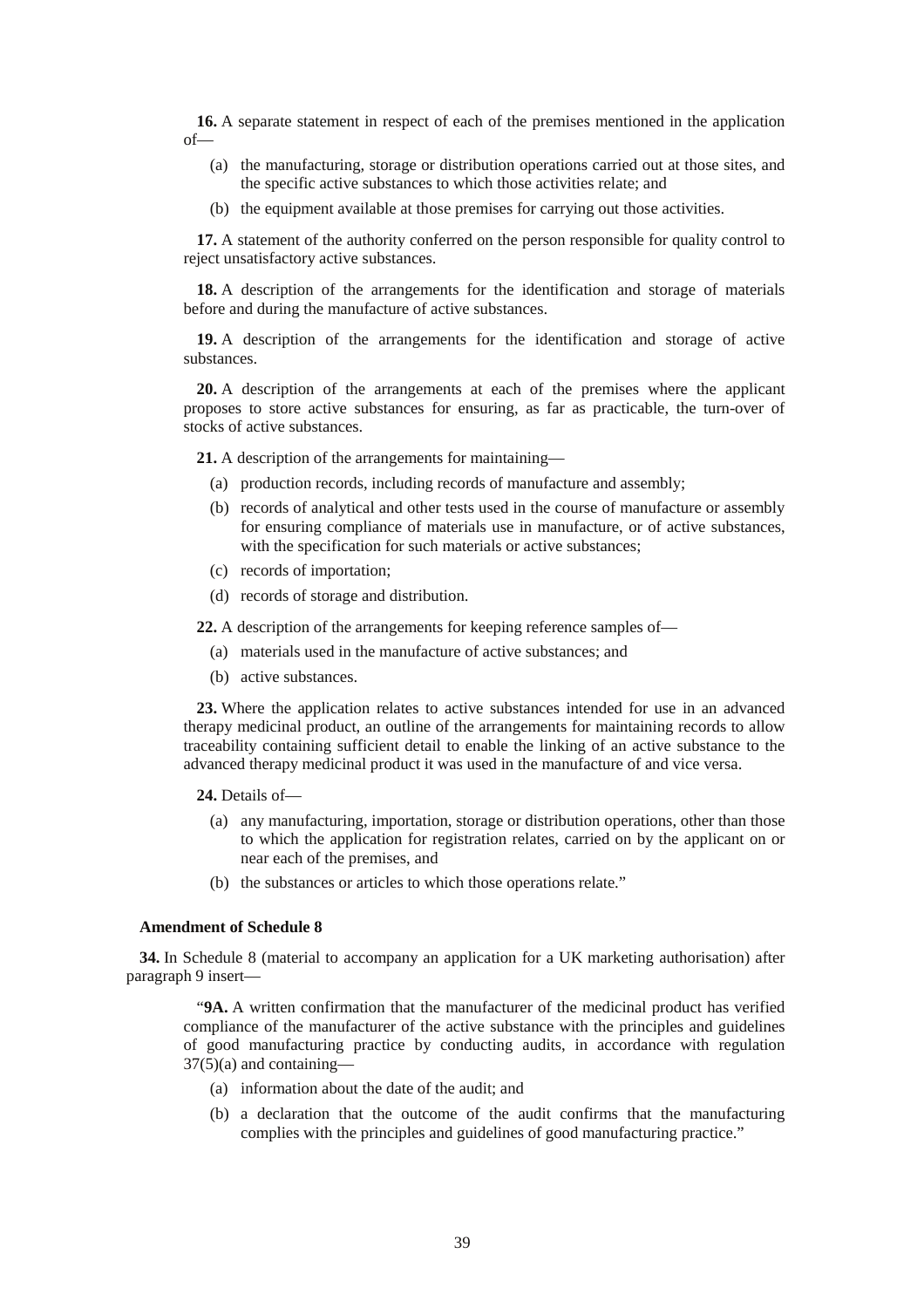# PART 3

# Revocations

## **The Human Medicines Regulations 2012**

**35.** Regulation 32 (sale and supply of starting materials) of the Human Medicines Regulations 2012 is revoked.

Signed by authority of the Secretary of State for Health.

*Earl Howe*  Parliamentary Under-Secretary of State, 18th July 2013 Department of Health

*Edwin Poots*  22nd July 2013 Minister for Health, Social Services and Public Safety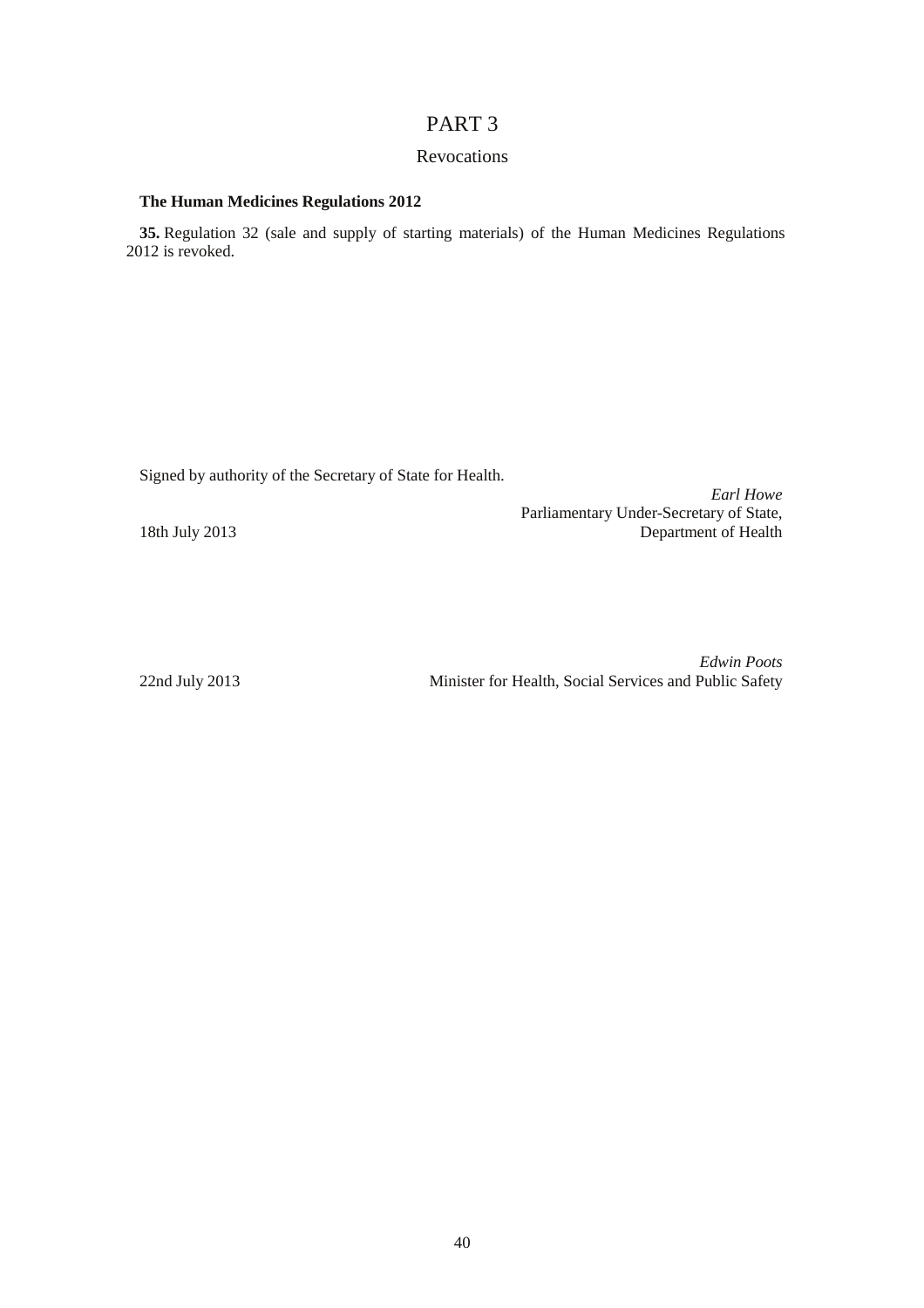### **EXPLANATORY NOTE**

### *(This note is not part of the Regulations)*

These Regulations amend the Human Medicines Regulations 2012 ("the 2012 Regulations") in order to implement—

- Directive 2011/62/EU of the European Parliament and of the Council of 8 June 2011 amending Directive 2001/83/EC on the Community code relating to medicinal products for human use, as regards the prevention of the entry into the legal supply chain of falsified medicinal products ("Directive 2011/62/EU");
- Commission Implementing Regulation (EU) No 520/2012 of 19 June 2012 on the performance of pharmacovigilance activities provided for in Regulation (EC) No 726/2004 of the European Parliament and of the Council and Directive 2001/83/EC of the European Parliament and of the Council ("the Implementing Regulation");
- an EU Corrigendum(**a**) which corrects an error in Regulation (EU) No 1235/2010 of the European Parliament and of the Council of 15 December 2010 amending, as regards pharmacovigilance of medicines for human use, Regulation (EC) No 726/2004 laying down Community procedures for the authorisation and supervision of medicinal products for human and veterinary use and establishing a European Medicines Agency, and Regulation (EC) No 1394/2007 on advanced therapy medicinal products ("the EU Corrigendum).

The majority of provisions in these Regulations introduce new provisions into the 2012 Regulations in relation to brokers, active substances and the sale of medicinal products at a distance in order to implement Directive 2011/62/EU. In particular—

- regulation 3 updates the general interpretation provisions to insert new definitions;
- regulations 4 to 6, 9 to 15, 17, 19 and 20 amend provisions relating to manufacturers or wholesalers of medicinal products, marketing authorisations and traditional herbal registrations;
- regulation 16 inserts new provisions relating to brokers of medicinal products and importers, manufacturers or distributors of active substances;
- regulation 28 inserts new provisions relating to the sale at a distance of medicinal products;
- regulation 30, 34 and 35 make consequential amendments related active substances;
- regulation 32 amends provisions so that brokers of medicinal products and importers, manufacturers and distributors of active substances can apply for certain decisions to be reviewed upon oral representations; and
- regulation 33 inserts a new Schedule in relation to information requirements for registration in relation to active substances.

Regulations 21, 23 and 25 amend the 2012 Regulations in order to provide sanctions for breaches of obligations and requirements imposed by the Implementing Regulation in relation to pharmacovigilance activities and regulation 22 makes consequential changes to remove duplication of obligations.

Regulations 18 and 24 make amendments to ensure that cross-references to Regulation (EC) No 726/2004 that were amended by the EU Corrigendum are correctly reflected in the 2012 Regulations.

Regulations 7, 26 and 27 insert new provisions into the 2012 Regulations that enable physiotherapist independent prescribers and podiatrist independent prescribers to mix, sell or supply certain types of prescription only medicines.

<sup>-</sup>(**a**) OJ No L 201, 27.7.2012, p138.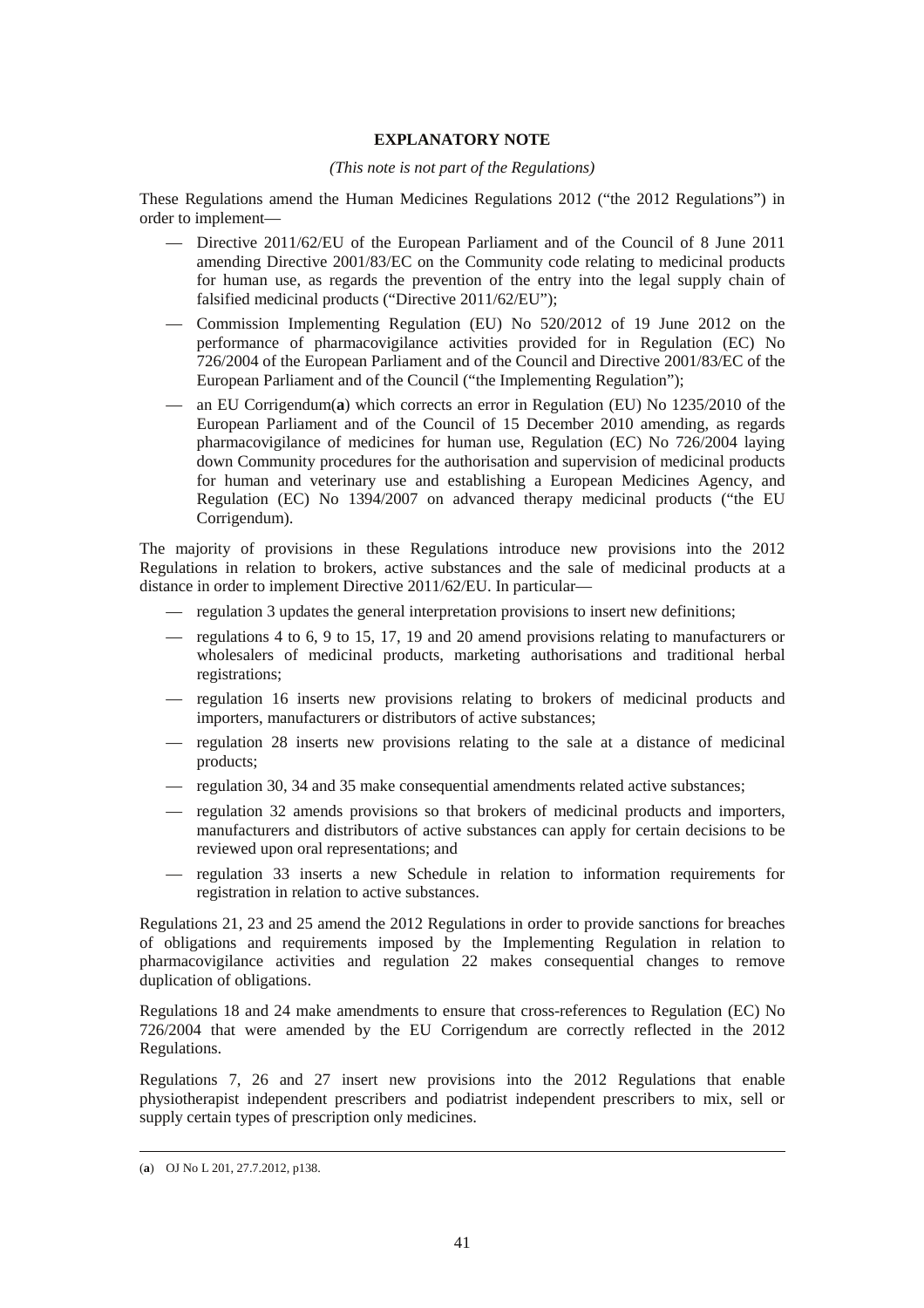Regulation 8 amends the 2012 Regulations so that where a licence holder wishes to make oral representations to the licensing authority a fee is payable by the licence holder.

Regulations 29 and 31 amend the 2012 Regulations to ensure that regulations related to inspections, sampling and seizure and the review of provisions can be applied in relation to new provisions for brokers, the importation, manufacture and distribution of active substances and the sale of medicines to the public at a distance.

<sup>©</sup> Crown copyright 2013

Printed and published in the UK by The Stationery Office Limited under the authority and superintendence of Carol Tullo, Controller of Her Majesty's Stationery Office and Queen's Printer of Acts of Parliament.